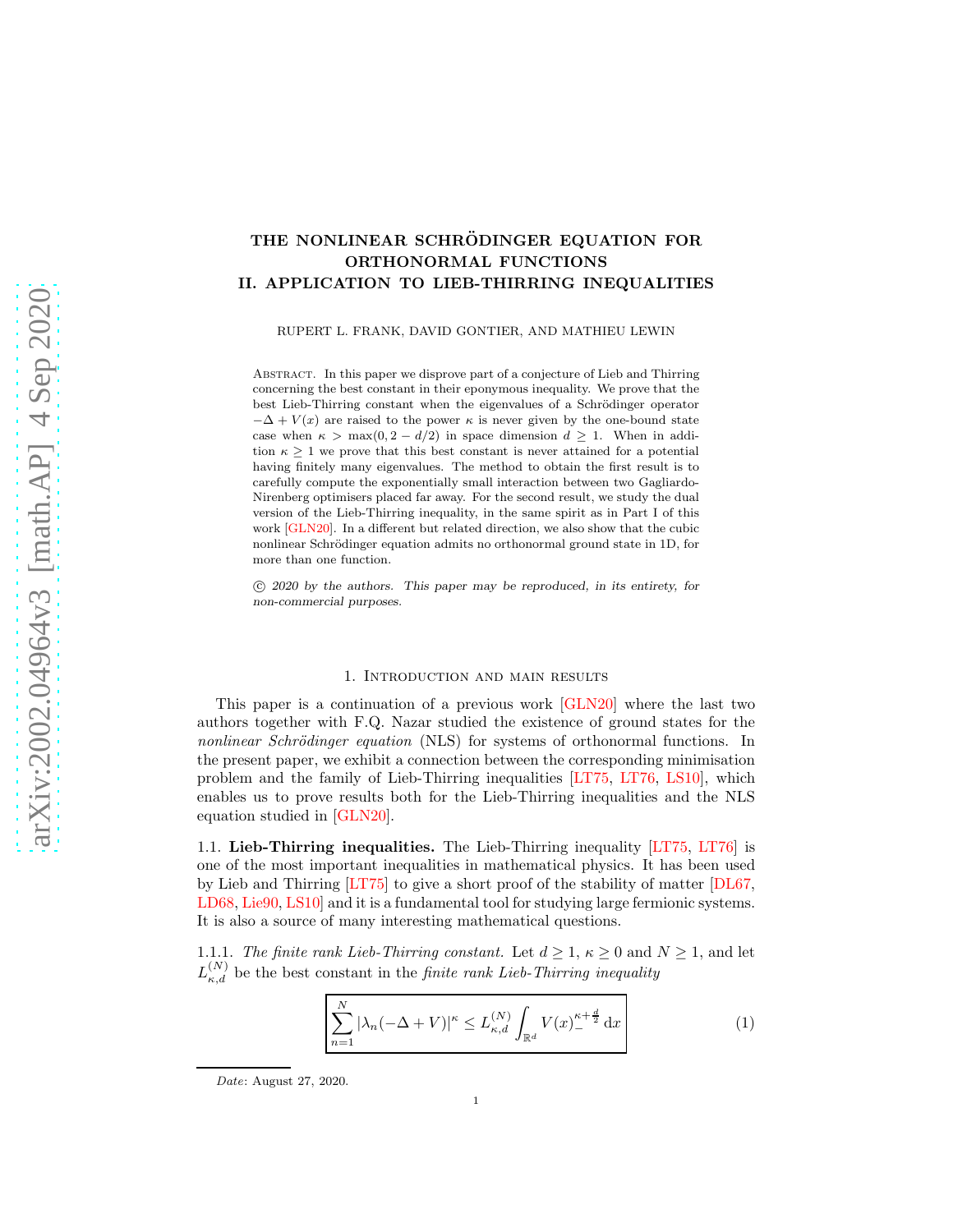for all  $V \in L^{\kappa + \frac{d}{2}}(\mathbb{R}^d)$ , where  $a_- = \max(0, -a)$  and  $\lambda_n(-\Delta + V) \leq 0$  denotes the nth min-max level of  $-\Delta + V$  in  $L^2(\mathbb{R}^d)$ , which equals the nth negative eigenvalue (counted with multiplicity) when it exists and 0 otherwise. The constant  $L_{\kappa,d}^{(1)}$  is finite by the Gagliardo-Nirenberg inequality, under the assumption that

<span id="page-1-0"></span>
$$
\begin{cases}\n\kappa \ge \frac{1}{2} & \text{in } d = 1, \\
\kappa > 0 & \text{in } d = 2, \\
\kappa \ge 0 & \text{in } d \ge 3.\n\end{cases}
$$
\n(2)

These restrictions on  $\kappa$  are optimal in the sense that  $L_{\kappa,d}^{(1)} = \infty$  for  $0 \leq \kappa < 1/2$  in  $d=1$  and for  $\kappa=0$  in  $d=2$ . Note that  $L_{\kappa,d}^{(N)}$  is finite under the same restrictions as for  $L_{\kappa,d}^{(1)}$ , since  $L_{\kappa,d}^{(N)} \leq NL_{\kappa,d}^{(1)}$ . Moreover, from the definition we have  $L_{\kappa,d}^{(N)} \leq$  $L_{\kappa,d}^{(N+1)}$ . The Lieb-Thirring theorem states that the limit is finite:

<span id="page-1-2"></span>
$$
L_{\kappa,d} := L_{\kappa,d}^{(\infty)} = \lim_{N \to \infty} L_{\kappa,d}^{(N)} < \infty \qquad \text{for } \kappa \text{ as in (2).} \tag{3}
$$

This was proved by Lieb and Thirring [\[LT75,](#page-41-0) [LT76\]](#page-41-1) for  $\kappa > 1/2$  in  $d = 1$  and for  $\kappa >$ 0 in  $d \geq 2$ . The critical cases  $\kappa = 0$  in  $d \geq 3$  and  $\kappa = 1/2$  in  $d = 1$  are respectively due to Cwikel-Lieb-Rozenblum [\[Cwi77,](#page-40-2) [Lie76,](#page-41-5) [Roz72\]](#page-42-0) and Weidl [\[Wei96\]](#page-42-1).

An important question is to determine the value of the optimal Lieb-Thirring constant  $L_{\kappa,d}$ . This plays for instance a central role in Density Functional Theory  $[LLS20]$ . One possibility is that it is attained for an optimal potential V having  $N < \infty$  bound states, that is,  $L_{\kappa,d} = L_{\kappa,d}^{(N)}$ . An opposite scenario is that a sequence  $V_N$  of optimal potentials for  $L_{\kappa,d}^{(N)}$  tends to be very spread out and flat as  $N \to \infty$  so as to have more and more bound states. In this case  $L_{\kappa,d}$  is equal to the semi-classical constant

<span id="page-1-3"></span>
$$
L_{\kappa,d}^{\rm sc} := \frac{\Gamma(\kappa + 1)}{2^d \pi^{\frac{d}{2}} \Gamma(\kappa + d/2 + 1)}.
$$
\n(4)

Indeed, recall that if we scale a fixed nice potential V with  $V_-\neq 0$  in the manner  $V(\hbar x)$ , we obtain in the limit  $\hbar \to 0$ 

$$
\lim_{\hbar \to 0} \frac{\sum_{n \ge 1} |\lambda_n ( - \Delta + V(\hbar \cdot))|^\kappa}{\int_{\mathbb{R}^d} V(\hbar x)^{\kappa + d/2}_{-} dx} = \lim_{\hbar \to 0} \frac{\hbar^d \sum_{n \ge 1} |\lambda_n (-\hbar^2 \Delta + V)|^\kappa}{\int_{\mathbb{R}^d} V(x)^{\kappa + d/2}_{-} dx}
$$

$$
= \frac{\iint_{\mathbb{R}^{2d}} (|p|^2 + V(x))^\kappa dx \, dp}{(2\pi)^d \int_{\mathbb{R}^d} V(x)^{\kappa + d/2}_{-} dx}
$$

$$
= (2\pi)^{-d} \int_{\mathbb{R}^d} (|p|^2 - 1)^\kappa dx \, dp = L_{\kappa, d}^{\rm sc}.
$$

Lieb and Thirring conjectured in [\[LT76\]](#page-41-1) that the best constant should be given either by the one bound state case, or by semi-classical analysis:

<span id="page-1-1"></span>
$$
L_{\kappa,d} \stackrel{?}{=} \max\left\{ L_{\kappa,d}^{(1)}, L_{\kappa,d}^{\text{sc}} \right\}.
$$
 (5)

This conjecture has generated a huge interest in mathematical physics. Although the conjecture is still believed to hold in dimension  $d = 1$ , it is now understood that the situation is more complicated in dimensions  $d \geq 2$ . In Section [1.1.3](#page-3-0) below we will give a precise account of what is known and what is not as of today. Most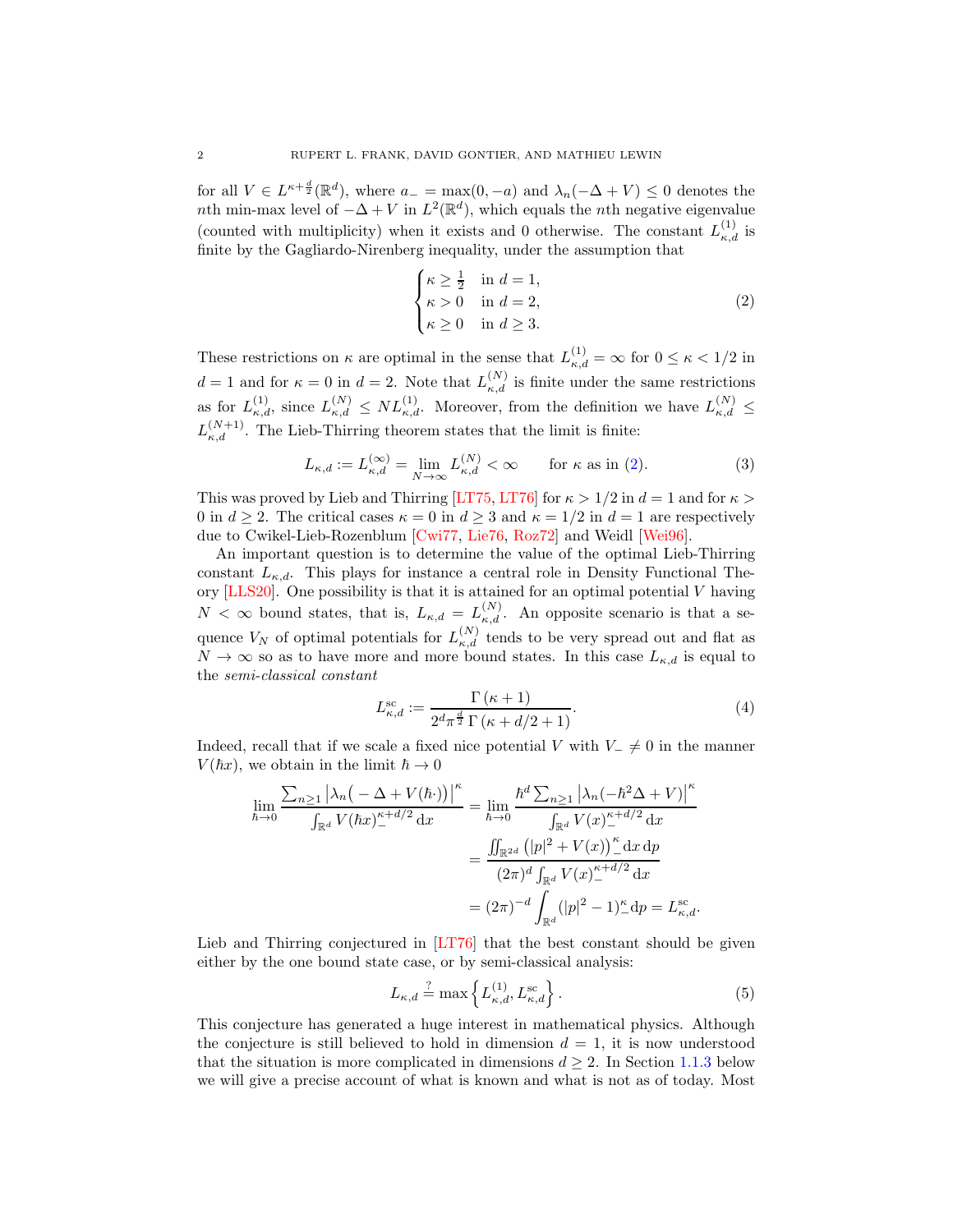of the previous works have focused on determining when  $L_{\kappa,d}$  equals the semiclassical constant  $L_{\kappa,d}^{\rm sc}$ . Much fewer works have studied the plausibility that  $L_{\kappa,d}$ equals  $L_{\kappa,d}^{(1)}$  or even  $L_{\kappa,d}^{(N)}$  for some  $N \geq 1$ . In the next section we state our results in this direction.

1.1.2. Results on the non-optimality of the finite rank Lieb-Thirring constant. Our first theorem states that for an appropriate range of  $\kappa$ , the optimal constant in the Lieb-Thirring inequality can never be attained by a potential having finitely many bound states.

<span id="page-2-0"></span>**Theorem 1** (Non optimality of the finite-rank case). Let  $d \ge 1$  and

<span id="page-2-1"></span>
$$
\begin{cases}\n\kappa > \frac{3}{2} & \text{for } d = 1, \\
\kappa > 1 & \text{for } d = 2, \\
\kappa \ge 1 & \text{for } d \ge 3.\n\end{cases}
$$
\n(6)

Then there exists an infinite sequence of integers  $N_1 = 1 \lt N_2 = 2 \lt N_3 \lt \cdots$ such that

$$
L_{\kappa,d}^{(N_k-1)} < L_{\kappa,d}^{(N_k)} \qquad \text{for all } k \ge 1.
$$

In particular, we have

$$
L_{\kappa,d}^{(N)} < L_{\kappa,d} \qquad \textit{for all $N \geq 1$}.
$$

In addition, for any  $N \geq 2$  there exist optimisers  $V_N$  for  $L_{\kappa,d}^{(N)}$ . When  $N = N_k$  we have  $\lambda_N(-\Delta + V_N) < 0$ , that is,  $-\Delta + V_N$  has at least N negative eigenvalues.

As we will discuss below, this result, in particular, disproves the Lieb–Thirring conjecture [\(5\)](#page-1-1) in dimension  $d = 2$  in the range  $1 < \kappa \leq 1.165$  and suggests a new scenario for the optimal Lieb-Thirring constant.

It is unclear whether the passage to a subsequence is really necessary or whether the conclusion holds also for  $N_k = k$ .

The proof of Theorem [1](#page-2-0) proceeds by studying the *dual formulation* of the Lieb-Thirring inequality [\(1\)](#page-0-0) in a similar manner as what was done in [\[GLN20\]](#page-40-0) for the nonlinear Schrödinger equation. This is explained in detail in the next section, where we also collect more properties of  $V_N$ . This duality argument requires the assumption  $\kappa \geq 1$  $\kappa \geq 1$ . It is an interesting open question whether Theorem 1 is valid for all  $\kappa > \max\{0, 2 - d/2\}$  instead of [\(6\)](#page-2-1). The value of the critical exponent  $\max\{0, 2 - d/2\}$  will be motivated later. In Section [4](#page-21-0) we provide a direct proof for  $N = 2$  which covers this range of  $\kappa$ , as stated in the following result.

<span id="page-2-2"></span>**Theorem 2** (Non optimality of the  $N = 1$  case). Let  $d \ge 1$  and

$$
\kappa > \max\left\{0, 2 - \frac{d}{2}\right\}.
$$
 (7)

Then we have

$$
L_{\kappa,d}^{(1)} < L_{\kappa,d}^{(2)} \le L_{\kappa,d}.
$$

As we will discuss below, this result, in particular, disproves the Lieb–Thirring conjecture [\(5\)](#page-1-1) in dimension  $d = 3$  in the range  $1/2 < \kappa \leq 0.8627$ . Thus, together with a result of Helffer-Robert [\[HR90\]](#page-41-7) recalled below, the Lieb–Thirring conjec-ture [\(5\)](#page-1-1) in dimension  $d = 3$  is now disproved in the range  $1/2 < \kappa < 1$ .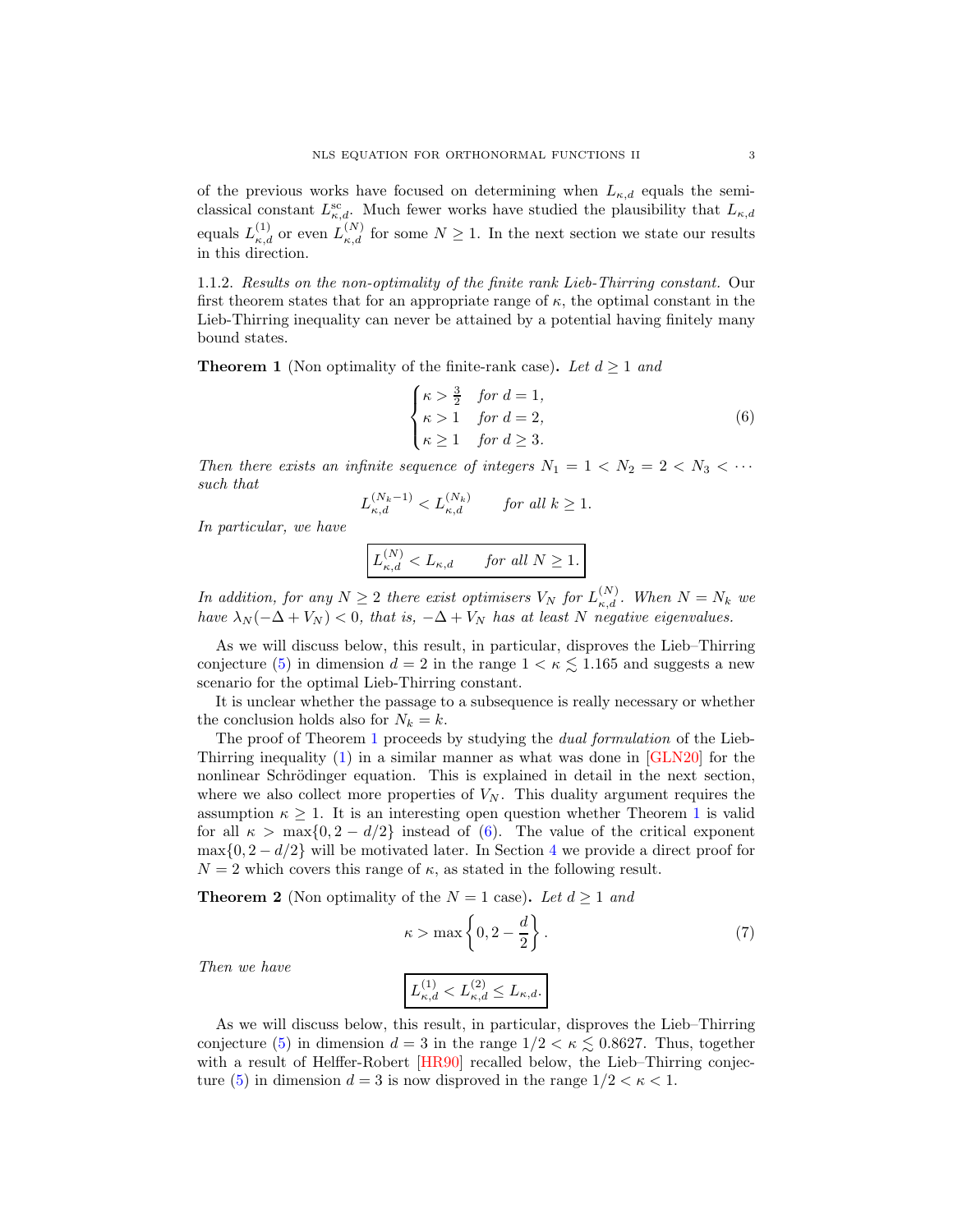The conclusion  $L_{\kappa,d}^{(1)} < L_{\kappa,d}$  for the appropriate range of  $\kappa$  is new for all dimensions  $2 \leq d \leq 7$ . Let us briefly sketch an alternative way of arriving at this strict inequality for  $d \geq 8$ . It is shown in [\[GGM78\]](#page-40-3) that the best Cwikel-Lieb-Rozenblum constant satisfies  $L_{0,d} > L_{0,d}^{\text{sc}} > L_{0,d}^{(1)}$  in dimensions  $d \geq 8$ ; see also [\[Fra20\]](#page-40-4). Here, the constant  $L_{0,d}^{(1)}$  is defined in terms of the Sobolev optimiser. A variation of the monotonicity argument from [\[AL78\]](#page-39-0) shows that  $L_{\kappa,d}^{(1)}/L_{\kappa,d}^{\rm sc}$  is strictly decreasing (see Theorem [3](#page-4-0) and Lemma [9](#page-11-0) below). This implies that  $L_{\kappa,d} \ge L_{\kappa,d}^{\rm sc} > L_{\kappa,d}^{(1)}$  for all  $\kappa \ge 0$ and all  $d \geq 8$ , as claimed. In contrast to this argument, our Theorem [2](#page-2-2) is not only valid in all dimensions, in the mentioned range of  $\kappa$ , but it gives the additional information that the two-bound states constant  $L_{\kappa,d}^{(2)}$  is above  $L_{\kappa,d}^{(1)}$ . The mechanism used in our proof is completely different from [\[GGM78\]](#page-40-3). There, the authors increased the coupling constant in front of the potential to reach the semi-classical limit. On the other hand, the proof of Theorem [2](#page-2-2) consists of placing two copies of the one-bound state optimiser far away in the appropriate manner, and computing the resulting exponentially small attraction.

Our proof of Theorem [2](#page-2-2) does not work for  $\kappa = 0$  in dimensions  $d = 5, 6, 7$  (where one still has  $2 - d/2 < 0$ ). Understanding this case is an open problem.

<span id="page-3-0"></span>1.1.3. Discussion. We now discuss in detail the consequences of Theorems [1](#page-2-0) and [2](#page-2-2) with regard to the Lieb-Thirring conjecture  $(5)$ .

There are many results on the Lieb-Thirring constants  $L_{\kappa,d}$ . The best estimates currently known are in [\[FHJN19\]](#page-40-5). We mention here a selection of results pertinent to our theorem and refer to [\[Fra20\]](#page-40-4) for a detailed discussion of known results and open problems. We recall the following known properties:

• (Lower bound [\[LT76\]](#page-41-1)) For all  $d \geq 1, \kappa \geq 0$ , we have

$$
L_{\kappa,d} \ge \max\left\{L_{\kappa,d}^{(1)}, L_{\kappa,d}^{\text{sc}}\right\};\tag{8}
$$

- (Monotonicity [\[AL78\]](#page-39-0)) For all  $d \ge 1$  and all  $1 \le N \le \infty$ , the map  $\kappa \mapsto L_{\kappa,d}^{(N)}/L_{\kappa,d}^{\rm sc}$ is non-increasing: $<sup>1</sup>$  $<sup>1</sup>$  $<sup>1</sup>$ </sup>
- $(\kappa = 3/2 \text{ in } d = 1 \text{ [LT76]})$  $(\kappa = 3/2 \text{ in } d = 1 \text{ [LT76]})$  $(\kappa = 3/2 \text{ in } d = 1 \text{ [LT76]})$  In dimension  $d = 1$  with  $\kappa = \frac{3}{2}$ , we have, for all  $N \in \mathbb{N}$ ,

$$
L_{3/2,1} = L_{3/2,1}^{(N)} = L_{3/2,1}^{\rm sc};\tag{9}
$$

- $(\kappa = 3/2 \text{ in } d \ge 1 \text{ [LWO0]})$  For all  $d \ge 1$  with  $\kappa = \frac{3}{2}$ , we have  $L_{3/2,d} = L_{3/2,d}^{\text{sc}}$ ;
- ( $\kappa$  < 3/2 is not semi-classical in 1D [\[LT76\]](#page-41-1)) For  $d = 1$  and  $\kappa$  < 3/2, we have  $L_{\kappa,1} > L_{\kappa,1}^{\rm sc};$
- ( $\kappa < 1$  is not semi-classical [\[HR90\]](#page-41-7)) For all  $d \ge 1$  and  $\kappa < 1$ , we have  $L_{\kappa,d} > L_{\kappa,d}^{\rm sc}$ ;
- ( $\kappa = 0$  in  $d \ge 7$  [\[GGM78\]](#page-40-3), see also [\[Fra20\]](#page-40-4)) We have  $L_{0,d} > L_{0,d}^{\rm sc} > L_{0,d}^{(1)}$  in dimensions  $d \ge 8$  and  $L_{0,d} > L_{0,d}^{(1)} > L_{0,d}^{\text{sc}}$  in dimension  $d = 7$ .

These properties imply that there is a critical number  $1 \leq \kappa_{\rm sc}(d) \leq \frac{3}{2}$  such that

$$
L_{\kappa,d} \begin{cases} = L_{\kappa,d}^{\mathrm{sc}} & \text{for } \kappa \ge \kappa_{\mathrm{sc}}(d), \\ > L_{\kappa,d}^{\mathrm{sc}} & \text{for } \kappa < \kappa_{\mathrm{sc}}(d). \end{cases}
$$

<span id="page-3-1"></span><sup>&</sup>lt;sup>1</sup>Only the case  $N = \infty$  is considered in [\[AL78\]](#page-39-0) but the argument applies the same to any finite  $N \geq 1$ . For  $N = 1$ , we will see in Theorem [3](#page-4-0) that  $\kappa \mapsto L_{\kappa,d}^{(1)}/L_{\kappa,d}^{\rm sc}$  is in fact strictly decreasing.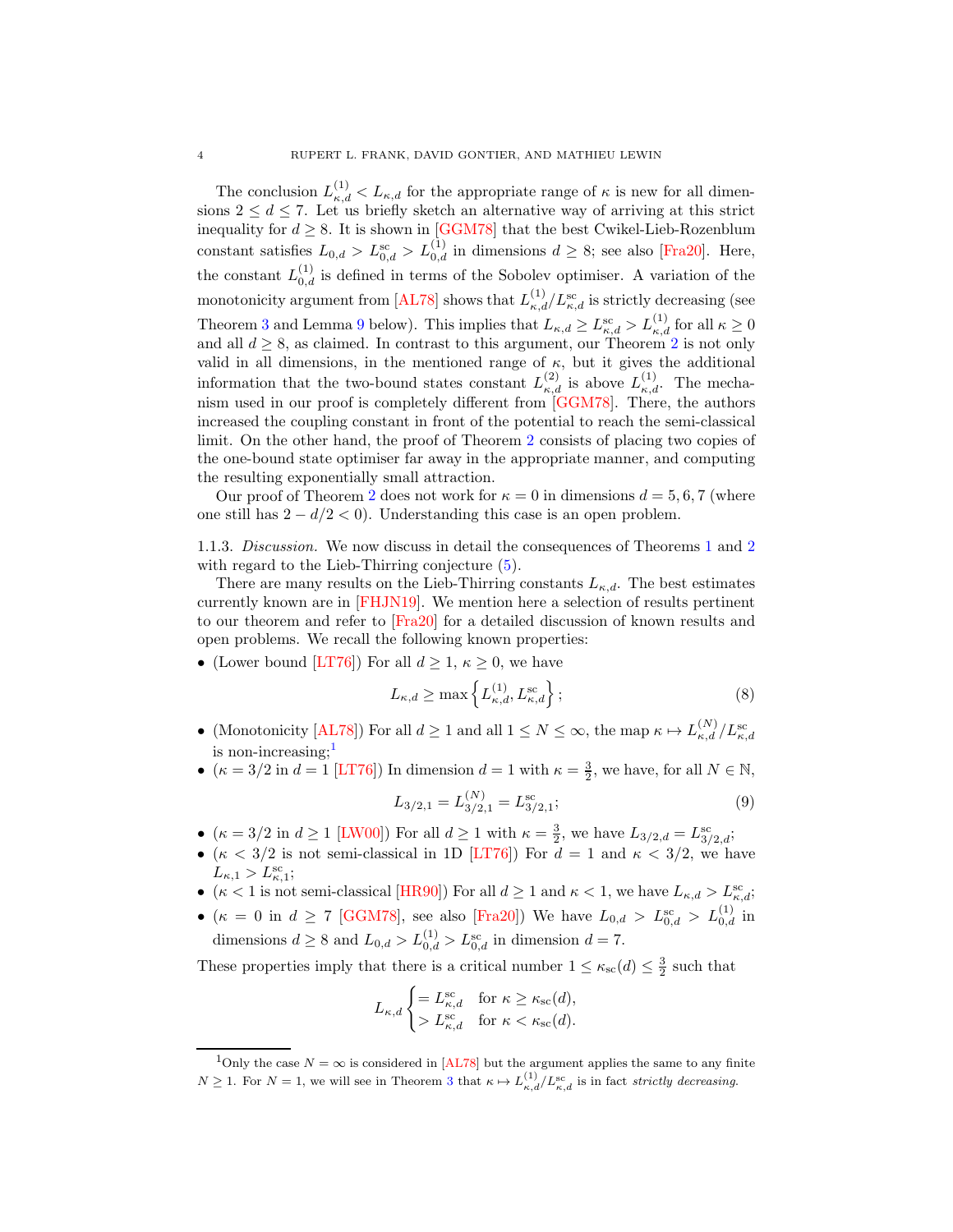The exact value of  $\kappa_{\rm sc}(d)$  is unknown and of course it also remains to determine what is happening below this value.

Next we discuss the one-bound state constant  $L_{\kappa,d}^{(1)}$ . In Section [2](#page-10-0) we will prove the following result, which provides some new properties of the function  $\kappa \mapsto L_{\kappa,d}^{(1)}/L_{\kappa,d}^{\rm sc}$ .

<span id="page-4-0"></span>**Theorem 3** (Comparing  $L_{\kappa,d}^{(1)}$  with  $L_{\kappa,d}^{sc}$ ). (i) For every  $d \geq 1$ , the function  $\kappa \mapsto$  $L_{\kappa,d}^{(1)}/L_{\kappa,d}^{\rm sc}$  is strictly decreasing on its interval of definition [\(2\)](#page-1-0). (ii) In dimensions  $1 \leq d \leq 7$  there is a unique  $0 < \kappa_{1 \cap sc}(d) < \infty$  such that

$$
\begin{cases} L_{\kappa,d}^{(1)} > L_{\kappa,d}^{\text{sc}} & \text{if } \kappa < \kappa_{1\cap \text{sc}}(d)\,,\\ L_{\kappa,d}^{(1)} = L_{\kappa,d}^{\text{sc}} & \text{if } \kappa = \kappa_{1\cap \text{sc}}(d)\,,\\ L_{\kappa,d}^{(1)} < L_{\kappa,d}^{\text{sc}} & \text{if } \kappa > \kappa_{1\cap \text{sc}}(d)\,. \end{cases}
$$

(iii) In dimensions  $d \geq 8$ , one has  $L_{\kappa,d}^{(1)} < L_{\kappa,d}^{\rm sc}$  for all  $\kappa \geq 0$ .

(iv) Finally, we have for  $d \geq 2$ ,

<span id="page-4-1"></span>
$$
\frac{L_{\kappa,d}^{(1)}}{L_{\kappa,d}^{\text{sc}}} < \frac{L_{\kappa,d-1}^{(1)}}{L_{\kappa,d-1}^{\text{sc}}} \qquad \text{for all } \kappa \ge \max\left\{0, 2 - \frac{d}{2}\right\}.
$$
 (10)

In particular,  $\kappa_{1\cap\rm sc}(d)$  is decreasing with the dimension.

That the two curves  $\kappa \mapsto (L_{\kappa,d}^{(1)}, L_{\kappa,d}^{sc})$  cross at a unique point was part of the Lieb-Thirring conjecture [\[LT76\]](#page-41-1). In Figure [1](#page-5-0) we display a numerical computation of the curves  $\kappa \mapsto L_{\kappa,d}^{(1)}/L_{\kappa,d}^{\rm sc}$  for  $d \in \{2,...,7\}$  and of the crossing points  $\kappa_{1\cap{\rm sc}}(d)$ , which confirm the results of Theorem [3.](#page-4-0) In fact, the monotonicity with respect to the dimension [\(10\)](#page-4-1) seems to hold in the whole domain of definition for  $d \in \{2,3\}$ . These computations complement those of Barnes in [\[LT76,](#page-41-1) App. A] who only considered dimensions  $d \in \{1, 2, 3\}.$ 

The Lieb-Thirring conjecture [\(5\)](#page-1-1) meant that  $\kappa_{\rm sc}(d) = \kappa_{1\cap \rm sc}(d)$  and that  $L_{\kappa,d} =$  $L_{\kappa,d}^{(1)}$  for  $\kappa \leq \kappa_{\rm sc}(d)$ . This is still believed to hold in dimension  $d=1$ , but not in dimensions  $d \geq 2$  $d \geq 2$ . In particular, Theorem 2 implies already that

$$
\kappa_{1\cap\mathrm{sc}}(d) < \kappa_{\mathrm{sc}}(d) \qquad \text{in dimensions } 2 \le d \le 7.
$$

The inequality is strict because otherwise we would have  $L_{\kappa,d} = L_{\kappa,d}^{\rm sc} = L_{\kappa,d}^{(1)}$  at  $\kappa = \kappa_{1\cap\rm sc}(d)$  $\kappa = \kappa_{1\cap\rm sc}(d)$  $\kappa = \kappa_{1\cap\rm sc}(d)$  which cannot hold by Theorems 1 and [2.](#page-2-2) We now discuss some further consequences of our results, mostly in the physical dimensions  $d \leq 3$ .

• In dimension  $d = 1$ , we have  $\kappa_{\rm sc}(1) = \kappa_{1\cap {\rm sc}}(1) = 3/2$ . In addition, at  $\kappa = 1/2$ , the constant is  $L_{1/2,1} = L_{1/2,1}^{(1)} = 1/2$  as proved in [\[HLT98\]](#page-40-6), with the optimal V being a delta function. The remaining part of the Lieb-Thirring conjecture, namely, the equality  $L_{\kappa,1} = L_{\kappa,1}^{(1)}$  for all  $1/2 < \kappa < 3/2$ , has been confirmed by numerical experiments in [\[Lev14\]](#page-41-9) but it is still open.

• In dimension  $d = 2$ , we have  $1.165 \simeq \kappa_{1\text{Osc}}(2) < \kappa_{\text{sc}}(2) \leq 3/2$  and this is the best we can say at present. Numerical simulations in [\[Lev14\]](#page-41-9) did not provide any hint of what is happening in the region  $1 \leq \kappa \leq 1.165$  $1 \leq \kappa \leq 1.165$ . However, our Theorem 1 in dimension  $d = 2$  shows that  $L_{\kappa,2} > L_{\kappa,2}^{(N)}$  for all  $\kappa > 1$  and  $N \ge 1$ . In particular, for  $1 < \kappa \lesssim 1.165$ , we disprove the Lieb-Thirring conjecture that the constant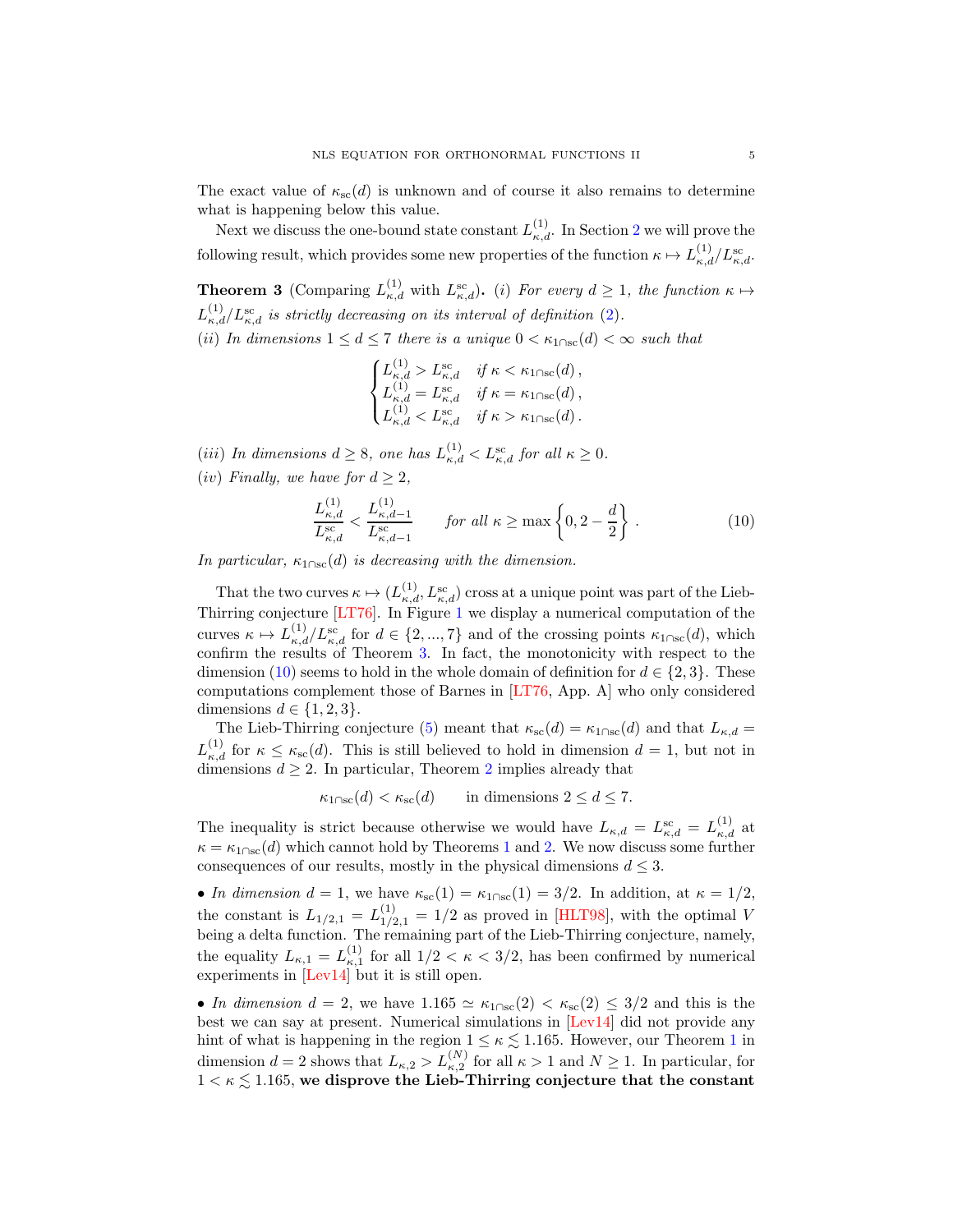

<span id="page-5-0"></span>FIGURE 1. Numerical computation of the curves  $\kappa \mapsto L_{\kappa,d}^{(1)}/L_{\kappa,d}^{\rm sc}$ for  $d \in \{2, ..., 7\}$ . The curves are ordered according to the dimension, with the  $d = 2$  curve above the others. The points  $\kappa_{1 \cap sc}(d)$ at which they take the value 1 are provided in the table.

is given by the  $N = 1$  optimiser in 2D. It can indeed not be given by any finite rank optimiser.

• In dimension  $d = 3$ , a system with 5 bound states was numerically found in [\[Lev14\]](#page-41-9) to be better than the one bound state for  $\kappa \gtrsim 0.855$ , showing that the one bound state case ceases to be optimal before the critical value 0.8627 in Figure [1.](#page-5-0) Our Theorem [2](#page-2-2) implies that the one-bound state constant  $L_{\kappa,d}^{(1)}$  can indeed not be optimal for all  $\kappa > 1/2$ . This disproves the Lieb-Thirring conjecture that the constant is given by the  $N = 1$  optimiser for  $1/2 < \kappa \lesssim 0.8627$  in 3D.

• In dimension  $d \geq 3$ , a common belief is that  $\kappa_{\rm sc}(d) = 1$  for all  $d \geq 3$ . The validity of this conjecture would have some interesting physical consequences, for instance an exact lower bound involving the Thomas-Fermi kinetic energy in Density Functional Theory [\[LLS20\]](#page-41-6). Our Theorem [1](#page-2-0) does not contradict this belief, since we prove that the optimal Lieb-Thirring potential cannot have a finite number of bound states. But many other situations are still possible, as we now discuss.

Theorem [1](#page-2-0) suggests to interpret the Lieb-Thirring inequality within the framework of statistical mechanics. For an optimal potential  $V_N$  for  $L_{\kappa,d}^{(N)}$ , we can think of the corresponding N first orthonormal eigenfunctions of  $-\Delta + V_N$  as describing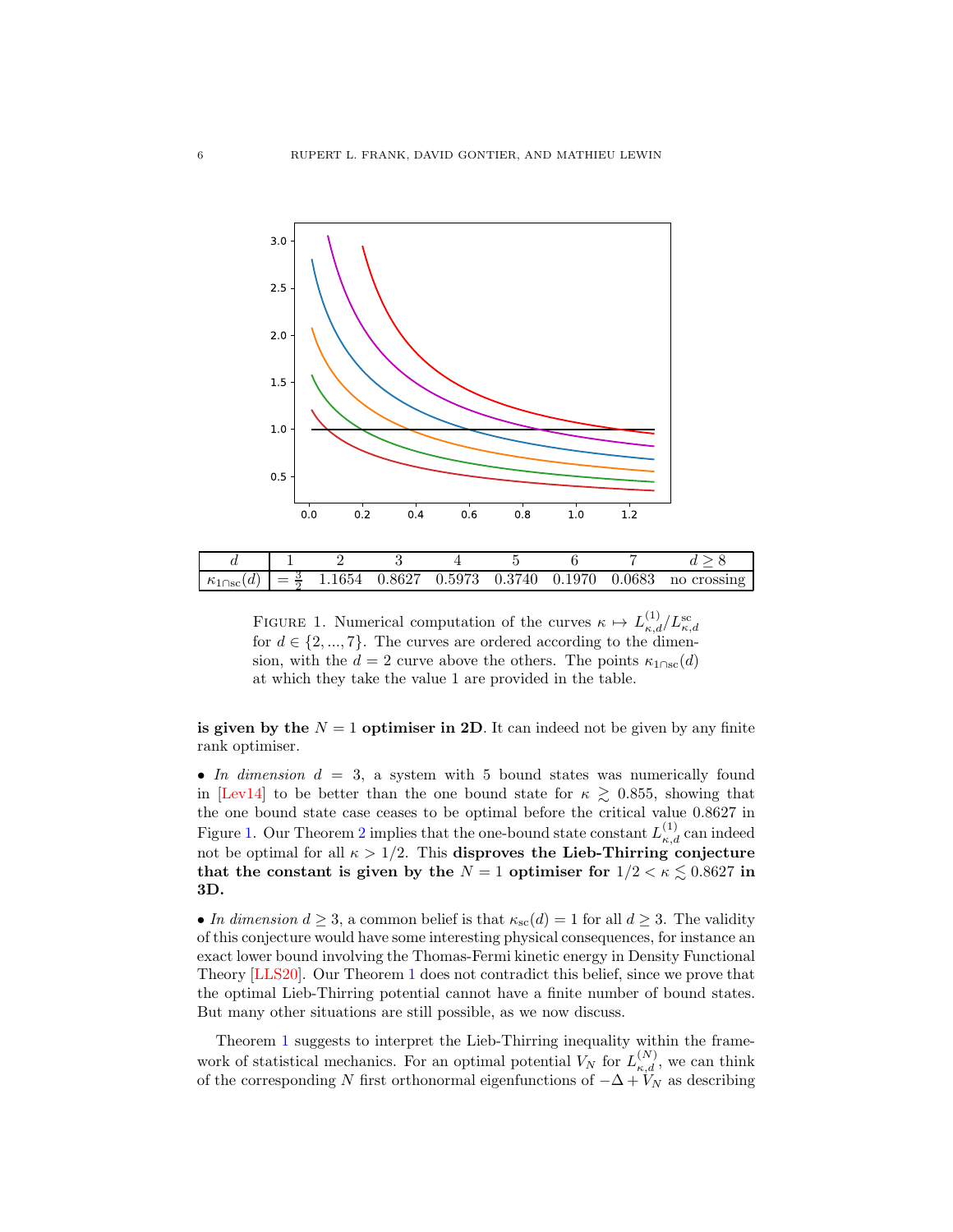N fermions in  $\mathbb{R}^d$  [\[GLN20,](#page-40-0) Rmk. 8]. Theorem [1](#page-2-0) says that in the limit  $N \to \infty$ , the N particles always attract each other, at least along a subsequence  $N_k$ . We conjecture that for  $\kappa > \max\{2 - d/2, 0\}$  they will form a large cluster of size proportional to  $N^{1/d}$  (if  $\int_{\mathbb{R}^d} (V_N)^{\kappa+d/2}$  is, for instance, normalised to N) and that  $V_N$  will converge in the limit to a bounded, but non-decaying potential  $V_\infty$ . There would then be no optimiser for the Lieb-Thirring constant  $L_{\kappa,d}$ . The semi-classical constant  $L_{\kappa,d}^{\rm sc}$  corresponds to the case where the limiting potential  $V_{\infty}$  is constant over  $\mathbb{R}^d$ , that is, the system is translation-invariant. In statistical mechanics, this is called a *fluid phase*. In principle, the limiting potential  $V_{\infty}$  could also be a non-trivial periodic function, which is then interpreted as a solid phase. We see no obvious physical reasons for discarding this possibility, in particular in low dimensions where periodic systems are ubiquitous [\[BL15\]](#page-40-7). This mechanism does not seem to have been considered before in the context of Lieb-Thirring inequalities. In particular, it seems natural to conjecture that the system is in a solid phase for all  $2 - d/2 < \kappa < \kappa_{\rm sc}(d)$  in dimensions  $d = 2, 3$ . In [\[FGL20\]](#page-40-8) we shall discuss this new point of view in detail.

**Remark 4.** In dimension  $d = 2$ , some preliminary numerical tests suggest that the difference  $L_{\kappa,2} - L_{\kappa,2}^{(1)}$  might be very small in the region  $1 < \kappa \lesssim 1.165$ . This makes the problem difficult to simulate as we need high precision.

<span id="page-6-0"></span>1.2. Dual Lieb-Thirring inequalities. Our strategy to prove Theorem [1](#page-2-0) is to study the dual version of the Lieb-Thirring inequality [\(1\)](#page-0-0). This dual version is well known for  $\kappa = 1$  and it is often used in practical applications. The dual inequality for  $\kappa > 1$  appears, for instance, in [\[LP93\]](#page-41-10), but is less known and we briefly recall it in this subsection. There is no known dual problem for  $\kappa < 1$ , except for a certain substitute for  $\kappa = 0$  in dimensions  $d \geq 3$  [\[Fra14\]](#page-40-9).

Let  $0 \leq \gamma = \gamma^*$  be a self-adjoint non-negative operator of  $\text{Rank}(\gamma) \leq N$ , of the form  $\gamma = \sum_{j=1}^{N} n_j |u_j\rangle\langle u_j|$  with  $u_1, ..., u_N$  an orthonormal family in  $L^2(\mathbb{R}^d)$ . For  $1 \leq q < \infty$ , we denote by

$$
\|\gamma\|_{\mathfrak{S}^q} := (\mathrm{Tr} |\gamma|^q)^{1/q} = \left(\sum_{j=1}^N n_j^q\right)^{1/q}
$$

its q-th Schatten norm [\[Sim05\]](#page-42-2), and use the convention that  $\|\gamma\|_{\mathfrak{S}^{\infty}} = \|\gamma\|$  is the operator norm. The density of  $\gamma$  is the function  $\rho_{\gamma} \in L^1(\mathbb{R}^d)$  defined by

$$
\rho_{\gamma}(x) := \sum_{j=1}^{N} n_j |u_j(x)|^2,
$$

and the kinetic energy of  $\gamma$  is

$$
\operatorname{Tr}(-\Delta \gamma) := \sum_{j=1}^{N} n_j \int_{\mathbb{R}^d} |\nabla u_j|^2(x) \mathrm{d} x
$$

with the convention that  $\text{Tr}(-\Delta \gamma) = +\infty$  if  $u_j \notin H^1(\mathbb{R}^d)$  for some j. Let  $1 \leq p \leq$  $1 + \frac{2}{d}$  with  $d \ge 1$ , and let

$$
q := \begin{cases} \frac{2p+d-dp}{2+d-dp} & \text{for } 1 \le p < 1 + \frac{2}{d}, \\ +\infty & \text{for } p = 1 + \frac{2}{d}. \end{cases}
$$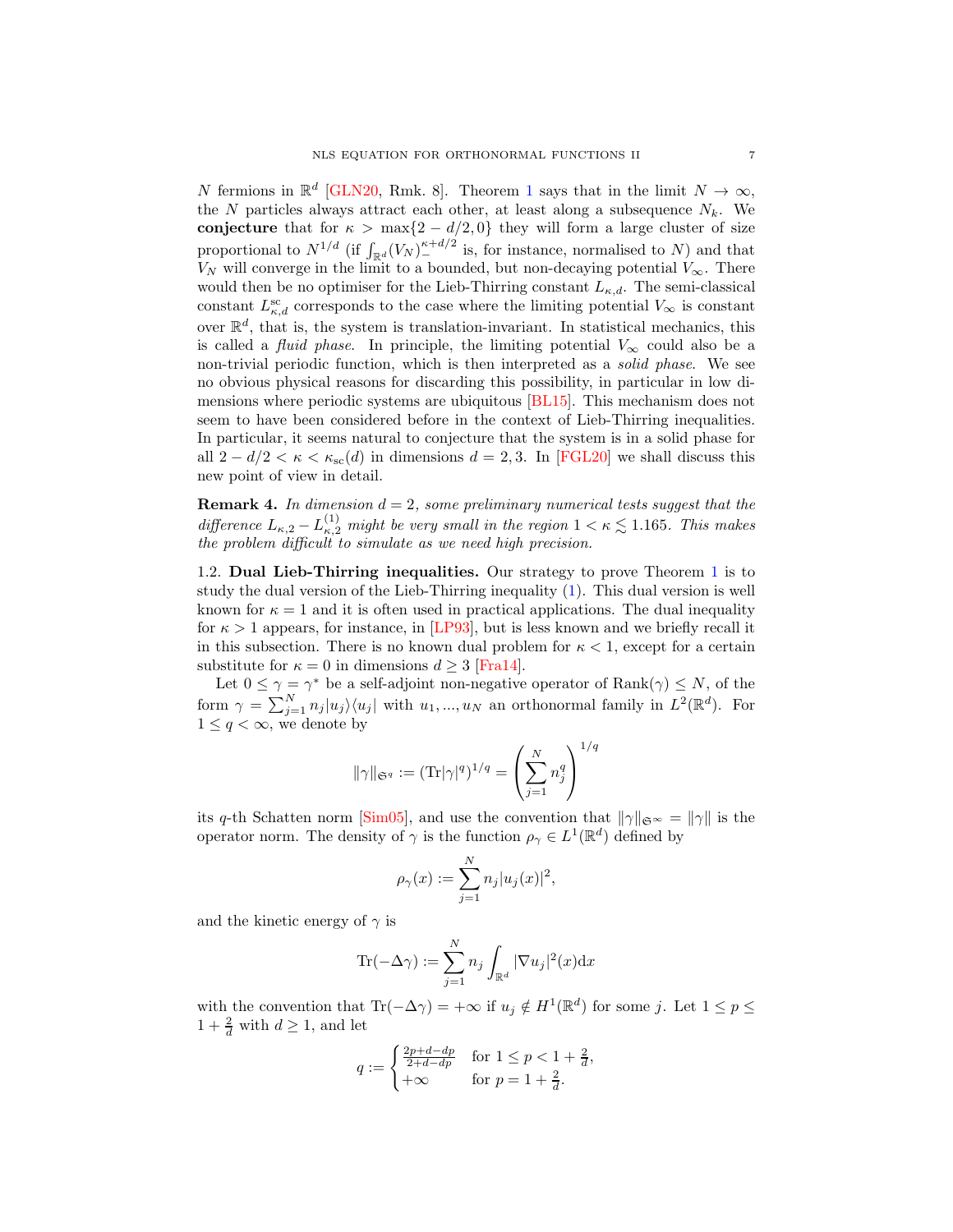We denote by  $K_{p,d}^{(N)}$  the best (that is, largest possible) constant in the inequality

<span id="page-7-0"></span>
$$
K_{p,d}^{(N)} \| \rho_\gamma \|_{L^p(\mathbb{R}^d)}^{\frac{2p}{d(p-1)}} \leq \| \gamma \|_{\mathfrak{S}^q}^{\frac{p(2-d)+d}{d(p-1)}} \operatorname{Tr}(-\Delta \gamma) \tag{11}
$$

valid for all  $0 \leq \gamma = \gamma^*$  with  $\text{Rank}(\gamma) \leq N$ . The fact that  $K_{p,d}^{(N)}$  is well-defined with  $K_{p,d}^{(N)} > 0$  is a consequence of the next result, together with the Lieb-Thirring theorem.

<span id="page-7-1"></span>**Lemma 5** (Duality). Let  $1 \leq N \leq \infty$ ,  $d \geq 1$  and  $1 \leq p \leq 1 + \frac{2}{d}$ , and set

$$
\kappa := \frac{p}{p-1} - \frac{d}{2}, \quad \text{so that} \quad \frac{\kappa}{\kappa - 1} = q.
$$

Then,

$$
K_{p,d}^{(N)}\left(L_{\kappa,d}^{(N)}\right)^{\frac{2}{d}} = \left(\frac{\kappa}{\kappa + \frac{d}{2}}\right)^{\frac{2\kappa}{d}}\left(\frac{d}{2\kappa + d}\right). \tag{12}
$$

The lemma says that the inequality [\(11\)](#page-7-0) is dual to the finite-rank Lieb-Thirring inequality [\(1\)](#page-0-0). This is because the density  $\rho_{\gamma}$  is the variable dual to the potential V whereas the density matrix  $\gamma$  can be interpreted as the dual of the Schrödinger operator  $-\Delta + V$ . Hence p is the dual exponent of  $\kappa + d/2$  and q the one of  $\kappa$ . The proof of Lemma [5,](#page-7-1) provided in Appendix [A,](#page-29-0) also shows how to relate the corresponding optimisers, assuming they exist. A similar argument, but without the constraint on the rank, can be found for instance in [\[LP93\]](#page-41-10).

We denote

$$
K_{p,d} := \lim_{N \to \infty} K_{p,d}^{(N)} = \inf_{N \ge 1} K_{p,d}^{(N)}.
$$

This constant is related to the constant  $L_{\kappa,d}$  in [\(3\)](#page-1-2) by

<span id="page-7-4"></span>
$$
K_{p,d}\left(L_{\kappa,d}\right)^{\frac{2}{d}} = \left(\frac{\kappa}{\kappa + \frac{d}{2}}\right)^{\frac{2\kappa}{d}} \left(\frac{d}{2\kappa + d}\right)
$$
(13)

and is the best constant in the inequality

<span id="page-7-3"></span>
$$
K_{p,d} \left\| \rho_\gamma \right\|_{L^p(\mathbb{R}^d)}^{\frac{2p}{d(p-1)}} \le \left\| \gamma \right\|_{\mathfrak{S}^q}^{\frac{p(2-d)+d}{d(p-1)}} \operatorname{Tr}(-\Delta \gamma) \tag{14}
$$

valid for all  $0 \leq \gamma = \gamma^*$ .

In Section [3,](#page-14-0) we study the dual problem  $(11)$  and prove the following result which, together with Lemma  $5$ , immediately implies Theorem [1.](#page-2-0)

<span id="page-7-2"></span>**Theorem 6** (Existence of optimisers and properties). Let  $d \ge 1$  and  $1 \le p \le$  $1 + 2/d$ .

(i) **Existence.** For every finite  $N \geq 1$ , the problem  $K_{p,d}^{(N)}$  in [\(11\)](#page-7-0) admits an *optimiser*  $\gamma$ .

(ii) **Equation.** After an appropriate normalisation, any optimiser  $\gamma$  for  $K_{p,d}^{(N)}$  has rank  $1 \leq R \leq N < \infty$  and can be written in the form

$$
\gamma = \sum_{j=1}^R n_j |u_j\rangle\langle u_j|
$$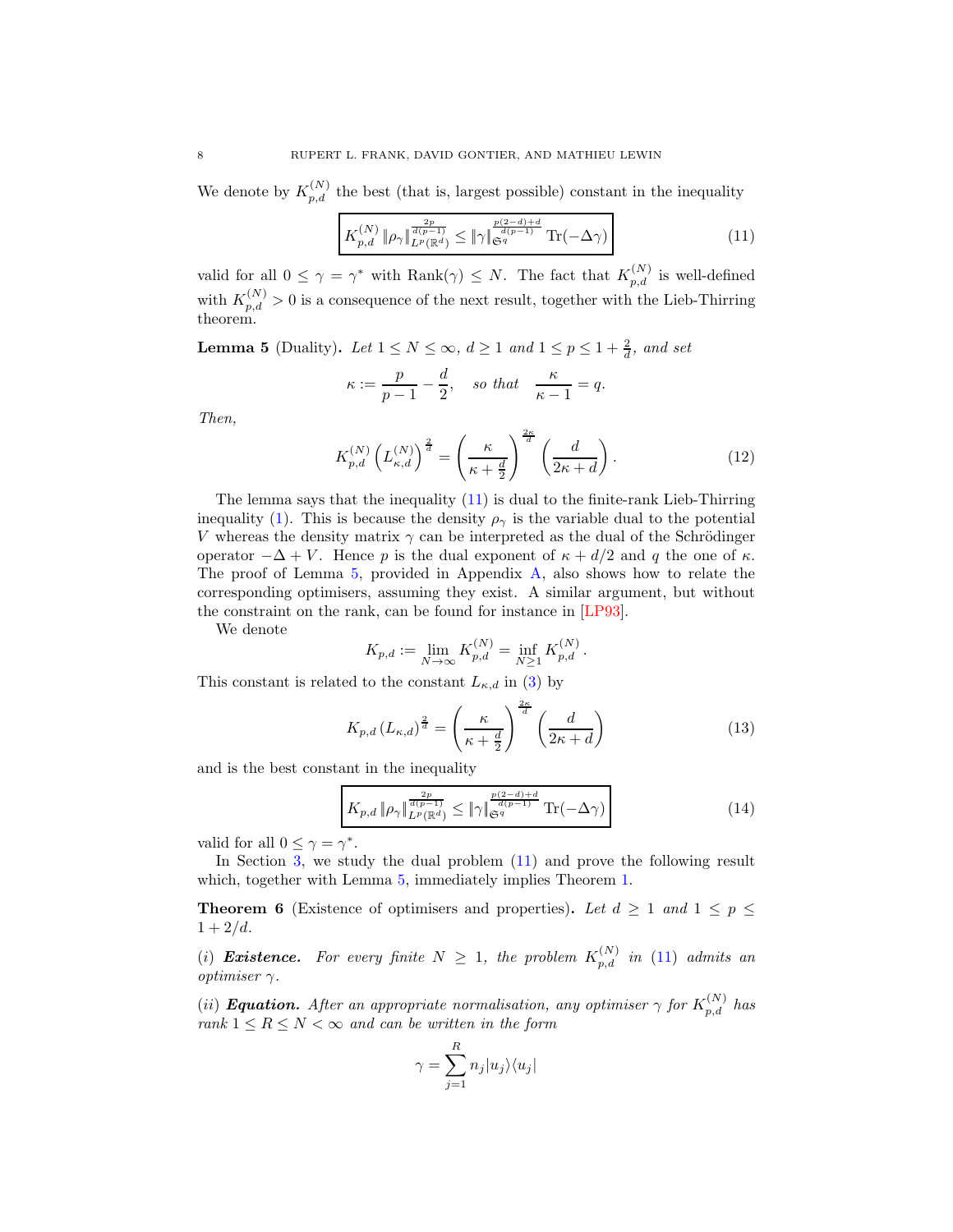with

<span id="page-8-1"></span>
$$
n_{j} = \begin{cases} \left(\frac{2p}{d(p-1)}\right)^{\frac{1}{p-1}} \frac{2p+d-dp}{d(p-1)} \frac{|\mu_{j}|^{\frac{1}{q-1}}}{\sum_{k=1}^{R} |\mu_{k}|^{\frac{q}{q-1}}} & \text{for } p < 1 + \frac{2}{d},\\ \frac{2}{d} \left(\frac{d}{d+2}\right)^{\frac{1}{p-1}} \frac{1}{\sum_{k=1}^{R} |\mu_{k}|} & \text{for } p = 1 + \frac{2}{d}, \end{cases}
$$
(15)

where the corresponding orthonormal system  $(u_1, ..., u_R)$  solves the nonlinear Schrödinger equation

<span id="page-8-0"></span>
$$
\forall j = 1, \cdots, R, \quad \left( -\Delta - \rho_{\gamma}(x)^{p-1} \right) u_j = \mu_j u_j, \quad \text{with} \quad \rho_{\gamma} = \sum_{j=1}^R n_j |u_j|^2. \quad (16)
$$

Here  $\mu_j$  are the R first negative eigenvalues of  $H_\gamma := -\Delta - \rho_\gamma^{p-1}$ . In particular, this operator has at least R negative eigenvalues. If  $R < N$ , then it has exactly R negative eigenvalues. Finally, the potential  $V = -\rho_{\gamma}^{p-1}$  is an optimiser for the finite-rank Lieb-Thirring problem  $L_{\kappa,d}^{(N)}$  in [\(1\)](#page-0-0).

(iii) **Rank.** If, in addition,  $p < 2$ , then there exists an infinite sequence of integers  $N_1 = 1 < N_2 = 2 < N_3 < \cdots$  so that

$$
K_{p,d}^{(N_k)} < K_{p,d}^{(N_k-1)}
$$

and any optimiser for  $K_{p,d}^{(N_k)}$  must have rank  $R = N_k$ . In particular,

$$
K_{p,d} < K_{p,d}^{(N)}, \qquad \text{for all } N \ge 1.
$$

The assertions in  $(i)$  and  $(ii)$  follow by applying well-known methods from the calculus of variation adapted to the setting of operators; see, for instance, [\[Sol91,](#page-42-3) [Bac93,](#page-40-10) [FLSS07,](#page-40-11) Lew11. For  $(iii)$ , we use ideas from  $\boxed{\text{GLN20}}$ , which consist in evaluating the exponentially small interaction between two copies of an optimiser placed far from each other, in order to show that

$$
K_{p,d}^{\left( {2N} \right)} < K_{p,d}^{\left( N \right)}
$$

whenever  $K_{p,d}^{(N)}$  admits an optimiser of rank N. The proof is provided in Section [3](#page-14-0) below. This argument inspired our proof of Theorem [2](#page-2-2) for  $\kappa < 1$  and  $N = 2$ , provided in Section [4.](#page-21-0) There we use the  $N = 1$  Gagliardo-Nirenberg optimiser to construct a trial state for  $N = 2$  but we do not prove the existence of an optimal potential.

1.3. Fermionic Nonlinear Schrödinger Equation. The system of coupled nonlinear equations  $(16)$  has some similarities with that studied in  $\boxed{GLN20}$ , where one has  $n<sub>j</sub> = 1$  instead of [\(15\)](#page-8-1). Here we exhibit a link between the two problems and use this to solve a question left open in [\[GLN20\]](#page-40-0).

In [\[GLN20\]](#page-40-0) the authors studied the minimisation problem

<span id="page-8-2"></span>
$$
J(N) = \inf \left\{ \text{Tr}(-\Delta \gamma) - \frac{1}{p} \int_{\mathbb{R}^d} \rho_\gamma(x)^p dx : 0 \le \gamma = \gamma^* \le 1, \text{ Tr}(\gamma) = N \right\}. \tag{17}
$$

Under the assumption  $1 < p < 1+2/d$ , it is proved in [\[GLN20\]](#page-40-0) that  $-\infty < J(N) < 0$ for all  $N > 0$ . Under the additional assumption that  $p < 2$ , it was also shown that there is an infinite sequence of integers  $N_1 = 1 \lt N_2 = 2 \lt N_3 \lt \cdots$  such that  $J(N_k)$  has a minimiser  $\gamma$  of rank  $N_k$ . This minimiser is a projector of the form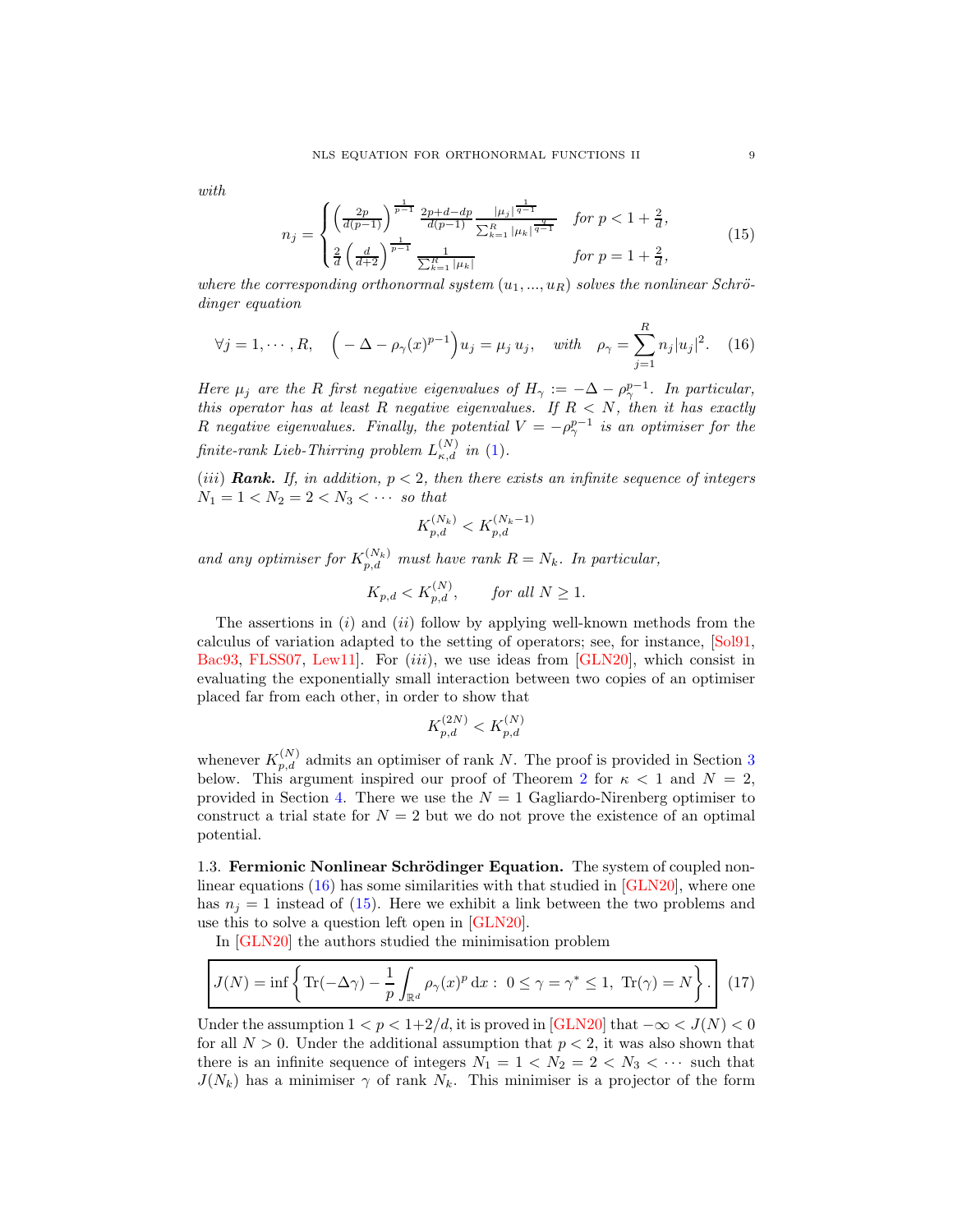$\gamma = \sum_{j=1}^{N_k} |u_j\rangle\langle u_j|$ , where  $u_1, ..., u_{N_k}$  form an orthonormal system and solve the fermionic NLS equation

<span id="page-9-0"></span>
$$
\forall j = 1, \cdots, N_k, \qquad \left( -\Delta - \rho_\gamma(x)^{p-1} \right) u_j = \mu_j u_j, \quad \text{with} \quad \rho_\gamma = \sum_{i=1}^{N_k} |u_i|^2. \tag{18}
$$

Here again  $\mu_1 < \mu_2 \leq \cdots \leq \mu_{N_k} < 0$  are the  $N_k$  first eigenvalues of  $H_\gamma :=$  $-\Delta - \rho_{\gamma}^{(p-1)}$ . The existence of minimisers for  $J(N_k)$  therefore proves the existence of solutions of the fermionic NLS equation [\(18\)](#page-9-0), for all  $1 \leq p \leq \min\{2, 1 + 2/d\}$ and  $N = N_k$ . In dimension  $d = 1$ , this does not cover the case  $p \in [2, 3)$ . In the present paper, we prove the following result for the case  $p = 2$ , which was announced in [\[GLN20\]](#page-40-0) and actually also follows from the analysis in [\[Ld78\]](#page-41-12).

<span id="page-9-1"></span>**Theorem 7** (Non-existence of minimisers for  $d = 1$ ,  $p = 2$ ). Let  $d = 1$  and  $p = 2$ . For all  $N \geq 1$ , we have  $J(N) = N J(1)$ . In addition, for all  $N \geq 2$ ,  $J(N)$  admits no minimiser.

The theorem is reminiscent of a similar result for the true Schrödinger (Lieb-Liniger  $[LL63]$  model in 1D describing N particles interacting with the delta potential. In the attractive case, only two-particle (singlet) bound states exist  $\lfloor \text{McG64}, \rfloor$ [Yan68,](#page-42-4) [Ld78\]](#page-41-12). The same result in the Hartree-Fock case was proved in [\[Ld78\]](#page-41-12). The spatial component of the singlet state coincides with our  $N = 1$  solution.

In the case  $N = 1$  and  $1 < p < 1 + 2/d$ , it is proved in [\[GLN20,](#page-40-0) Lem. 11] that  $J(1)$  has the Gagliardo-Nirenberg-Sobolev optimiser  $\gamma = |U\rangle\langle U|$ , where

$$
U(x) = m^{-\frac{p-1}{2(1+2/d-p)} - \frac{1}{2}} Q\left(m^{-\frac{p-1}{d(1+2/d-p)}} x\right), \qquad \int_{\mathbb{R}^d} U(x)^2 dx = 1, \qquad (19)
$$

and Q is the unique positive radial solution to the NLS equation

<span id="page-9-3"></span>
$$
-\Delta Q - Q^{2p-1} + Q = 0, \text{ with mass } m := \int_{\mathbb{R}} Q^2.
$$
 (20)

.

When  $d = 1$  and  $p = 2$ , we have the explicit formula

$$
U(x) = \frac{1}{2^{\frac{3}{2}}\cosh(x/4)}
$$

Our strategy to prove Theorem [7](#page-9-1) for  $d = 1$  is to relate  $J(N)$  to the dual Lieb-Thirring constant  $K_{\kappa,1}^{(N)}$  for  $\kappa = 3/2$ , and use  $K_{3/2,1}^{(N)} = K_{3/2}^{(1)}$  $3/2,1$ . The proof is given in Section [5.1](#page-25-0) below.

The same argument gives that if the Lieb-Thirring conjecture  $K_{\kappa,1}^{(N)} = K_{\kappa,1}^{(1)}$  is true for some  $1 < \kappa < 3/2$ , then  $J(N) = N J(1)$  for  $p = (\kappa + 1/2)/(\kappa - 1/2)$ ; see Remark [14.](#page-26-0)

Even if  $J(N)$  has no minimiser for  $N \geq 2$  if  $d = 1$  and  $p = 2$ , one may still wonder whether the fermionic NLS equation [\(18\)](#page-9-0) possesses orthonormal solutions. We believe there are no other solutions than the  $N = 1$  case and are able to prove this for  $N = 2$ , using the fundamental fact that the system is completely integrable [\[Man74\]](#page-41-15). The following is stronger than Theorem [7](#page-9-1) for  $N = 2$ .

<span id="page-9-2"></span>**Theorem 8** (Non-existence of solutions for  $p = 2$ ,  $d = 1$  and  $N = 2$ ). Let  $\mu_1 \leq$  $\mu_2 < 0$ , and let  $u_1, u_2$  be two square integrable real-valued functions solving

<span id="page-9-4"></span>
$$
\begin{cases}\n-u_1'' - (u_1^2 + u_2^2)u_1 = \mu_1 u_1, \\
-u_2'' - (u_1^2 + u_2^2)u_2 = \mu_2 u_2.\n\end{cases}
$$
\n(21)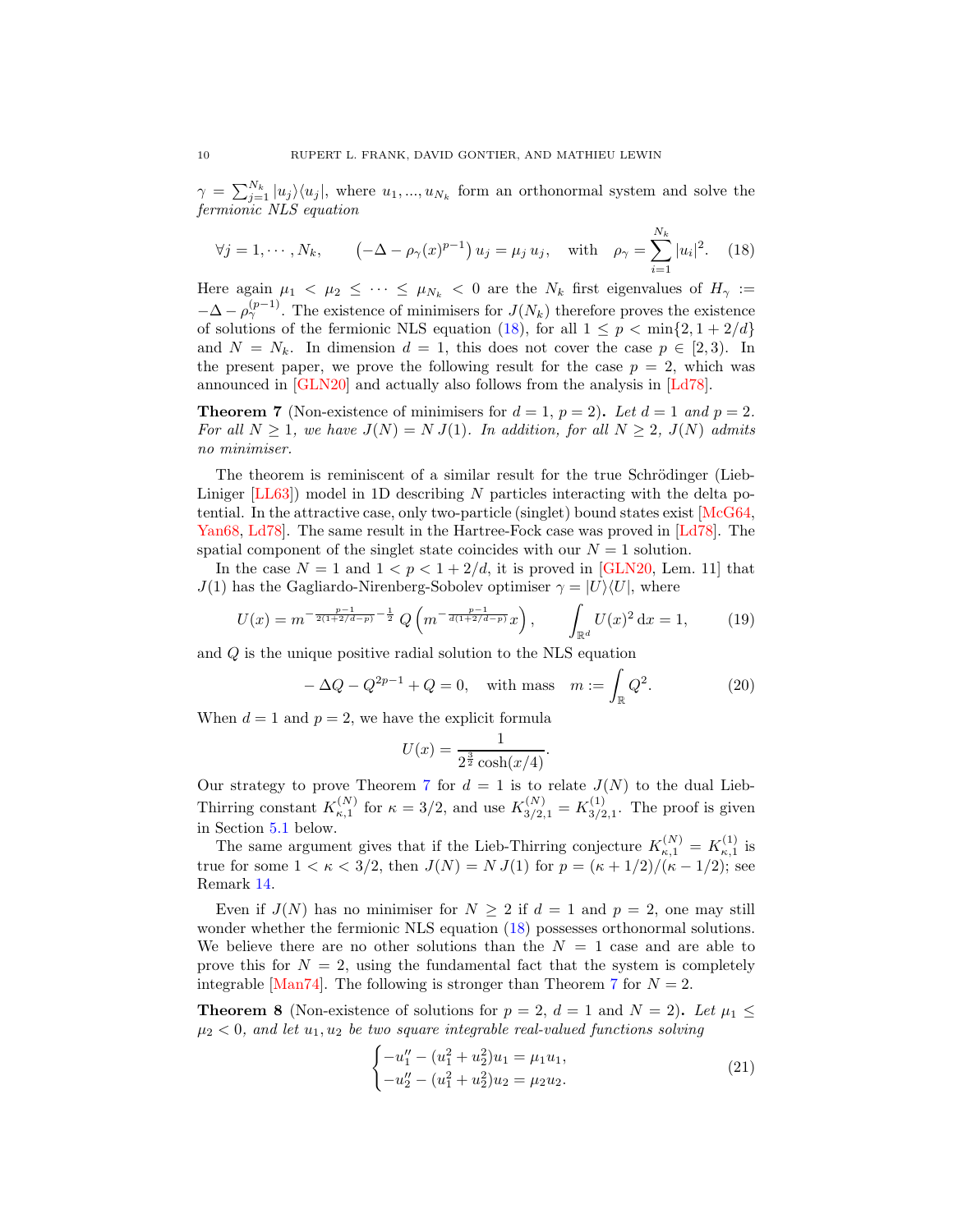If  $||u_1||_{L^2(\mathbb{R})} = ||u_2||_{L^2(\mathbb{R})} = 1$ , then we have  $\mu_1 = \mu_2$  and

<span id="page-10-3"></span>
$$
u_1(x) = \pm \frac{1}{2\cosh\left((x - x_0)/2\right)}, \qquad u_2(x) = \pm \frac{1}{2\cosh\left((x - x_0)/2\right)}\tag{22}
$$

for some  $x_0 \in \mathbb{R}$  and two uncorrelated signs  $\pm$ .

The proof can probably be generalised to show that there are no solutions for all  $N \geq 3$  at  $p = 2$  but we only address the simpler case  $N = 2$  here. The proof is given in Section [5.2.](#page-26-1) More comments about the NLS problem [\(17\)](#page-8-2) can be read in Appendix [B.](#page-31-0)

Structure of the paper. In the next section we recall useful facts about the Lieb-Thirring constant  $L_{\kappa,d}^{(1)}$  and provide the proof of Theorem [3.](#page-4-0) In Section [3,](#page-14-0) we prove Theorem [6,](#page-7-2) which implies Theorem [1.](#page-2-0) Section [4](#page-21-0) is devoted to the proof of Theorem [2.](#page-2-2) We prove Theorem [7](#page-9-1) and Theorem [8](#page-9-2) in Sections [5.1](#page-25-0) and [5.2,](#page-26-1) respectively. The proof of duality (Lemma [5\)](#page-7-1) is given in Appendix [A](#page-29-0) whereas Appendix [B](#page-31-0) contains more comments on the NLS model from [\[GLN20\]](#page-40-0). Finally, in Appendix [C](#page-37-0) we compare our results with those in [\[HKY19\]](#page-40-12).

# <span id="page-10-0"></span>2. THE ONE-BOUND STATE CONSTANT  $L_{\kappa,d}^{(1)}$ : Proof of Theorem [3](#page-4-0)

In this section we discuss some properties of the one-bound state constant  $L_{\kappa,d}^{(1)}$  $^{\kappa,d}$ and provide the proof of Theorem [3.](#page-4-0) The Gagliardo-Nirenberg inequality states that

<span id="page-10-1"></span>
$$
K_{p,d}^{\text{GN}}\left(\int_{\mathbb{R}^d} |u(x)|^{2p} \, \mathrm{d}x\right)^{\frac{2}{d(p-1)}} \le \left(\int_{\mathbb{R}^d} |\nabla u(x)|^2 \, \mathrm{d}x\right) \left(\int_{\mathbb{R}^d} |u(x)|^2 \, \mathrm{d}x\right)^{\frac{(2-d)p+d}{d(p-1)}} \tag{23}
$$
\nfor all

\n
$$
\int_{\mathbb{R}^d} |x|^{2p-1} \, dx
$$

$$
\begin{cases} 1 < p < +\infty \\ 1 < p \le \frac{d}{d-2} \end{cases} \quad \text{for } d = 1, 2,
$$

with the best constant  $K_{p,d}^{\text{GN}} > 0$ . In dimension  $d = 1$  one can take  $p \to +\infty$ . The constants  $K_{p,1}^{\text{GN}}$  and the optimisers are known explicitly in  $d = 1$  [\[Nag41\]](#page-42-5). In particular, the optimiser is unique up to translations, dilations and multiplication by a phase factor. As explained, for instance, in [\[Tao06,](#page-42-6) [Fra13,](#page-40-13) [CFL14\]](#page-40-14), by combining the results on existence [\[Str77,](#page-42-7) [BL83,](#page-40-15) [Wei83\]](#page-42-8), symmetry [\[GNN81,](#page-40-16) [ALT86\]](#page-40-17) and uniqueness [\[Cof72,](#page-40-18) [Kwo89,](#page-41-16) [McL93\]](#page-41-17) one infers that in any  $d \geq 2$  as well, there is a unique optimiser Q, up to translations, dilations and multiplication by a phase factor. This function can be chosen positive and to satisfy [\(20\)](#page-9-3) when  $p < 1 + 2/d$ . When  $p = 1 + 2/d$ , it still can be chosen positive and to satisfy the equation in [\(20\)](#page-9-3). The integral  $\int_{\mathbb{R}^d} Q^2 dx$  will be a dimension-dependent constant.

For an operator  $\gamma$  of rank one the inequality [\(11\)](#page-7-0) is equivalent to [\(23\)](#page-10-1), hence we obtain

$$
K_{p,d}^{(1)} = K_{p,d}^{\text{GN}}.\tag{24}
$$

The duality argument from Lemma [5](#page-7-1) shows that

<span id="page-10-2"></span>
$$
L_{\kappa,d}^{(1)} = \left(\frac{2\kappa}{2\kappa + d}\right)^{\kappa + \frac{d}{2}} \left(\frac{d}{2\kappa}\right)^{\frac{d}{2}} \left(K_{p,d}^{\text{GN}}\right)^{-\frac{d}{2}} < \infty.
$$
 (25)

By the implicit function theorem and the non-degeneracy of Q [\[McL93,](#page-41-17) [Tao06,](#page-42-6) Fra13, the Gagliardo-Nirenberg constant  $K_{p,d}^{(1)}$  is known to be real-analytic in p,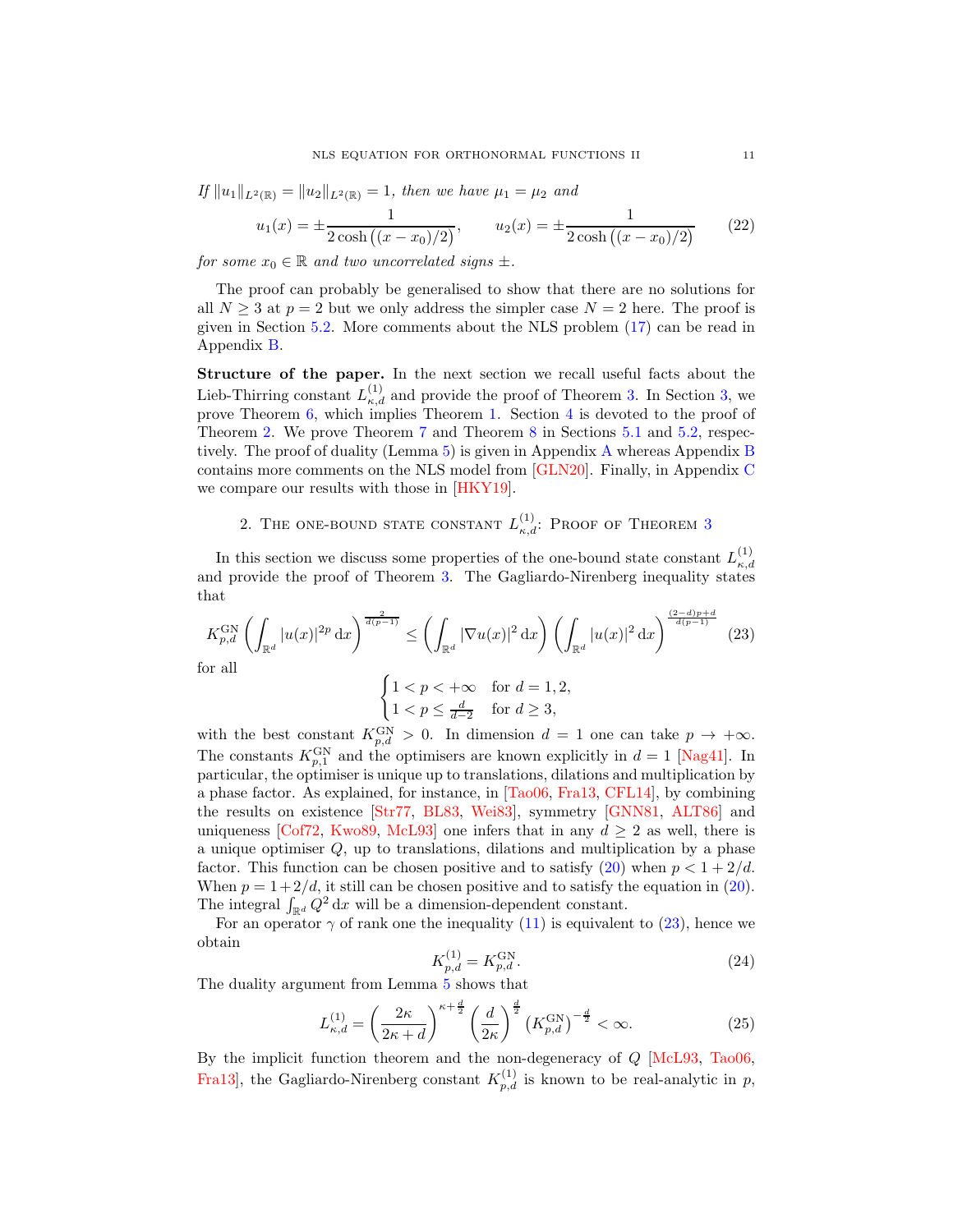so that  $L_{\kappa,d}^{(1)}$  is a real-analytic function of  $\kappa$ . In this paper we will only use the continuity of  $\kappa \mapsto L_{\kappa,d}^{(1)}$ , which is more elementary and which we explain now for completeness. We claim that  $p \mapsto K_{p,d}^{(1)}$  is continuous in the interval  $(1,\infty)$  if  $d=1,2$ and  $(1, d/(d-2))$  if  $d \geq 3$ , which implies the continuity of  $L_{\kappa,d}^{(1)}$  on the corresponding intervals. To prove this fact, we can notice that

$$
\log\left(\left(K_{p,d}^{(1)}\right)^{\frac{d(p-1)}{4p}}\right) = \inf_{u \in H^1(\mathbb{R}^d)} \left\{ \frac{d(1-p^{-1})}{2} \log \|\nabla u\|_{L^2(\mathbb{R}^d)} + \left(1 - \frac{d(1-p^{-1})}{2}\right) \log \|u\|_{L^2(\mathbb{R}^d)} - \log \|u\|_{L^{2p}(\mathbb{R}^d)} \right\}.
$$
 (26)

By Hölder's inequality,  $p^{-1} \mapsto \log ||u||_{L^{2p}(\mathbb{R}^d)}$  is convex. Hence after minimising over u we find that  $p \mapsto (K_{p,d}^{(1)})^{\frac{d(p-1)}{4p}}$  is upper semi-continuous on  $[1,\infty)$  if  $d=1,2$  and on  $[1, d/(d-2)]$  if  $d \geq 3$ , and log-concave in  $1/p$ . Log-concavity implies continuity on the interior of the interval of definition and then upper semicontinuity implies continuity up to the endpoints.

Our goal in the rest of this section is to compare  $L_{\kappa,d}^{(1)}$  with the semi-classical constant  $L_{\kappa,d}^{\rm sc}$ . First, the argument from [\[AL78\]](#page-39-0) can be used to prove that  $\kappa \mapsto$  $L_{\kappa,d}^{(1)}/L_{\kappa,d}^{\rm sc}$  is non-increasing. We show here that it is even strictly decreasing, which is  $(i)$  in Theorem [3.](#page-4-0)

<span id="page-11-0"></span>**Lemma 9.** For any  $d \ge 1$ , the function  $\kappa \mapsto L_{\kappa,d}^{(1)}/L_{\kappa,d}^{\rm sc}$  is strictly decreasing.

*Proof.* Following [\[AL78\]](#page-39-0), we use the fact that for any  $0 \leq \kappa' < \kappa$  and  $\lambda \in \mathbb{R}$ , we have

<span id="page-11-1"></span>
$$
\lambda_{-}^{\kappa} = c_{\kappa,\kappa'} \int_{0}^{\infty} (\lambda + t)_{-}^{\kappa'} t^{\kappa - \kappa' - 1} dt \tag{27}
$$

for some constant  $c_{\kappa,\kappa'} > 0$ . Let  $V \in L^{\kappa+d/2}(\mathbb{R}^d)$ . By the variational principle we have  $(\lambda_1(-\Delta + V) + t)_{-\leq} \leq |\lambda_1(-\Delta - (V + t)_{-})|$  for any  $t \geq 0$  and we can bound, using the definition of  $L_{\kappa',d}^{(1)}$ ,

$$
\left(\lambda_1(-\Delta + V) + t\right)_-^{\kappa'} \leq \left|\lambda_1\left(-\Delta - (V+t)_-\right)\right|^{\kappa'}
$$
  
\n
$$
\leq L_{\kappa',d}^{(1)} \int_{\mathbb{R}^d} (V(x) + t)_-^{\kappa' + \frac{d}{2}} dx
$$
  
\n
$$
= L_{\kappa',d}^{(1)} \left(L_{\kappa',d}^{\text{sc}}\right)^{-1} \iint_{\mathbb{R}^d \times \mathbb{R}^d} \left(|\xi|^2 + V(x) + t\right)_-^{\kappa'} \frac{d\xi dx}{(2\pi)^d}.
$$
 (28)

Thus, integrating over t using  $(27)$  on both sides, we obtain

$$
\lambda_1(-\Delta + V)^{\kappa} \le L_{\kappa',d}^{(1)} \left( L_{\kappa',d}^{\text{sc}} \right)^{-1} \iint_{\mathbb{R}^d \times \mathbb{R}^d} \left( |\xi|^2 + V(x) \right)^{\kappa} \frac{\mathrm{d}\xi \, \mathrm{d}x}{(2\pi)^d}
$$

$$
= L_{\kappa',d}^{(1)} \left( L_{\kappa,d}^{\text{sc}} \right)^{-1} L_{\kappa,d}^{\text{sc}} \int_{\mathbb{R}^d} V(x)^{\kappa + \frac{d}{2}} \, \mathrm{d}x \,. \tag{29}
$$

This shows that

<span id="page-11-4"></span><span id="page-11-3"></span><span id="page-11-2"></span>
$$
L_{\kappa,d}^{(1)} \le L_{\kappa',d}^{(1)} \left( L_{\kappa',d}^{\text{sc}} \right)^{-1} L_{\kappa,d}^{\text{sc}},\tag{30}
$$

that is,  $\kappa \mapsto L_{\kappa,d}^{(1)}/L_{\kappa,d}^{\text{sc}}$  is nonincreasing.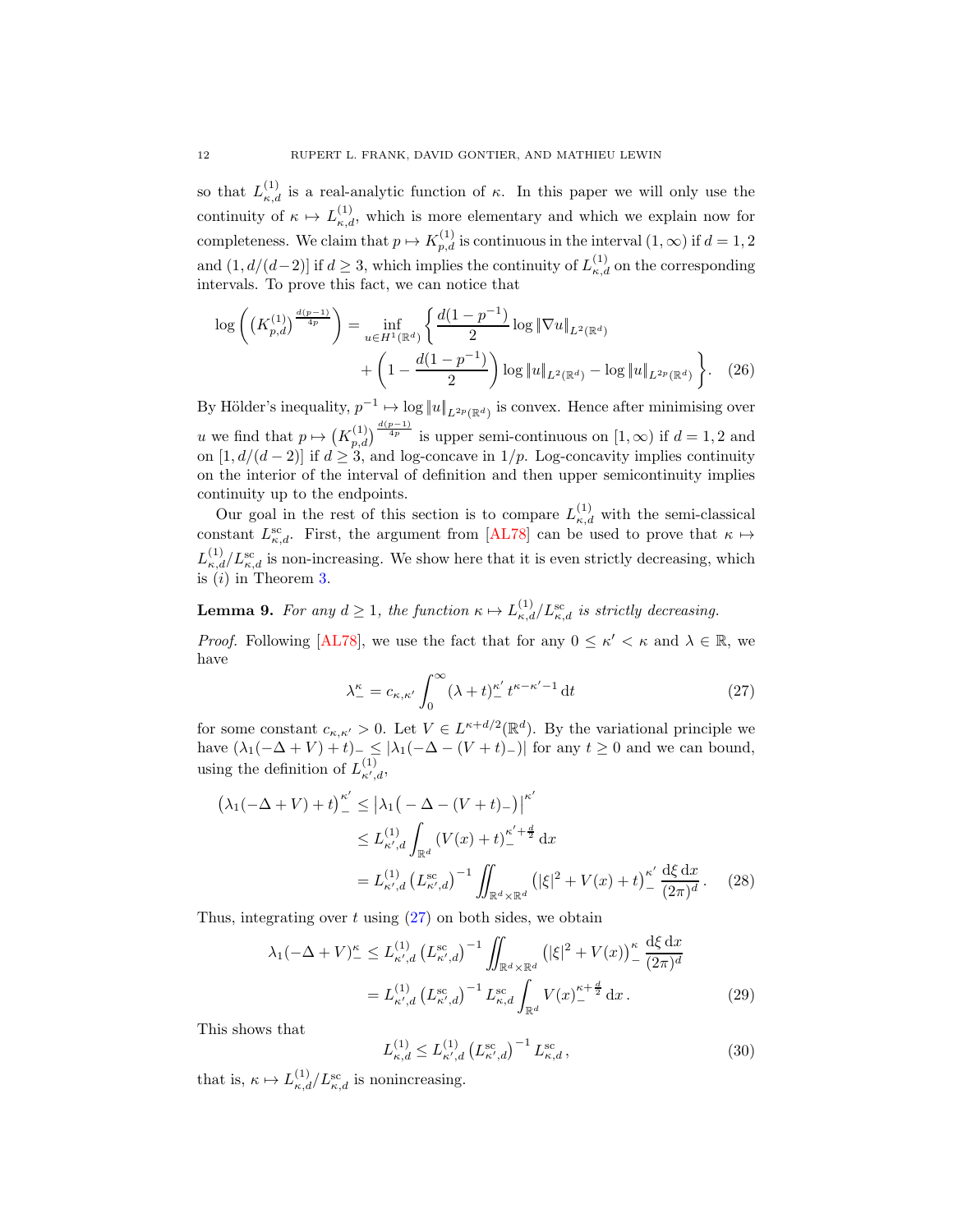As was recalled at the beginning of this section, it is known that for the optimisation problem corresponding to  $L_{\kappa',d}^{(1)}$  there is an optimiser. This optimiser is a power of the solution of the positive solution of [\(20\)](#page-9-3) and therefore does not vanish. Since for any  $V \in L^{\kappa+d/2}(\mathbb{R}^d)$  and for any  $t > 0$ , the function  $-(V+t)$ <sub>c</sub> is supported on a set of finite measure, this function cannot be an optimiser for  $L_{\kappa',d}^{(1)}$ . Therefore the second inequality in  $(28)$  is strict for all  $t > 0$  and, consequently, inequality [\(29\)](#page-11-3) is strict for any  $V \in L^{\kappa+d/2}(\mathbb{R}^d)$ . Taking, in particular, V to be an optimiser corresponding to  $L_{\kappa,d}^{(1)}$ , we obtain that inequality [\(30\)](#page-11-4) is strict, which is the assertion of the lemma.

Next, we prove an inequality relating the constant  $L_{\kappa,d}^{(1)}$  with the ones in lower dimensions, in the spirit of the Laptev-Weidl method of lifting dimensions [\[LW00\]](#page-41-8).

<span id="page-12-1"></span>**Lemma 10.** For any  $d \geq 2$  and  $\kappa > 0$ , we have

<span id="page-12-0"></span>
$$
L_{\kappa,d}^{(1)} < L_{\kappa,d-n}^{(1)} L_{\kappa+\frac{d-n}{2},n}^{(1)}, \qquad \forall n \in \{1, \dots, d-1\}.
$$
\n
$$
(31)
$$

The same inequality holds for  $\kappa = 0$  if  $d - n \geq 3$ .

*Proof.* Let V be the optimizer for  $L_{\kappa,d}^{(1)}$  with corresponding ground state u, which can both be expressed in terms of the NLS solution Q in [\(20\)](#page-9-3). We write  $x =$  $(x_1, x_2) \in \mathbb{R}^{d-n} \times \mathbb{R}^n$  and denote by  $\lambda(x_1)$  the first eigenvalue of  $-\Delta_{x_2} + V(x_1, \cdot)$ in  $\mathbb{R}^n$ . Writing

$$
-\Delta + V = -\Delta_{x_1} + ( -\Delta_{x_2} + V(x_1, x_2) ) \geq -\Delta_{x_1} + \lambda(x_1)
$$

and taking the scalar product with u, we find  $\lambda_1$  ( $-\Delta + V$ ) >  $\lambda_1$  ( $-\Delta_{x_1} + \lambda(x_1)$ ). The strict inequality is because u does not solve an eigenvalue equation in  $x_1$  at fixed  $x_2$ . This gives

$$
|\lambda_1(-\Delta + V)|^{\kappa} < |\lambda_1(-\Delta_{x_1} + \lambda(x_1))|^{\kappa}
$$
  
\n
$$
\leq L_{\kappa,d-n}^{(1)} \int_{\mathbb{R}^n} |\lambda(x_1)|^{\kappa + \frac{d-n}{2}} dx_1
$$
  
\n
$$
\leq L_{\kappa,d-n}^{(1)} L_{\kappa + \frac{d-n}{2},n}^{(1)} \iint_{\mathbb{R}^{d-n} \times \mathbb{R}^n} V(x_1, x_2)^{\kappa + \frac{d}{2}} dx_1 dx_2
$$

and we obtain inequality [\(31\)](#page-12-0) for  $\kappa > 0$ .

The proof for  $\kappa = 0$  if  $d - n \geq 3$  is similar. Let again V be the optimizer for  $L_{\kappa,d}^{(1)}$  and u the corresponding ground state. More precisely, u is an eigenfunction corresponding to the eigenvalue zero if  $d \geq 5$  and it is a zero energy resonance function (that is, an element of  $\dot{H}^1(\mathbb{R}^d) \setminus L^2(\mathbb{R}^d)$ ) if  $d = 3, 4$ . We have

$$
0 = \int_{\mathbb{R}^d} \left( |\nabla u|^2 + V|u|^2 \right) dx \ge \int_{\mathbb{R}^d} \left( |\nabla_{x_1} u|^2 + \lambda(x_1)|u|^2 \right) dx
$$
  
\n
$$
\ge \int_{\mathbb{R}^n} \left\{ \int_{\mathbb{R}^{d-n}} |\nabla_{x_1} u|^2 dx_1 - \left( \int_{\mathbb{R}^{d-n}} |\lambda(x_1)|^{\frac{d-n}{2}} dx_1 \right)^{\frac{2}{d-n}} \left( \int_{\mathbb{R}^{d-n}} |u|^{\frac{2(d-n)}{d-n-2}} dx_1 \right)^{\frac{d-n-2}{d-n}} \right\} dx_2
$$
  
\n
$$
\ge \int_{\mathbb{R}^d} |\nabla_{x_1} u|^2 dx \left( 1 - S_{d-n}^{-1} \left( \int_{\mathbb{R}^{d-n}} |\lambda(x_1)|^{\frac{d-n}{2}} dx_1 \right)^{\frac{2}{d-n}} \right),
$$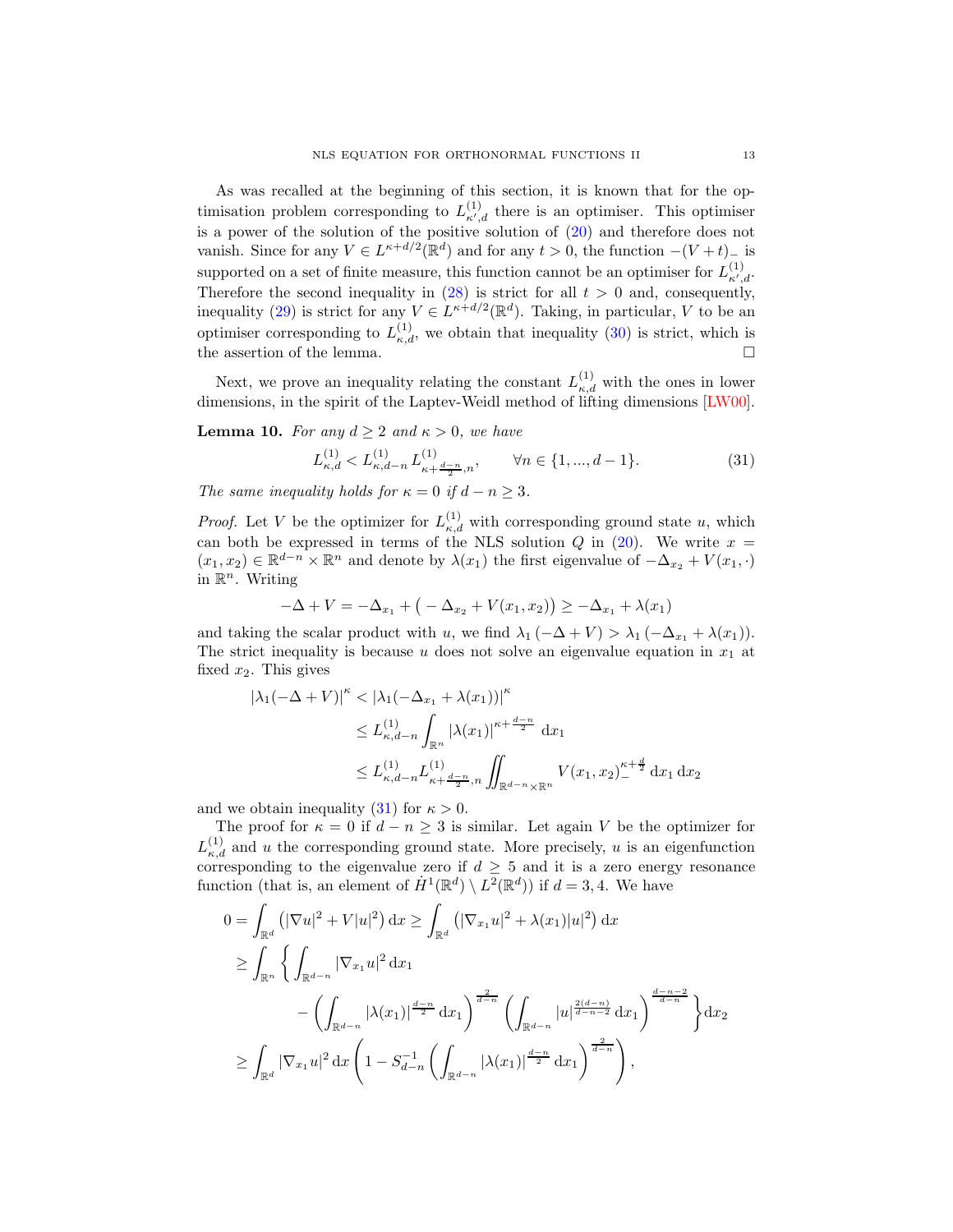where  $S_{d-n}$  is the optimal Sobolev constant in dimension  $d-n$ . We conclude that

$$
\int_{\mathbb{R}^{d-n}} |\lambda(x_1)|^{\frac{d-n}{2}} dx_1 \ge S_{d-n}^{\frac{d-n}{2}} = \left( L_{0,d-n}^{(1)} \right)^{-1}.
$$

On the other hand, we have

$$
|\lambda(x_1)|^{\frac{d-n}{2}} < L_{\kappa+\frac{d-n}{2},n}^{(1)} \int_{\mathbb{R}^n} |V(x_1,x_2)|^{\frac{d}{2}} dx_1,
$$

where the strict inequality follows from the fact that for no  $x_1, V(x_1, \cdot)$  is an optimal potential for  $L_{n}^{(1)}$  $\sum_{\kappa+\frac{d-n}{2},n}^{\infty}$ . (Indeed,  $V(x_1, \cdot)$  is algebraically decaying, whereas we know that the optimal potential for  $L_{\perp}^{(1)}$  $\frac{d^{(1)}}{dx^{(1)}+d^{(2)}}$ , is exponentially decaying.) Combining the last two inequalities we obtain

$$
L_{\kappa + \frac{d-n}{2},n}^{(1)} \int_{\mathbb{R}^d} |V(x)|^{\frac{d}{2}} dx > \left( L_{0,d-n}^{(1)} \right)^{-1} .
$$

Since  $\int_{\mathbb{R}^d} |V(x)|^{\frac{d}{2}} dx = (L_{0,d}^{(1)})^{-1}$ , this is the claimed inequality for  $\kappa = 0$ .

Note that the semi-classical constants satisfy the relation

<span id="page-13-0"></span>
$$
L_{\kappa,d}^{\rm sc} = L_{\kappa,d-n}^{\rm sc} L_{\kappa+\frac{d-n}{2},n}^{\rm sc}, \qquad \forall n \in \{1, ..., d-1\}
$$
 (32)

so that we obtain the same inequality as [\(31\)](#page-12-0) for  $L_{\kappa,d}^{(1)}/L_{\kappa,d}^{\rm sc}$ . According to the Laptev-Weidl method of lifting dimensions the bound  $(31)$  with  $\leq$  instead of  $<$  holds for the matrix-valued Lieb-Thirring constants  $L_{\kappa,d}^{({\rm mat})}$ . Using the results from [\[LW00,](#page-41-8) [HLW00\]](#page-40-19), one sees that for  $n = d - 1$  and  $\kappa \in \{1/2\} \cup [3/2, \infty)$  the bound  $(31)$  with  $\leq$  instead of  $\lt$  holds for the usual Lieb-Thirring constants  $L_{\kappa,d}$ . One might wonder whether this is true more generally.

In [\[Mar90\]](#page-41-18), Martin used a similar idea but instead of removing he added one dimension by considering the potential  $W(x,t) := V(x) + \lambda t^2$ . This led to the inequality

$$
\frac{L_{\kappa',d}^{(N)}}{L_{\kappa',d}^{\text{sc}}} < \frac{L_{\kappa,d+1}^{(N)}}{L_{\kappa,d+1}^{\text{sc}}}, \qquad \forall \kappa' \ge \kappa + \frac{1}{2}
$$

for all  $1 \leq N \leq \infty$ . This can in fact be improved for  $N = 1$ , see [\[Mar90,](#page-41-18) Sec. 3]. The proof of Theorem [3](#page-4-0) follows from Lemmas [9](#page-11-0) and [10.](#page-12-1)

*Proof of Theorem [3.](#page-4-0)* In  $d = 1$ , the constant  $L_{\kappa,1}^{(1)}$  is explicit and the unique intersection at  $\kappa_{1\cap\rm{sc}}(1) = 3/2$  follows by explicit comparison. The bound [\(10\)](#page-4-1), for general  $d \geq 2$ , then follows immediately from [\(31\)](#page-12-0) with  $n = 1$ , by using [\(32\)](#page-13-0) and the fact that  $L_{\kappa,1}^{(1)} > L_{\kappa,1}^{\rm sc}$  for  $\kappa > 3/2$ .

In dimension  $d \geq 3$  using the explicit formula for the sharp Sobolev constant [\[Rod66,](#page-42-9) [Aub76,](#page-40-20) Tal76 (see also [\[LL01,](#page-41-19) Thm. 8.3]) we obtain the exact formula at  $\kappa = 0$ :

$$
\frac{L_{0,d}^{(1)}}{L_{0,d}^{\text{sc}}} = 2^{d-1} d^{-\frac{d}{2}} (d-2)^{-\frac{d}{2}} d! \tag{33}
$$

This is larger than 1 in dimensions  $d \in \{3, ..., 7\}$  but smaller than 1 in dimension  $d \geq 8$ , as noted in [\[LT76,](#page-41-1) [GGM78\]](#page-40-3). In fact, this is decreasing with the dimension for  $d \geq 4$  by [\(10\)](#page-4-1) and the value in dimension  $d = 8$  equals  $L_{0,8}^{(1)}/L_{0,8}^{\rm sc} \simeq 0.9722$ . Thus, if  $d \geq 8$  the part *(iii)* of the theorem follows from Lemma [9.](#page-11-0)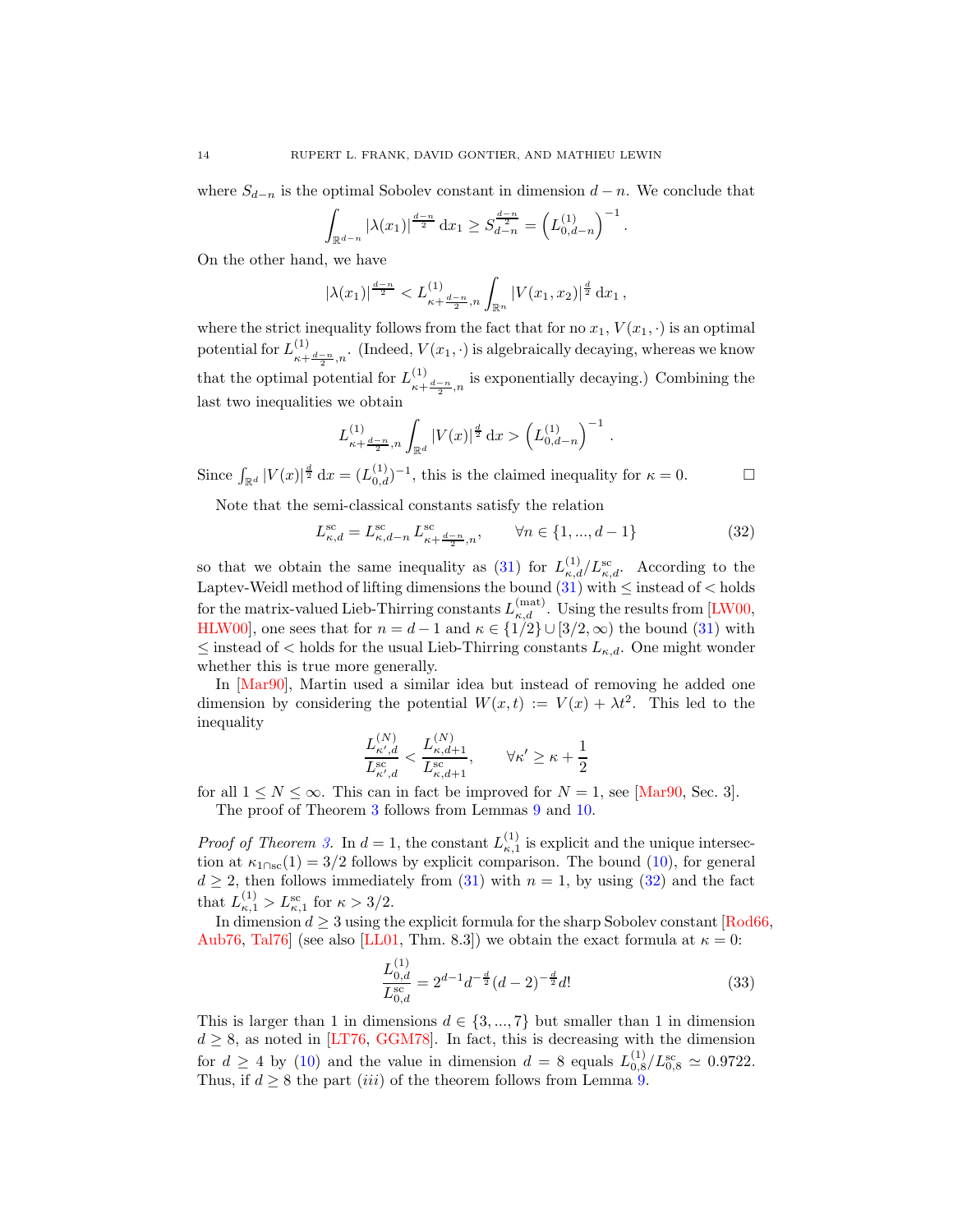In dimension  $d = 2$ , simple numerical computations provide  $L_{1,2}^{(1)}/L_{1,2}^{sc} \simeq 1.074 >$ 1 at  $\kappa = 1$ , see [\[LT76,](#page-41-1) [Wei83\]](#page-42-8). Alternatively, to see this analytically, one can use the trial function  $u(x) = e^{-|x|^2}$  in the Gagliardo-Nirenberg inequality [\(23\)](#page-10-1) to obtain an upper bound on the constant  $K_{2,2}^{\text{GN}} = K_{2,2}^{(1)}$ . Via [\(25\)](#page-10-2) this gives the lower bound  $L_{1,2}^{(1)} \geq (8\pi)^{-1} = L_{1,2}^{\text{sc}}$ . Since the Gaussian does not satisfy the Euler-Lagrange equation for  $K_{2,2}^{\text{GN}}$ , the inequality is, in fact, strict, as claimed.

On the other hand, it also follows from [\(10\)](#page-4-1) that  $L_{\kappa,d}^{(1)} < L_{\kappa,d}^{\rm sc}$  for all  $d \geq 2$  and  $\kappa \geq 3/2$ . We deduce that in dimensions  $2 \leq d \leq 7$  the two continuous curves  $L_{\kappa,a}^{(1)}$  $\kappa,d$ and  $L_{\kappa,d}^{\rm sc}$  must cross. The crossing point is unique by Lemma [9](#page-11-0) and this concludes our proof of Theorem [3.](#page-4-0)

#### <span id="page-14-0"></span>3. Finite rank Lieb-Thirring inequalities: Proof of Theorem [6](#page-7-2)

This section contains the proof of Theorem [6](#page-7-2) which, for convenience, we split into several intermediate steps. Our goal is to study the optimisation problem corresponding to inequality [\(11\)](#page-7-0), namely

<span id="page-14-1"></span>
$$
K_{p,d}^{(N)} := \inf_{\substack{0 \le \gamma = \gamma^*\\ \text{Rank}(\gamma) \le N}} \frac{\|\gamma\|_{\mathfrak{S}^q}^{\frac{p(2-d)+d}{d(p-1)}} \text{Tr}(-\Delta \gamma)}{\|\rho_\gamma\|_{L^p(\mathbb{R}^d)}^{\frac{2p}{d(p-1)}}},\tag{34}
$$

where we recall that

$$
q := \begin{cases} \frac{2p+d-dp}{2+d-dp} & \text{for } 1 < p < 1 + \frac{2}{d}, \\ +\infty & \text{for } p = 1 + \frac{2}{d}. \end{cases}
$$
 (35)

Throughout the paper, the constants p, q and  $\kappa$  are linked by the relations (we set  $p' = p/(p-1)$  and  $\kappa' = \kappa/(\kappa - 1)$ 

$$
\kappa + \frac{d}{2} = p'
$$
, and  $q = \kappa'$ .

Taking [\(34\)](#page-14-1) to the power  $\frac{1}{2}(p-1)$ , and letting  $p \to 1$ , so that  $q \to 1$  as well, we recover the equality

$$
\int_{\mathbb{R}^d} \rho_\gamma(x) \, \mathrm{d}x = \|\rho_\gamma\|_{L^1(\mathbb{R}^d)} = \|\gamma\|_{\mathfrak{S}^1} = \text{Tr}(\gamma),
$$

for all  $0 \leq \gamma = \gamma^*$ . On the other hand, taking  $p = 1 + 2/d$ , so that  $q = \infty$ , we recover the better known dual Lieb-Thirring inequality

<span id="page-14-2"></span>
$$
K_{1+2/d,d}^{(N)} \int_{\mathbb{R}^d} \rho_\gamma(x)^{1+\frac{2}{d}} \, \mathrm{d}x \le \|\gamma\|^{\frac{2}{d}} \mathrm{Tr}(-\Delta \gamma), \qquad \forall 0 \le \gamma = \gamma^*, \text{ Rank}(\gamma) \le N. \tag{36}
$$

We can think of [\(11\)](#page-7-0) as a specific interpolation between these two cases. Note that a direct proof of [\(36\)](#page-14-2) with  $N = +\infty$  can be found in [\[Rum11\]](#page-42-11), see also [\[LS13,](#page-41-20) [Sab16,](#page-42-12) [Nam18\]](#page-42-13). The original Lieb-Thirring proof proceeds by proving [\(1\)](#page-0-0) and then deducing [\(36\)](#page-14-2) by duality.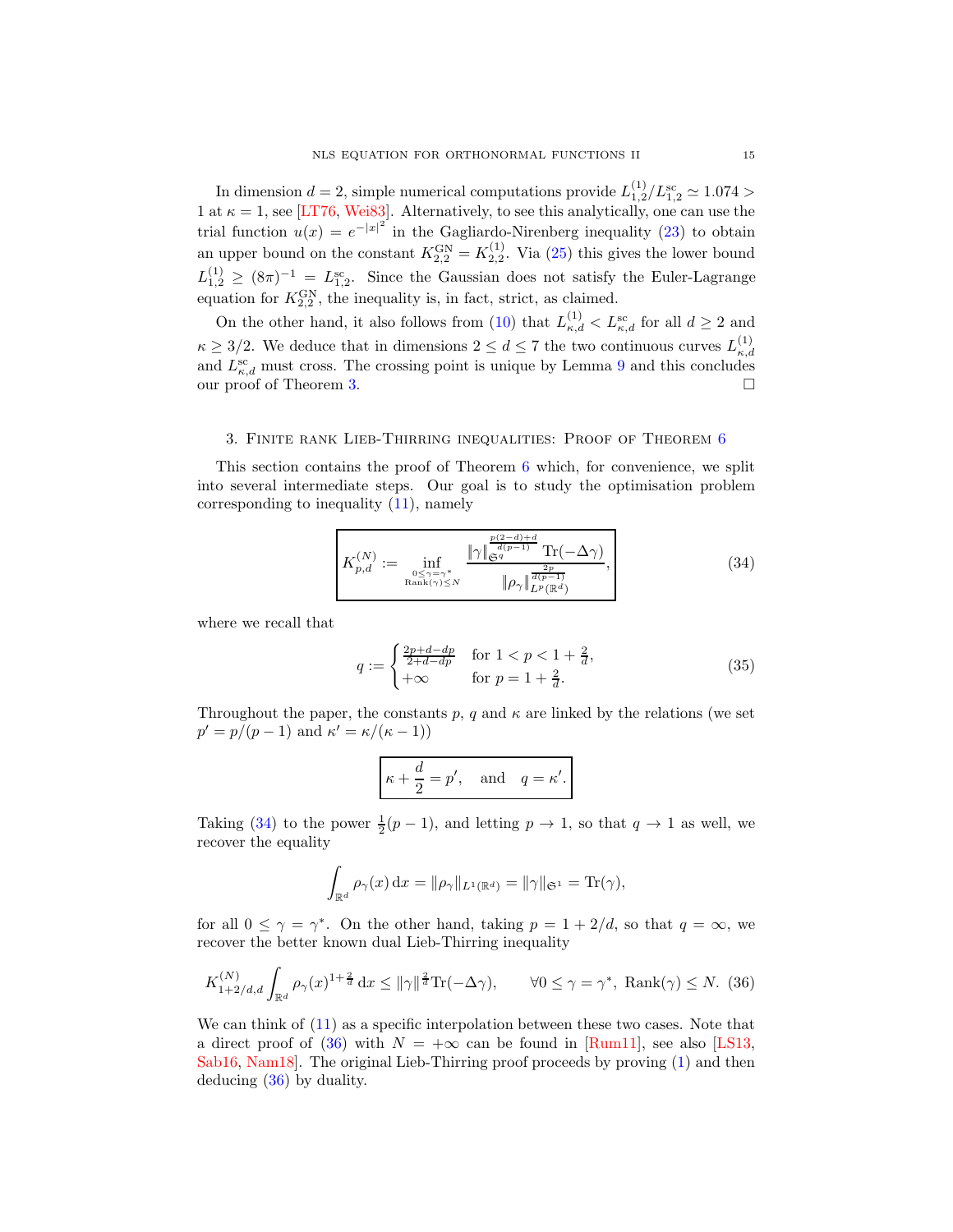3.1. Proof of  $(i)$  on the existence of optimisers. Consider a minimising sequence  $(\gamma_n)$  with Rank $(\gamma_n) \leq N$  for  $(34)$ , normalised such that

$$
\operatorname{Tr}(-\Delta \gamma_n) = 1, \qquad \|\gamma_n\|_{\mathfrak{S}^q} = 1
$$

and

<span id="page-15-0"></span>
$$
\lim_{n \to \infty} \int_{\mathbb{R}^d} \rho_n(x)^p \, dx = \frac{1}{\left(K_{p,d}^{(N)}\right)^{\frac{d(p-1)}{2}}} \tag{37}
$$

with  $\rho_n := \rho_{\gamma_n}$ . We have  $\|\gamma_n\| \le \|\gamma_n\|_{\mathfrak{S}^q} = 1$  and hence

$$
\int_{\mathbb{R}^d} \rho_n(x) \, \mathrm{d}x = \text{Tr}(\gamma_n) \leq N.
$$

This proves that  $\rho_n$  is bounded in  $L^1(\mathbb{R}^d)$ . On the other hand, the Hoffmann-Ostenhof [\[HH77\]](#page-40-21) inequality states that

<span id="page-15-1"></span>
$$
\text{Tr}(-\Delta \gamma) \ge \int_{\mathbb{R}^d} |\nabla \sqrt{\rho_\gamma}(x)|^2 \, \mathrm{d}x \tag{38}
$$

for all  $\gamma = \gamma^* \geq 0$ . This shows that  $\sqrt{\rho_n}$  is bounded in  $H^1(\mathbb{R}^d)$ , hence in  $L^r(\mathbb{R}^d)$ for all  $2 \le r < 2^*$  where  $2^* = 2d/(d-2)$  in dimension  $d \ge 3$  and  $2^* = +\infty$  in dimensions  $d = 1, 2$ , by the Sobolev inequality. In particular, we can choose  $r = p$ . From [\[Lie83a\]](#page-41-21) or from [\[Lio84b,](#page-41-22) Lem. I.1], we know that

- either  $\rho_n \to 0$  strongly in  $L^p(\mathbb{R}^d)$ ,
- or there is a  $\rho \neq 0$  with  $\sqrt{\rho} \in H^1(\mathbb{R}^d)$ , a sequence  $\tau_k \in \mathbb{R}^d$  and a subsequence so that  $\sqrt{\rho_{n_k}(\cdot - \tau_k)} \rightharpoonup \sqrt{\rho} \neq 0$  weakly in  $H^1(\mathbb{R}^d)$ .

Due to [\(37\)](#page-15-0) we know that the first possibility cannot happen and we may assume that  $\sqrt{\rho}_n \rightharpoonup \sqrt{\rho} \neq 0$ , after extraction of a subsequence and translation of the whole system by  $\tau_n$ . We may also extract a weak-∗ limit for  $\gamma_n$  in the trace class topology and infer  $\gamma_n \rightharpoonup \gamma$  where  $\rho_\gamma = \rho \neq 0$ , hence  $\gamma \neq 0$ . By passing to the limit, we have  $\gamma = \gamma^* \geq 0$  and  $\text{Rank}(\gamma) \leq N$ .

Next we apply Lions' method [\[Lio84a\]](#page-41-23) based on the Levy concentration function  $Q_n(R) = \int_{|x| \le R} \rho_n(x) dx$  and the strong local compactness in  $L^2(\mathbb{R}^d)$  to deduce that there exists a sequence  $R_n \to \infty$  so that

$$
\lim_{n \to \infty} \int_{|x| \le R_n} \rho_n(x) dx = \int_{\mathbb{R}^d} \rho(x) dx, \qquad \lim_{n \to \infty} \int_{R_n \le |x| \le 2R_n} \rho_n(x) dx = 0.
$$

Let  $\chi \in C_c^{\infty}(\mathbb{R}^d, [0,1])$  be a smooth localisation function such that  $\chi \equiv 1$  on the unit ball  $B_1$  and  $\chi \equiv 0$  outside of  $B_2$ . Let  $\chi_n(x) := \chi(x/R_n)$  and  $\eta_n = \sqrt{1 - \chi_n^2}$ . Then  $\chi_n^2 \rho_n \to \rho$  strongly in  $L^1(\mathbb{R}^d) \cap L^p(\mathbb{R}^d)$  whereas  $|\nabla \chi_n|^2 \rho_n \to 0$  and  $|\nabla \eta_n|^2 \rho_n \to 0$ strongly in  $L^1(\mathbb{R}^d)$ . By the IMS formula (see, e.g., [\[CFKS87,](#page-40-22) Thm. 3.2]) and Fatou's lemma for operators (see, e.g., [\[Sim05,](#page-42-2) Thm. 2.7]), we obtain

$$
\begin{split} \text{Tr}(-\Delta\gamma_n) &= \text{Tr}(-\Delta\chi_n\gamma_n\chi_n) + \text{Tr}(-\Delta\eta_n\gamma_n\eta_n) - \int_{\mathbb{R}^d} (|\nabla\chi_n|^2 + |\nabla\eta_n|^2)\rho_n \\ &= \text{Tr}(-\Delta\chi_n\gamma_n\chi_n) + \text{Tr}(-\Delta\eta_n\gamma_n\eta_n) + o(1) \\ &\ge \text{Tr}(-\Delta\gamma) + \text{Tr}(-\Delta\eta_n\gamma_n\eta_n) + o(1). \end{split}
$$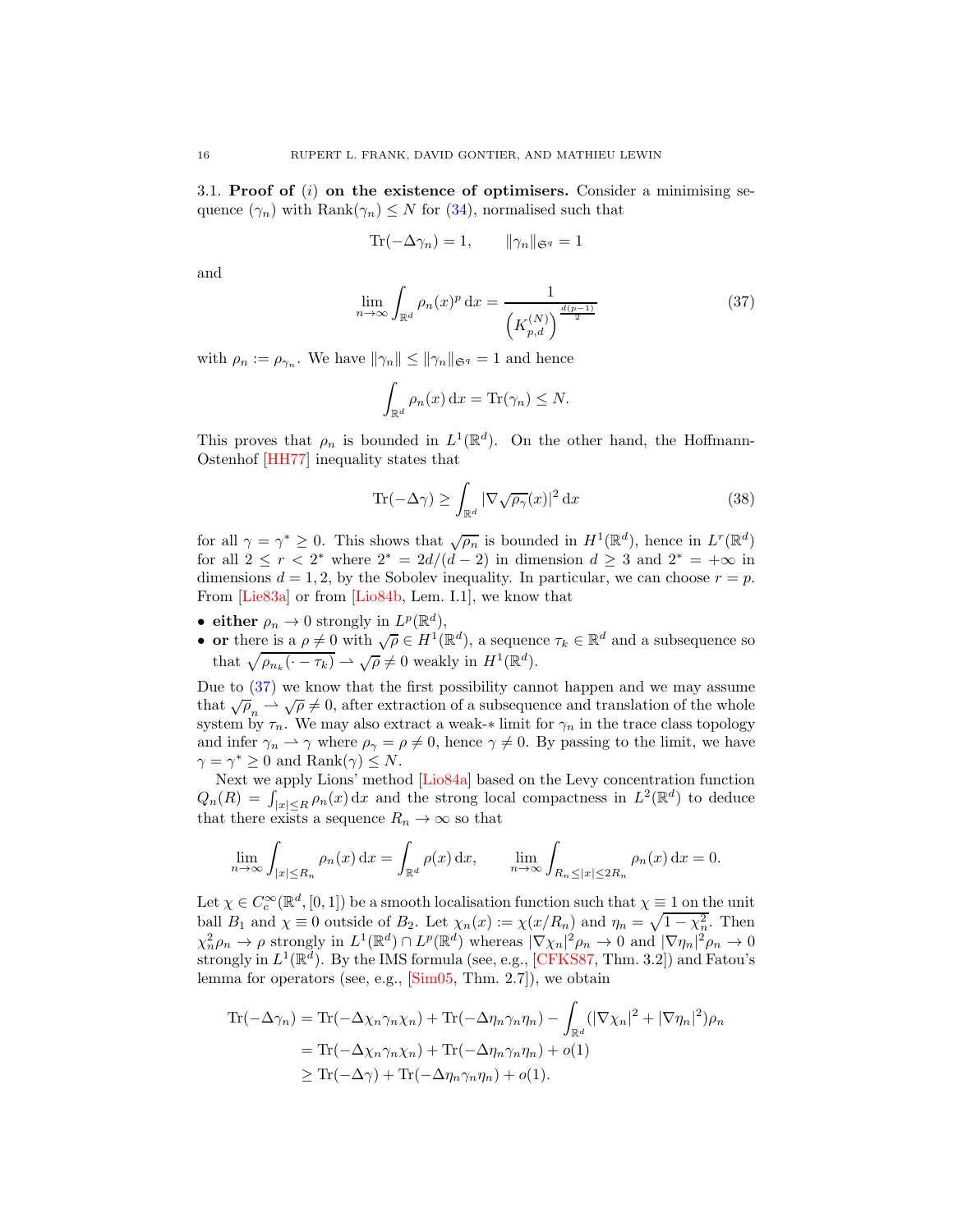From the strong convergence of  $\chi_n^2 \rho_n$  we have

$$
\int_{\mathbb{R}^d} \rho_n^p = \int_{\mathbb{R}^d} \chi_n^2 (\rho_n)^p + \int_{\mathbb{R}^d} (\eta_n^2 \rho_n)^p + \int_{\mathbb{R}^d} (\eta_n^2 - \eta_n^{2p}) \rho_n^p
$$

$$
= \int_{\mathbb{R}^d} \rho^p + \int_{\mathbb{R}^d} (\eta_n^2 \rho_n)^p + o(1).
$$

First, we assume that  $q < \infty$ , that is,  $p < 1 + 2/d$ . The Schatten norm satisfies

$$
\begin{aligned} \text{Tr}(\gamma_n)^q &= \text{Tr}\left(\chi_n(\gamma_n)^q \chi_n\right) + \text{Tr}\left(\eta_n(\gamma_n)^q \eta_n\right) \\ &\ge \text{Tr}(\chi_n \gamma_n \chi_n)^q + \text{Tr}(\eta_n \gamma_n \eta_n)^q \\ &\ge \text{Tr}(\gamma)^q + \text{Tr}(\eta_n \gamma_n \eta_n)^q + o(1). \end{aligned}
$$

In the second line we have used the inequality  $\text{Tr}(ABA)^m \leq \text{Tr}(A^mB^mA^m)$  for all  $m \geq 1$  [\[LT76,](#page-41-1) App. B] to infer

$$
\text{Tr}(\gamma_n)^q(\chi_n)^2 \ge \text{Tr}(\gamma_n)^q(\chi_n)^{2q} = \text{Tr}(\chi_n)^q(\gamma_n)^q(\chi_n)^q \ge \text{Tr}(\chi_n \gamma_n \chi_n)^q.
$$

In the third line we used Fatou's lemma in the Schatten space  $\mathfrak{S}^q$ . Next, we argue using the method of the missing mass as in [\[Lie83b\]](#page-41-24), see also [\[Fra13\]](#page-40-13), noticing that  $K_{p,d}^{(N)}$  can be rewritten as

$$
\Big(K_{p,d}^{(N)}\Big)^{\frac{d(p-1)}{2}}=\inf_{\substack{\gamma=\gamma^*\geq 0\\ \operatorname{Rank}(\gamma)\leq N}}\frac{\Big(\operatorname{Tr}(\gamma^q)\Big)^{1-\theta}\Big(\operatorname{Tr}(-\Delta\gamma)\Big)^{\theta}}{\int_{\mathbb{R}^d}\rho_\gamma(x)^p\,\mathrm{d} x}
$$

with

$$
\theta:=\frac{d(p-1)}{2}\in (0,1).
$$

Using Hölder's inequality in the form

$$
(a_1 + a_2)^{\theta} (b_1 + b_2)^{1-\theta} \ge a_1^{\theta} b_1^{1-\theta} + a_2^{\theta} b_2^{1-\theta}
$$

we find

$$
1 = \left(\text{Tr}(\gamma_n^q)\right)^{1-\theta} \left(\text{Tr}(-\Delta\gamma_n)\right)^{\theta}
$$
  
\n
$$
\geq \left(\text{Tr}(\gamma^q)\right)^{1-\theta} \left(\text{Tr}(-\Delta\gamma)\right)^{\theta} + \left(\text{Tr}(\eta_n\gamma_n\eta_n)^q\right)^{1-\theta} \left(\text{Tr}(-\Delta\eta_n\gamma_n\eta_n)\right)^{\theta} + o(1)
$$
  
\n
$$
\geq \left(\text{Tr}(\gamma^q)\right)^{1-\theta} \left(\text{Tr}(-\Delta\gamma)\right)^{\theta} + \left(K_{p,d}^{(N)}\right)^{\frac{d(p-1)}{2}} \int_{\mathbb{R}^d} (\eta_n^2 \rho_n)^p + o(1)
$$
  
\n
$$
= \left(\text{Tr}(\gamma^q)\right)^{1-\theta} \left(\text{Tr}(-\Delta\gamma)\right)^{\theta} + 1 - \left(K_{p,d}^{(N)}\right)^{\frac{d(p-1)}{2}} \int_{\mathbb{R}^d} \rho_\gamma^p + o(1).
$$

In the third line we used  $\text{Rank}(\eta_n\gamma_n\eta_n) \leq N$ . Passing to the limit we obtain

$$
\left(K_{p,d}^{(N)}\right)^{\frac{d(p-1)}{2}}\int_{\mathbb{R}^d}\rho_\gamma^p\geq \left(\mathrm{Tr}(\gamma^q)\right)^{1-\theta}\left(\mathrm{Tr}(-\Delta\gamma)\right)^\theta
$$

and therefore  $\gamma \neq 0$  is an optimiser.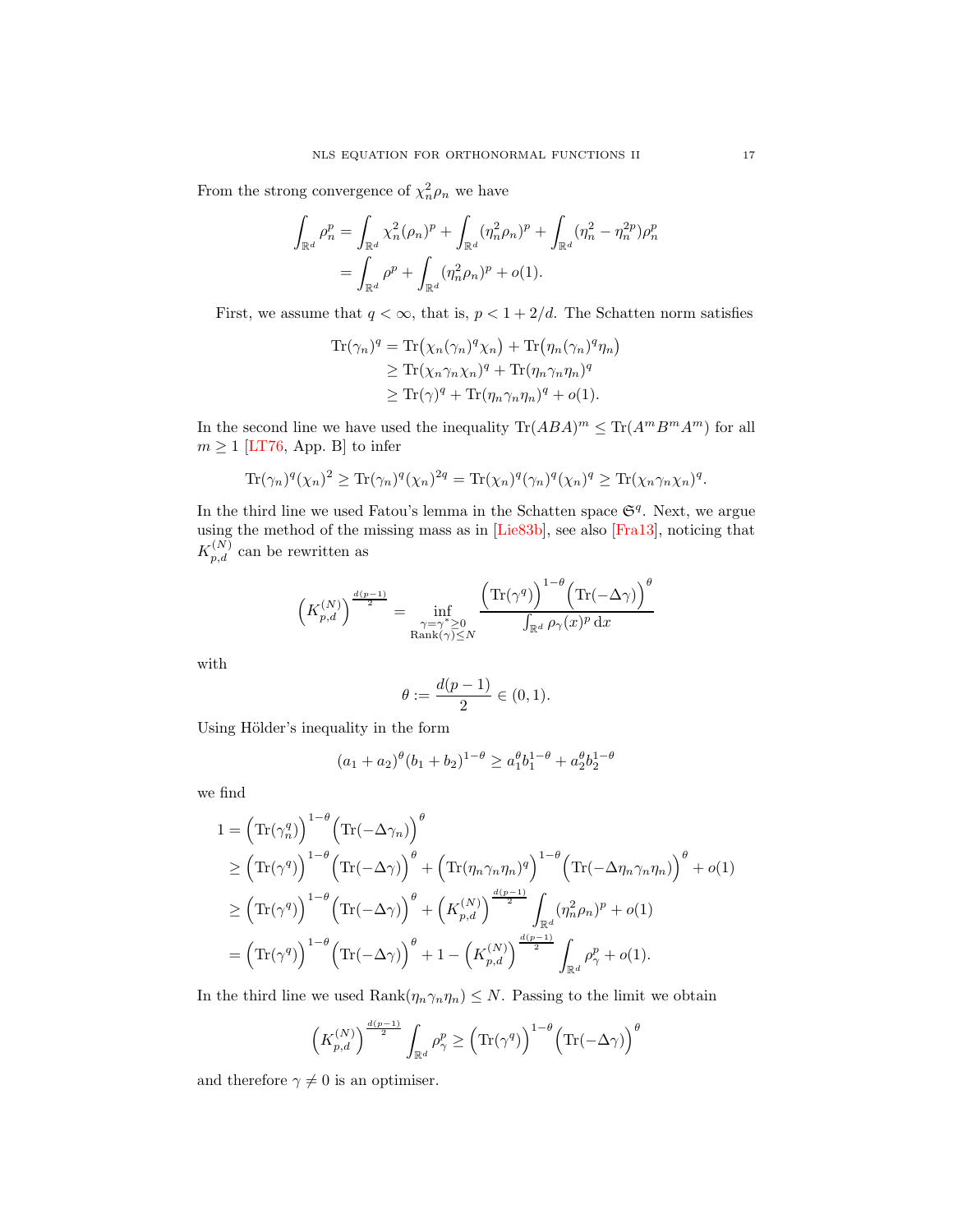The case  $p = 1 + 2/d$  is similar. This time, we use  $\|\gamma\| \leq \liminf_{n \to \infty} \|\gamma_n\| = 1$ and  $\|\eta_n \gamma_n \eta_n\| \le \|\gamma_n\| = 1$  to bound

$$
1 = \text{Tr}(-\Delta\gamma_n)
$$
  
\n
$$
\geq \text{Tr}(-\Delta\gamma) + \text{Tr}(-\Delta\eta_n \gamma_n \eta_n) + o(1)
$$
  
\n
$$
\geq ||\gamma||^{\frac{2}{d}} \text{Tr}(-\Delta\gamma) + ||\eta_n \gamma_n \eta_n||^{\frac{2}{d}} \text{Tr}(-\Delta\eta_n \gamma_n \eta_n) + o(1)
$$
  
\n
$$
\geq ||\gamma||^{\frac{2}{d}} \text{Tr}(-\Delta\gamma) + K_{1+2/d,d}^{(N)} \int_{\mathbb{R}^d} (\eta_n^2 \rho_n)^{1+\frac{2}{d}} + o(1)
$$
  
\n
$$
= ||\gamma||^{\frac{2}{d}} \text{Tr}(-\Delta\gamma) + 1 - K_{1+2/d,d}^{(N)} \int_{\mathbb{R}^d} \rho_\gamma^{1+\frac{2}{d}} + o(1)
$$

and arrive at the same conclusion that  $\gamma$  is an optimiser.

3.2. Proof of (ii) on the equation. Let  $\gamma$  be an optimiser such that

$$
\operatorname{Tr}(-\Delta \gamma) = \int_{\mathbb{R}^d} \rho(x)^p \, \mathrm{d}x = 1.
$$

This normalisation is always possible by scaling and by multiplying  $\gamma$  by a positive constant. Then we have

$$
\text{Tr}(\gamma^q)=\left(K_{p,d}^{(N)}\right)^{\frac{d(p-1)}{2+d-dp}}.
$$

We start with the case  $q < \infty$ , that is,  $p < 1 + 2/d$ . Assume that we have a smooth curve of operators  $\gamma(t) = \gamma + t\delta + o(t)$  for some  $\delta = \delta^*$ , with  $\gamma(t) = \gamma(t)^* \ge 0$ and Rank $(\gamma(t)) \leq N$ . By expanding we find

$$
\left(K_{p,d}^{(N)}\right)^{\frac{d(p-1)}{2}} \leq \frac{\left(\text{Tr}(\gamma(t)^q)\right)^{1-\theta} \left(\text{Tr}(-\Delta\gamma(t))\right)^{\theta}}{\int_{\mathbb{R}^d} \rho_{\gamma(t)}^p} \\
= \left(K_{p,d}^{(N)}\right)^{\frac{d(p-1)}{2}} \frac{\left(1+qt^{\frac{\text{Tr}(\delta\gamma^{q-1})}{\text{Tr}(\gamma^q)}+o(t)}\right)^{1-\theta} \left(1+t\text{Tr}(-\Delta\delta)+o(t)\right)^{\theta}}{1+pt \int_{\mathbb{R}^d} \rho_{\delta} \rho_{\gamma}^{p-1}+o(t)} \\
= \left(K_{p,d}^{(N)}\right)^{\frac{d(p-1)}{2}} \left(1+t\theta \text{Tr}\left[\delta\left(-\Delta-\frac{p}{\theta}\rho_{\gamma}^{p-1}+\frac{q(1-\theta)}{\theta \text{Tr}(\gamma^q)}\gamma^{q-1}\right)\right]+o(t)\right) \tag{39}
$$

<span id="page-17-0"></span>.

Now take  $\gamma(t) := e^{itH}\gamma e^{-itH} = \gamma + it[H, \gamma] + o(t)$  for some (smooth and finiterank) self-adjoint operator H and all  $t \in \mathbb{R}$ . Since  $\text{Rank}(\gamma(t)) = \text{Rank}(\gamma)$ , we deduce from  $(39)$  after varying over all H that

$$
\left[-\Delta - \frac{p}{\theta}\rho^{p-1}_\gamma\,,\,\gamma\right]=0.
$$

Hence  $\gamma$  commutes with the mean-field operator  $H_{\gamma} := -\Delta - p\rho_{\gamma}^{p-1}/\theta$ . We can therefore write  $\gamma = \sum_{j=1}^R n_j |u_{k_j}\rangle \langle u_{k_j}|$  for some eigenvectors  $u_{k_j}$  of  $H_{\gamma}$  (with eigenvalue  $\mu_{k_j}$  and some  $n_j > 0$ . In particular,  $H_{\gamma}$  admits at least R eigenvalues.

Using now  $\gamma(t) = \gamma + t\delta$  for a  $\delta$  supported on the range of  $\gamma$  and for t small enough in [\(39\)](#page-17-0), we find that

$$
-\Delta - \frac{p}{\theta} \rho_{\gamma}^{p-1} + \frac{(1-\theta)q}{\theta \text{Tr}(\gamma^q)} \gamma^{q-1} \equiv 0 \quad \text{on the range of } \gamma.
$$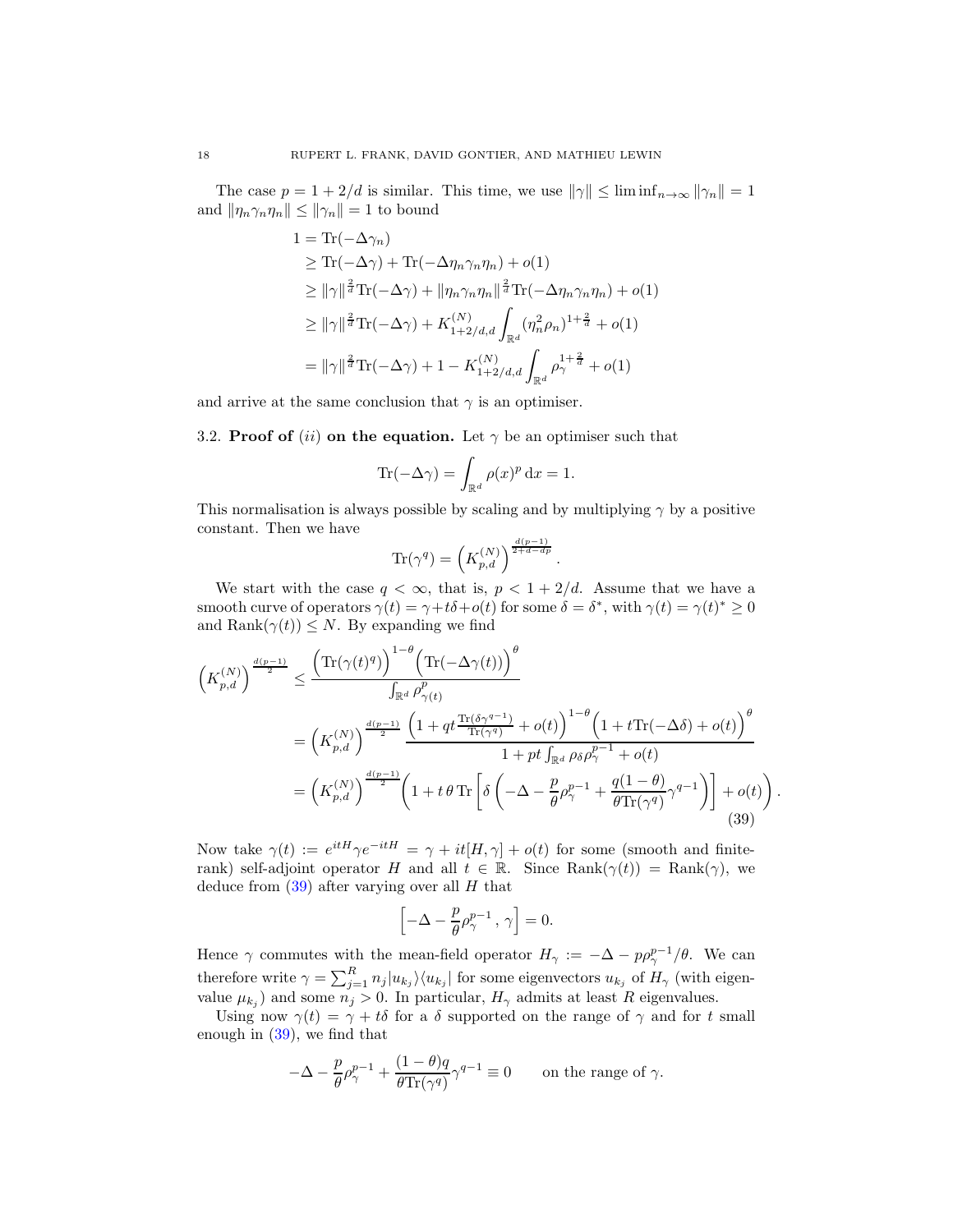Evaluating this identity on  $u_{k_i}$  we infer that

$$
\mu_{k_j} + \frac{(1-\theta)q}{\theta \text{Tr}(\gamma^q)} n_j^{q-1} = 0.
$$

This shows that  $\mu_{k_j} < 0$  and

$$
n_j = \left(\frac{\theta \text{Tr}(\gamma^q)}{(1-\theta)q}\right)^{\frac{1}{q-1}} |\mu_{k_j}|^{\frac{1}{q-1}}.
$$

Since  $\gamma$  is assumed to be of rank R, we in particular deduce that  $H_{\gamma}$  has at least R negative eigenvalues.

Next, we show that the  $\mu_{k_j}$  are necessarily the R first eigenvalues. Assume that one eigenvector of  $H_{\gamma}$  with eigenvalue  $\langle \mu_R \rangle$  does not belong to the range of  $\gamma$ , so there is  $1 \leq j \leq R$  with  $u_{k_j} \neq u_j$  with  $k_j > j$  and  $u_j$  not in the range of  $\gamma$ . Consider the new operator

$$
\gamma' := \gamma - n_j |u_{k_j}\rangle\langle u_{k_j}| + n_j |u_j\rangle\langle u_j| := \gamma + \delta,
$$

which has the same rank and the same  $\mathfrak{S}^q$  norm as  $\gamma$ . We have by convexity

$$
\int_{\mathbb{R}^d} \rho_{\gamma'}^p \ge 1 + p n_j \int_{\mathbb{R}^d} \rho_{\gamma}^{p-1} (|u_j|^2 - |u_{k_j}|^2)
$$

and

$$
\begin{aligned} \text{Tr}(-\Delta \gamma') &= 1 + n_j \langle u_j, -\Delta u_j \rangle - n_{k_j} \langle u_{k_j}, -\Delta u_{k_j} \rangle \\ &= 1 + \frac{pn_j}{\theta} \int_{\mathbb{R}^d} \rho_\gamma^{p-1} \left( |u_j|^2 - |u_{k_j}|^2 \right) + \left( \mu_j - \mu_{k_j} \right) n_j \\ &< 1 + \frac{pn_j}{\theta} \int_{\mathbb{R}^d} \rho_\gamma^{p-1} \left( |u_j|^2 - |u_{k_j}|^2 \right) \end{aligned}
$$

since  $\mu_j < \mu_{k_j}$ . This gives

$$
\frac{\left(\text{Tr}(\gamma')^q\right)^{1-\theta} \left(\text{Tr}(-\Delta\gamma')\right)^{\theta}}{\int_{\mathbb{R}^d} \rho_{\gamma'}^p} < \left(K_{p,d}^{(N)}\right)^{\frac{d(p-1)}{2}} \frac{\left(1 + \frac{p n_j}{\theta} \int_{\mathbb{R}^d} \rho_{\gamma}^{p-1} \left(|u_j|^2 - |u_{k_j}|^2\right)\right)^{\theta}}{1 + p n_j \int_{\mathbb{R}^d} \rho_{\gamma}^{p-1} \left(|u_j|^2 - |u_{k_j}|^2\right)} \\
&\le \left(K_{p,d}^{(N)}\right)^{\frac{d(p-1)}{2}},
$$

a contradiction. Hence  $\mu_{k_j} = \mu_j$ .

Finally, when  $R < N$  and  $\mu_{R+1} < 0$ , we can consider the operator

$$
\gamma(t) = \gamma + t |u_{R+1}\rangle\langle u_{R+1}|
$$

with  $t \geq 0$ , which has rank  $R + 1 \leq N$ . From [\(39\)](#page-17-0) we obtain

$$
\left(K_{p,d}^{(N)}\right)^{\frac{d(p-1)}{2}} \leq \left(K_{p,d}^{(N)}\right)^{\frac{d(p-1)}{2}} \left(1 + o(t) + t\theta \left\langle u_{R+1}, \left(-\Delta - \frac{p}{\theta}\rho_{\gamma}^{p-1} + \frac{(1-\theta)q}{\theta \text{Tr}(\gamma^q)}\gamma^{q-1}\right)u_{R+1}\right\rangle\right)
$$
  

$$
\leq \left(K_{p,d}^{(N)}\right)^{\frac{d(p-1)}{2}} \left(1 + t\mu_{R+1}\theta + o(t)\right),
$$

another contradiction. Hence  $H_{\gamma}$  cannot have more than R negative eigenvalues when  $R < N$ .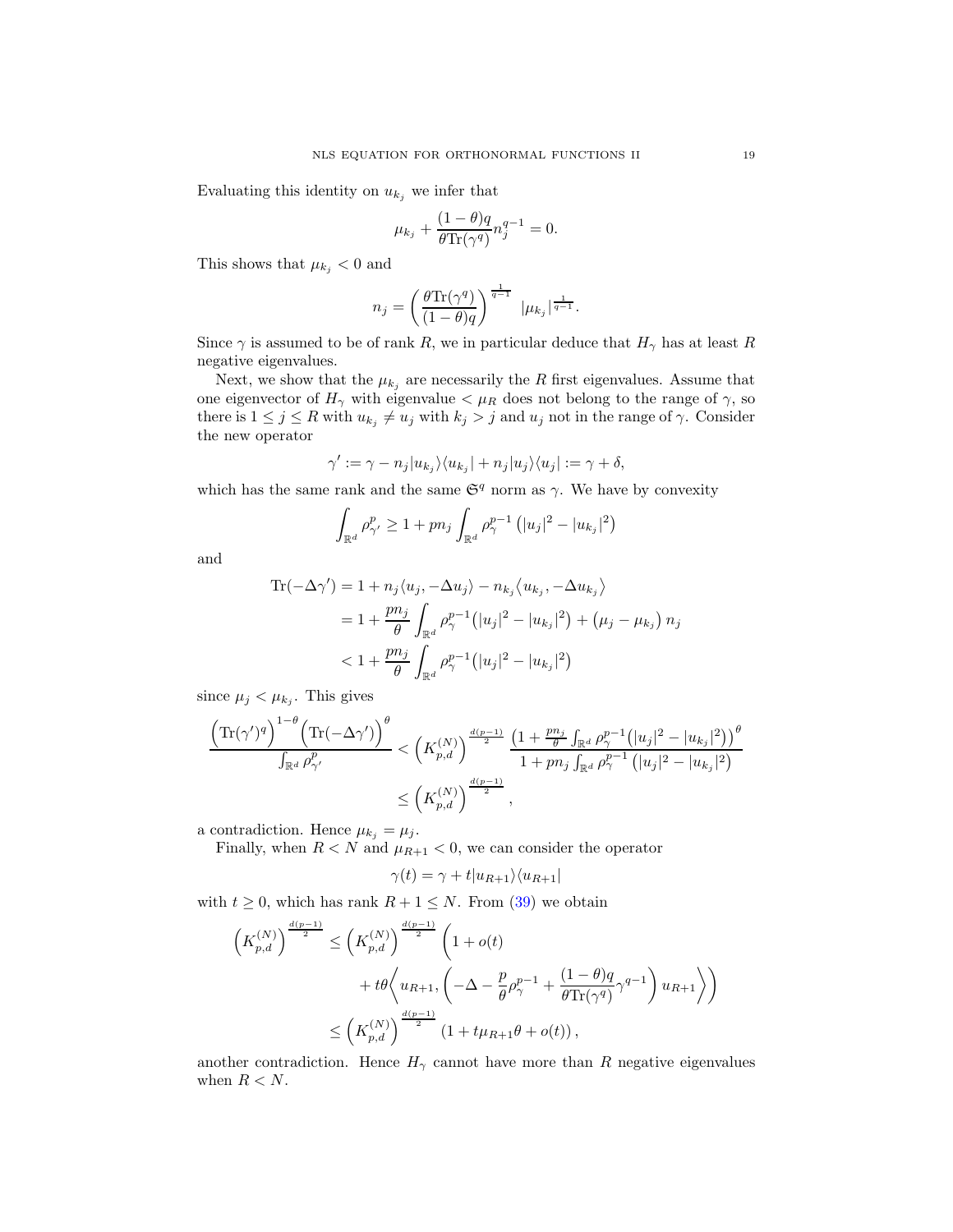As a conclusion, we have shown that

$$
\gamma = \left(\frac{\theta \text{Tr}(\gamma^q)}{q(1-\theta)}\right)^{\frac{1}{q-1}} \sum_{j=1}^R |\mu_j|^{\frac{1}{q-1}} |u_j\rangle\langle u_j|,
$$

with

$$
\left(-\Delta - \frac{p}{\theta}\rho_{\gamma}(x)^{p-1}\right)u_j = \mu_j u_j, \qquad j = 1, ..., R.
$$

Taking the trace of  $\gamma^q$  we find that

$$
\frac{\theta \text{Tr}(\gamma^q)}{q(1-\theta)} = \left(\frac{q(1-\theta)}{\theta} \frac{1}{\sum_{j=1}^R |\mu_j|^{\frac{q}{q-1}}}\right)^{q-1}
$$

and thus

$$
\gamma = \frac{q(1-\theta)}{\theta \sum_{j=1}^{R} |\mu_j|^{\frac{q}{q-1}}} \sum_{j=1}^{R} |\mu_j|^{\frac{1}{q-1}} |u_j\rangle \langle u_j|.
$$

Replacing  $\gamma$  by  $(p/\theta)^{\frac{1}{p-1}}\gamma$  we find the equation mentioned in the statement.

The arguments for  $q = +\infty$   $(p = 1 + 2/d)$  are similar. We start with a minimiser normalised so that

$$
\int_{\mathbb{R}^d} \rho_\gamma^{1+\frac{2}{d}} = \text{Tr}(-\Delta \gamma) = 1, \qquad \|\gamma\|_{\mathcal{A}}^2 = K_{1+2/d,d}^{(N)}.
$$

The first perturbation  $\gamma(t) := e^{itH}\gamma e^{-itH} = \gamma + it[H, \gamma] + o(t)$  leaves the operator norm invariant and provides the equation  $[-\Delta - p\rho_{\gamma}^{2/d}, \gamma] = 0$ , hence again  $\gamma =$  $\sum_{j=1}^R n_j |u_{k_j}\rangle\langle u_{k_j}|$  with  $H_{\gamma}u_{k_j} = \mu_{k_j}u_{k_j}$  and  $H_{\gamma} = -\Delta - p\rho_{\gamma}^{2/d}$ . In order to prove that  $\mu_{k_j} < 0$ , we consider the operator

$$
\tilde{\gamma} := \gamma - n_j |u_{k_j}\rangle\langle u_{k_j}|
$$

which has one less eigenvalue and satisfies  $\|\tilde{\gamma}\|^{2/d} \leq {\|\gamma\|}^{2/d} = K_{1+2/d,d}^{(N)}$ . We find

$$
K_{1+2/d,d}^{(N)} \le K_{1+2/d,d}^{(N-1)} \le \frac{\|\tilde{\gamma}\|^{\frac{2}{d}} \text{Tr}(-\Delta \tilde{\gamma})}{\int_{\mathbb{R}^d} \rho_{\tilde{\gamma}}^{1+\frac{2}{d}}} \le K_{1+2/d,d}^{(N)} \frac{\text{Tr}(-\Delta \tilde{\gamma})}{\int_{\mathbb{R}^d} \rho_{\tilde{\gamma}}^{1+\frac{2}{d}}} = K_{1+2/d,d}^{(N)} \frac{1 - n_j \int_{\mathbb{R}^d} |\nabla u_{k_j}|^2}{\int_{\mathbb{R}^d} (\rho_{\gamma} - n_j |u_{k_j}|^2)^{1+\frac{2}{d}}} = K_{1+2/d,d}^{(N)} \frac{1 - n_j \mu_{k_j} - n_j \frac{d+2}{d} \int_{\mathbb{R}^d} \rho_{\gamma}^{\frac{2}{d}} |u_{k_j}|^2}{\int_{\mathbb{R}^d} (\rho_{\gamma} - n_j |u_{k_j}|^2)^{1+\frac{2}{d}}}.
$$

Simplifying by  $K_{1+2/d,d}^{(N)} > 0$ , this gives the estimate

<span id="page-19-0"></span>
$$
\mu_{k_j} \le -\frac{1}{n_j} \left( \int_{\mathbb{R}^d} \left( \rho_\gamma - n_j |u_{k_j}|^2 \right)^{1 + \frac{2}{d}} - \int_{\mathbb{R}^d} \rho_\gamma^{1 + \frac{2}{d}} + n_j \frac{d+2}{d} \int_{\mathbb{R}^d} \rho_\gamma^{\frac{2}{d}} |u_{k_j}|^2 \right) < 0 \tag{40}
$$

where the last negative sign is by strict convexity of  $t \mapsto t^{1+2/d}$ . Hence  $\gamma$  has its range into the negative spectral subspace of  $H_{\gamma}$ , an operator which thus possesses at least R negative eigenvalues. Next we show that  $n_j = ||\gamma||$  for all  $j = 1, ..., R$ . Assume on the contrary that  $0 < n_j < ||\gamma||$  (this can only happen when  $R \geq 2$ ).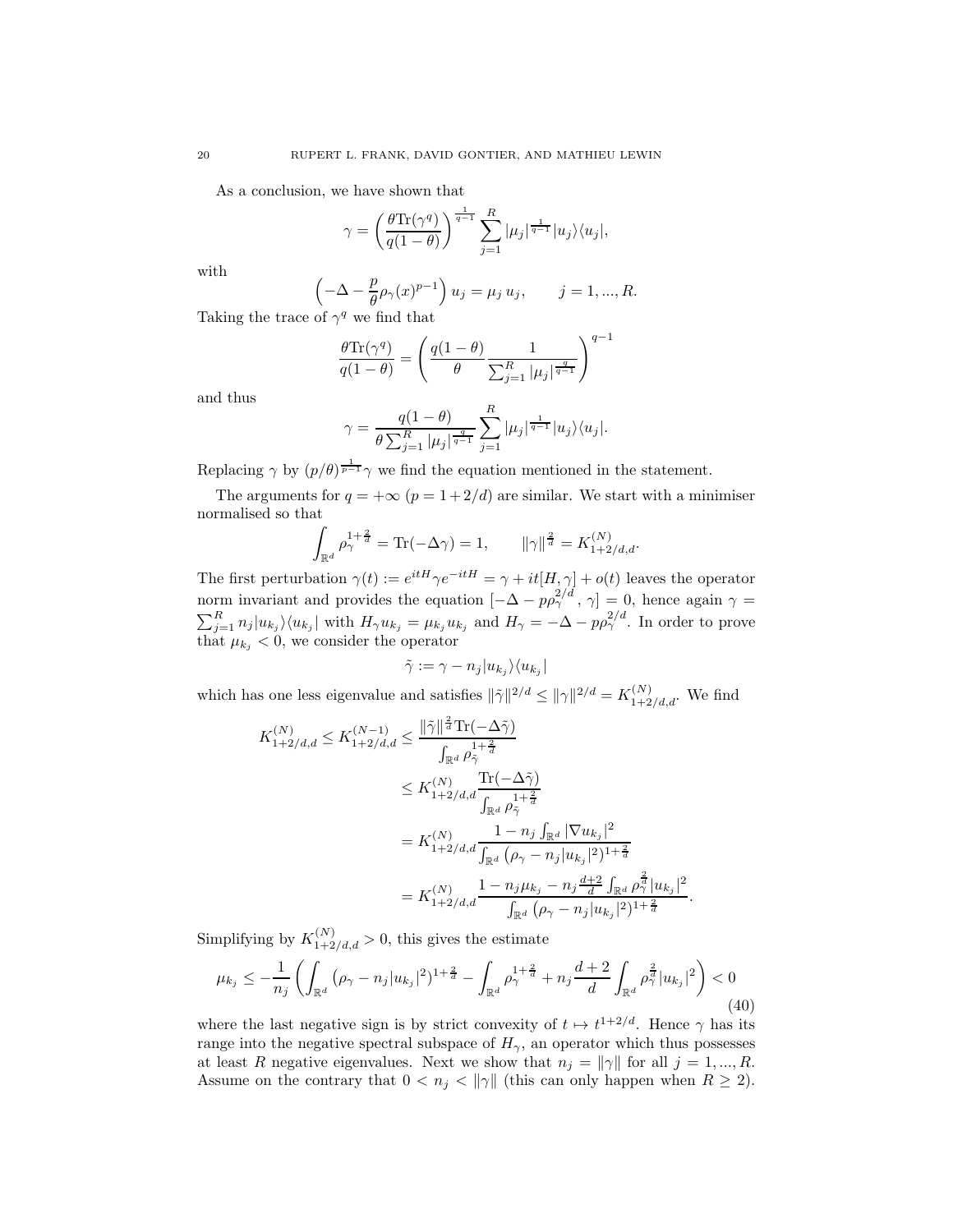Taking  $\gamma(t) = \gamma + t |u_{k_j}\rangle\langle u_{k_j}|$  which has the same operator norm for t small enough, we obtain

$$
K_{1+2/d,d}^{(N)} \leq \frac{\|\gamma(t)\|^{\frac{2}{d}} \text{Tr}(-\Delta \gamma(t))}{\int_{\mathbb{R}^d} \rho_{\gamma(t)}^{1+\frac{2}{d}}} = K_{1+2/d,d}^{(N)} \frac{1+t \int_{\mathbb{R}^d} |\nabla u_{k_j}|^2}{\int_{\mathbb{R}^d} (\rho_{\gamma} + t |u_{k_j}|^2)^{1+\frac{2}{d}}}
$$
  

$$
= K_{1+2/d,d}^{(N)} \frac{1+t \mu_{k_j} + pt \int_{\mathbb{R}^d} \rho_{\gamma}^{p-1} |u_{k_j}|^2}{\int_{\mathbb{R}^d} (\rho_{\gamma} + t |u_{k_j}|^2)^{1+\frac{2}{d}}}
$$
  

$$
= K_{1+2/d,d}^{(N)} \left(1+t \mu_{k_j} + o(t)\right) \tag{41}
$$

which is a contradiction since  $\mu_{k_i} < 0$ , as we have seen. We conclude that  $n_j = ||\gamma||$ for all  $j = 1, ..., R$ . The argument for showing that  $\mu_{k_1}, ..., \mu_{k_R}$  are the R first eigenvalues is exactly the same as before.

3.3. Proof of  $(iii)$  on the rank of optimisers. In this subsection, we prove the following result.

<span id="page-20-0"></span>**Proposition 11** (Binding). Let  $1 < p \leq 1 + 2/d$  with  $p < 2$  and assume that  $K_{p,d}^{(N)}$  $_{p,d}$ admits an optimiser  $\gamma$  of rank N. Then  $K_{p,d}^{(2N)} < K_{p,d}^{(N)}$ .

The proof of  $(iii)$  in Theorem [6](#page-7-2) follows immediately from Proposition [11,](#page-20-0) arguing as follows. Since  $K_{p,d}^{(1)}$  has an optimiser, the proposition shows that  $K_{p,d}^{(2)} < K_{p,d}^{(1)}$ , hence we can take  $N_2 = 2$ . By Step (*i*) there is an optimiser for  $K_{p,d}^{(2)}$  and by Step (*ii*) the strict inequality  $K_{p,d}^{(2)} < K_{p,d}^{(1)}$  implies that the optimisers for  $K_{p,d}^{(2)}$  all have rank two. Hence Proposition [11](#page-20-0) implies that  $K_{p,d}^{(4)} < K_{p,d}^{(2)}$ . If  $K_{p,d}^{(3)} < K_{p,d}^{(2)}$  we take  $N_3 = 3$  and otherwise we take  $N_3 = 4$ . We then go on by induction to obtain the assertion of (iii). Hence we now concentrate on proving Proposition [11.](#page-20-0)

*Proof of Proposition [11.](#page-20-0)* We follow ideas from [\[GLN20,](#page-40-0) Section 2.4]. Let  $\gamma$  :=  $\sum_{j=1}^{N} n_j |u_j\rangle\langle u_j|$  be a minimiser of rank N for  $K_{p,d}^{(N)}$ , normalised in the manner  $\text{Tr}(-\Delta \gamma) = \int_{\mathbb{R}^d} \rho^p = 1$ . The functions  $u_j$  satisfy

$$
\left(-\Delta - \frac{p}{\theta} \left(\sum_{j=1}^{N} n_j |u_j|^2\right)^{p-1}\right) u_j = \mu_j u_j
$$

with  $n_j = c|\mu_j|^{1/(q-1)}$ . Note that the first eigenfunction  $u_1$  is positive, hence the nonlinear potential never vanishes. By usual regularity arguments, this shows that the  $u_i$  are  $C^{\infty}$  and decay exponentially at infinity. For  $R > 0$ , we set  $u_{i,R}(x) :=$  $u_j(x - Re_1)$  where  $e_1 = (1, 0, ..., 0)$ , and we introduce the Gram matrix

$$
S_R = \begin{pmatrix} \mathbb{I}_N & E^R \\ (E^R)^* & \mathbb{I}_N \end{pmatrix}, \quad \text{with} \quad E_{ij}^R := \langle u_i, u_{j,R} \rangle = \int_{\mathbb{R}^d} u_i(x) u_j(x - Re_1) \mathrm{d}x.
$$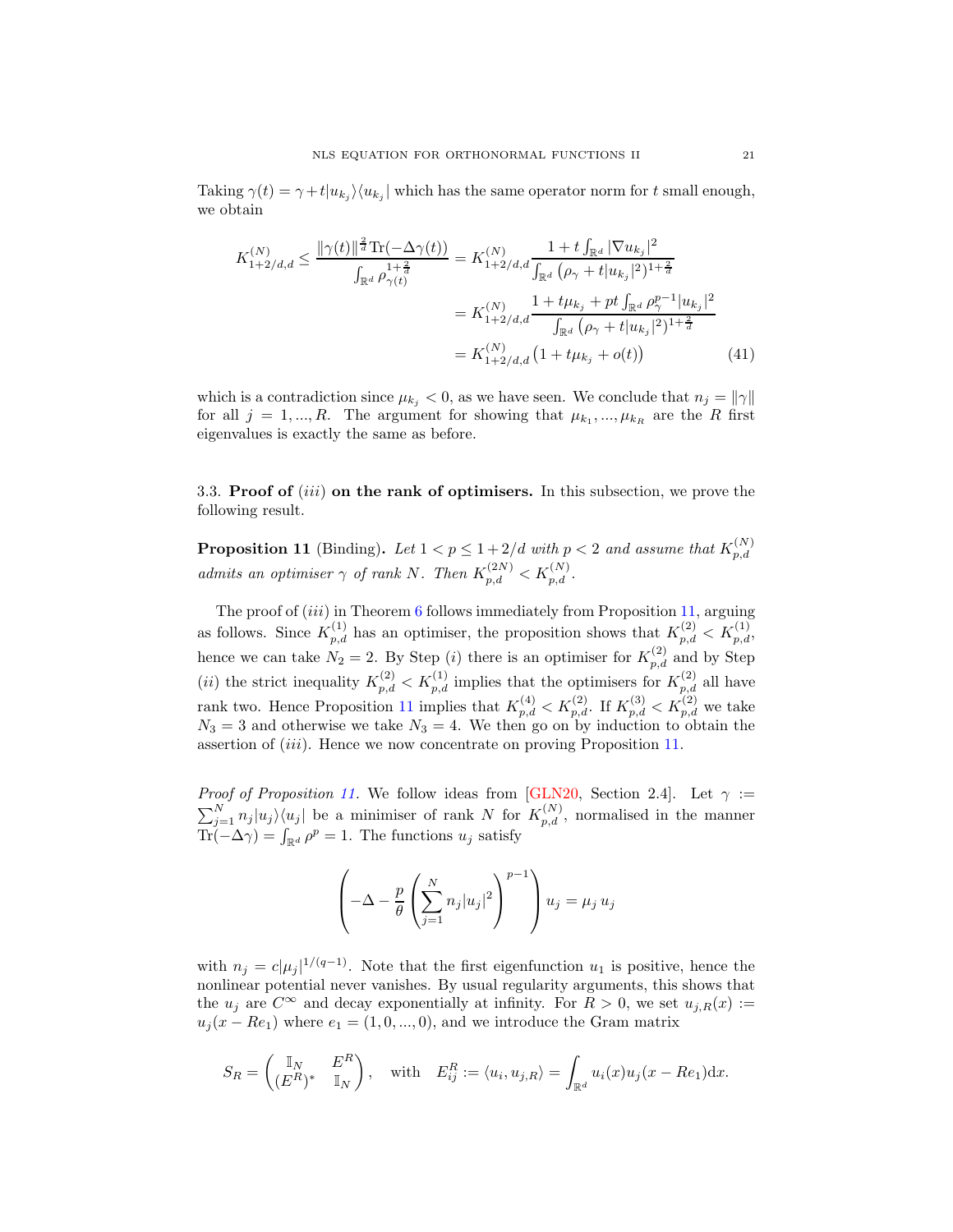Since the functions  $u_i$  are exponentially decaying,  $E_R$  goes to 0, and the overlap matrix  $S_R$  is invertible for R large enough. We then let

$$
\begin{pmatrix} \psi_{1,R} \\ \vdots \\ \psi_{2N,R} \end{pmatrix} = (S_R)^{-\frac{1}{2}} \begin{pmatrix} u_1 \\ \vdots \\ u_N \\ u_{1,R} \\ \vdots \\ u_{N,R} \end{pmatrix}
$$

and

$$
\gamma_R = \sum_{j=1}^N n_j \Big( |\psi_{j,R}\rangle \langle \psi_{j,R}| + |\psi_{N+j,R}\rangle \langle \psi_{N+j,R}| \Big).
$$

We have

$$
\text{Tr}(\gamma_R)^q = 2\text{Tr}(\gamma^q), \qquad \|\gamma_R\| = \|\gamma\|.
$$

Expanding as in [\[GLN20\]](#page-40-0) using

$$
(S_R)^{-1/2} = \begin{pmatrix} \mathbb{I}_N & 0 \\ 0 & \mathbb{I}_N \end{pmatrix} - \frac{1}{2} \begin{pmatrix} 0 & E^R \\ (E^R)^* & 0 \end{pmatrix} + \frac{3}{8} \begin{pmatrix} E^R (E^R)^* & 0 \\ 0 & (E^R)^* E^R \end{pmatrix} + O(e_R^3).
$$

for

$$
e_R := \max_{i,j} \int_{\mathbb{R}^d} |u_i(x)| \, |u_j(x - Re_1)| \, dx,
$$

we obtain after a long calculation

$$
\left(K_{p,d}^{(2N)}\right)^{\frac{d(p-1)}{2}} \leq \left(K_{p,d}^{(N)}\right)^{\frac{d(p-1)}{2}} \frac{2^{1-\theta} \left(\text{Tr}(-\Delta\gamma_R)\right)^{\theta}}{\int_{\mathbb{R}^d} \rho_{\gamma_R}^p} = \left(K_{p,d}^{(N)}\right)^{\frac{d(p-1)}{2}} \left(1 - \frac{1}{2} \int_{\mathbb{R}^d} \left((\rho + \rho_R)^p - \rho^p - \rho_R^p\right) + O(e_R^2)\right)
$$

with  $\rho(x) = \rho_{\gamma}(x)$  and  $\rho_R(x) = \rho(x - Re_1)$ . From the arguments in [\[GLN20,](#page-40-0) Section 2.4] we know that

<span id="page-21-1"></span>
$$
\int_{\mathbb{R}^d} ((\rho + \rho_R)^p - \rho^p - \rho_R^p) \ge cR^{p(1-d)} e^{-p\sqrt{|\mu_N|}R}
$$
\n(42)

and by [\[GLN20,](#page-40-0) Lemma 21] we have

$$
e_R \le C(1 + R^d)e^{-\sqrt{|\mu_N|}R}.
$$

<span id="page-21-0"></span>Since  $p < 2$  by assumption we conclude, as we wanted, that  $K_{p,d}^{(2N)} < K_{p,d}^{(N)}$ .

### 4. BINDING FOR  $\kappa < 1$  and  $N = 2$  $N = 2$ : Proof of Theorem 2

In this section we provide the proof of Theorem [2.](#page-2-2) Define p by  $p' = \kappa + d/2$ let  $Q$  be the radial Gagliardo–Nirenberg minimiser, solution to  $(20)$ , and set  $m :=$  $\int_{\mathbb{R}^d} Q^2 dx$ .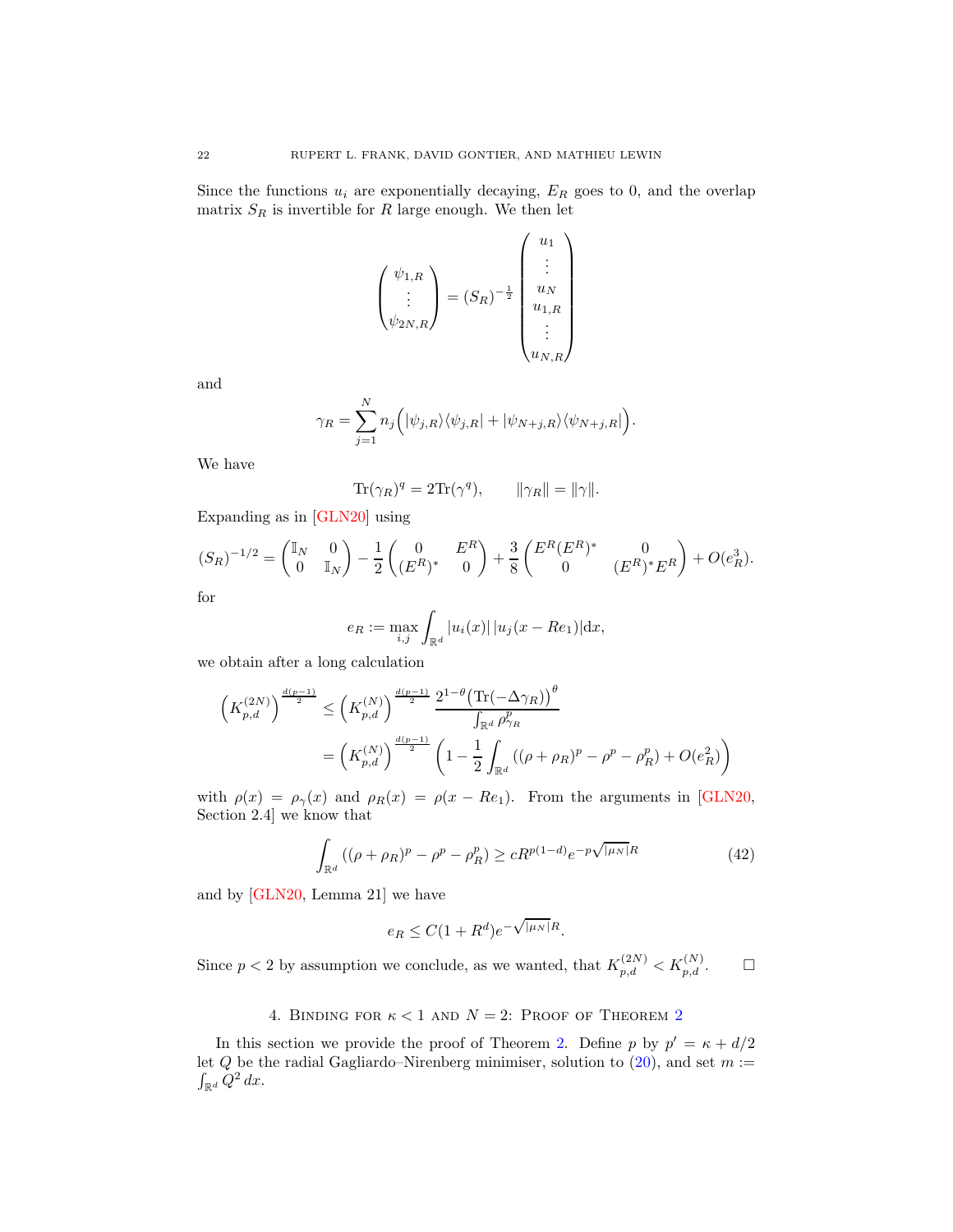4.1. Some properties of Q. First we relate our constants for  $N = 1$  to Q. We have the Pohozaev identity

$$
\begin{cases}\n\int_{\mathbb{R}^d} |\nabla Q|^2 \, dx - \int_{\mathbb{R}^d} Q^{2p} \, dx = -m, \\
\left(\frac{d}{2} - 1\right) \int_{\mathbb{R}^d} |\nabla Q|^2 \, dx - \frac{d}{2p} \int_{\mathbb{R}^d} Q^{2p} \, dx = -\frac{d}{2}m.\n\end{cases} \tag{43}
$$

These follow by multiplying the equation [\(20\)](#page-9-3) by Q and by  $x \cdot \nabla Q$ , respectively. This gives the identity

<span id="page-22-3"></span>
$$
\frac{m}{\int_{\mathbb{R}^d} Q^{2p}} = 1 - \frac{d}{2} \frac{p-1}{p} = \frac{p-1}{p} \kappa.
$$
 (44)

On the other hand, setting  $V_Q := -Q^{2(p-1)}$ , we see that Q is an eigenvector of  $-\Delta + V_Q$  (with corresponding eigenvalue -1), and, by optimality of  $V_Q$  for  $L_{\kappa,d}^{(1)}$ , we have

<span id="page-22-1"></span>
$$
L_{\kappa,d}^{(1)} = \frac{1}{\int_{\mathbb{R}^d} |V_Q|^{\kappa + \frac{d}{2}}} = \frac{1}{\int_{\mathbb{R}^d} Q^{2p}}.
$$
\n(45)

Finally, it is well known that there is  $C > 0$  so that

<span id="page-22-0"></span>
$$
\frac{1}{C} \frac{e^{-|x|}}{1+|x|^{\frac{d-1}{2}}} \le Q(x) \le C \frac{e^{-|x|}}{1+|x|^{\frac{d-1}{2}}}.
$$
\n(46)

4.2. Test potential for  $L_{\kappa,d}^{(2)}$ . We now construct a test potential to find a lower bound for  $L_{\kappa,d}^{(2)}$ . For  $R>0$ , We let

$$
Q_{\pm}(x)=Q\big(x\pm\tfrac{R}{2}e_1\big)
$$

with  $e_1 = (1, 0, \ldots, 0)$ . Inspired by the dual problem studied in the previous section, we consider the potential

$$
V = - (Q_+^2 + Q_-^2)^{p-1}.
$$

It is important here that we add the two densities and not the corresponding potentials. We do not see how to make our proof work if we would take  $V =$  $-Q_+^{2(p-1)}-Q_-^{2(p-1)}$  instead.

We introduce the quantity

<span id="page-22-2"></span>
$$
A = A(R) := \frac{1}{2} \int_{\mathbb{R}^d} \left( (Q_+^2 + Q_-^2)^p - Q_+^{2p} - Q_-^{2p} \right) dx > 0.
$$
 (47)

Due to the inequality  $(46)$ , A goes (exponentially fast) to 0 as R goes to infinity. Our main result is the following.

**Lemma 12.** We have, as  $R \to \infty$ ,

$$
L_{\kappa,d}^{(2)} \geq \frac{|\lambda_1(-\Delta + V)|^{\kappa} + |\lambda_2(-\Delta + V)|^{\kappa}}{\int_{\mathbb{R}^d} |V|^{\kappa + \frac{d}{2}}\,dx} = L_{\kappa,d}^{(1)}\left(1 + \frac{\kappa}{pm}A + o(A)\right).
$$

The proof of Theorem [2](#page-2-2) follows as the leading correction is positive.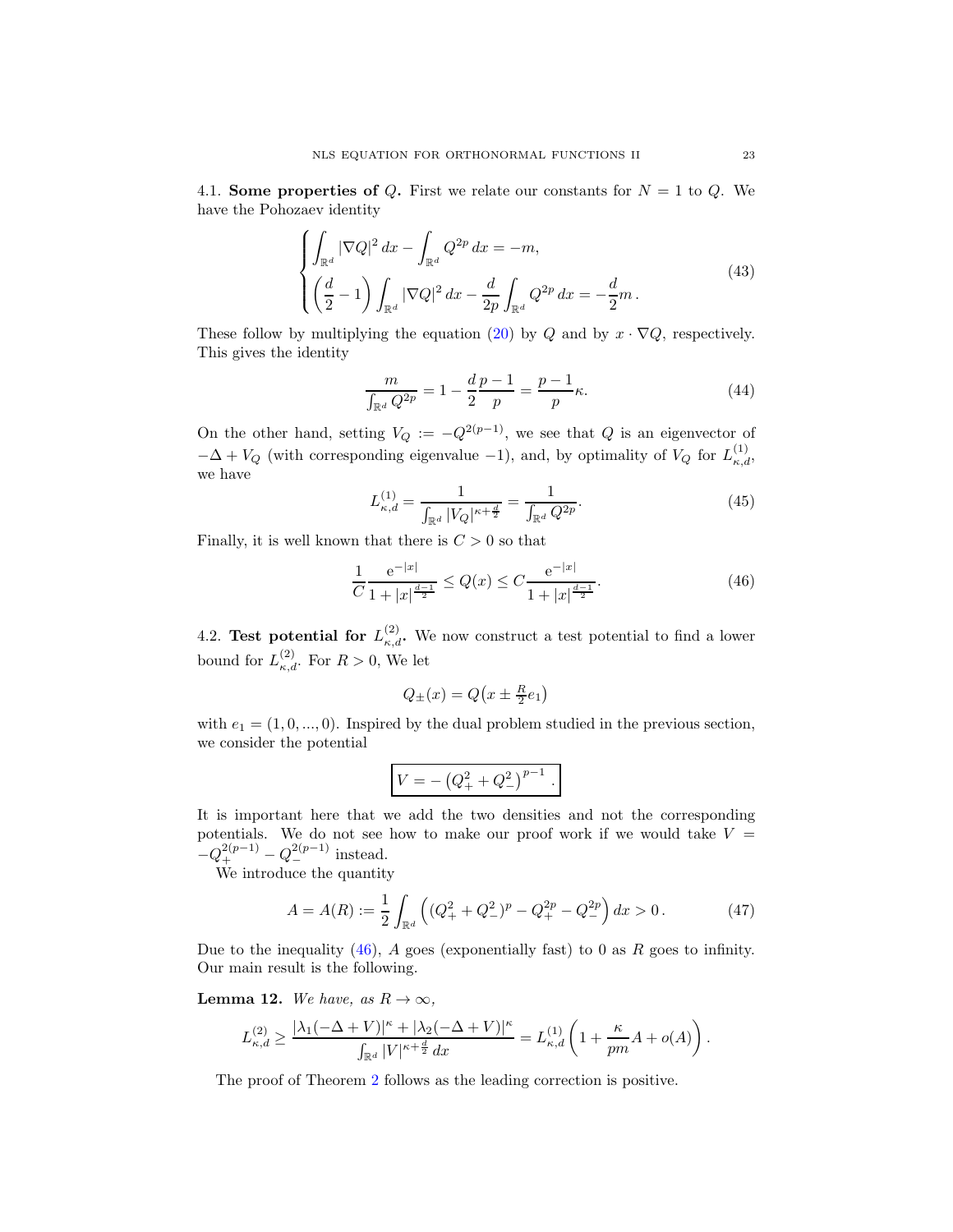*Proof.* First, we bound A from below similarly to  $(42)$ . Indeed, noting that the integrand of  $A$  is nonnegative and bounding it from below using  $(46)$  in a neighborhood of the origin, we find

<span id="page-23-0"></span>
$$
A \ge \frac{1}{2} \int_{\mathcal{B}(0,1)} \left( (Q_+^2 + Q_-^2)^p - Q_+^{2p} - Q_-^{2p} \right) \ge c \frac{e^{-pR}}{R^{p(d-1)}}.
$$
 (48)

Next, we turn to the denominator appearing in the lemma. We have

$$
\int_{\mathbb{R}^d} |V|^{\kappa + \frac{d}{2}} dx = \int_{\mathbb{R}^d} (Q_+^2 + Q_-^2)^p = 2 \int_{\mathbb{R}^d} Q^{2p} dx + 2A.
$$

Together with [\(45\)](#page-22-1), this gives

$$
\frac{1}{\int_{\mathbb{R}^d} |V|^{\kappa + \frac{d}{2}} dx} = \frac{1}{2} \frac{1}{\int_{\mathbb{R}^d} Q^{2p}} \left( 1 - \frac{A}{\int_{\mathbb{R}^d} Q^{2p}} + O(A^2) \right)
$$

$$
= \frac{L_{\kappa,d}^{(1)}}{2} \left( 1 - \frac{A}{\int_{\mathbb{R}^d} Q^{2p}} + O(A^2) \right).
$$

Finally, we evaluate the numerator. We set  $E := E(R) = \int_{\mathbb{R}^d} Q_+ Q_- dx$ . We have  $E \to 0$  as  $R \to \infty$ , so for R large enough, we have  $|E| \lt m$ , and the two functions  $\psi^{(\pm)}$  defined by

$$
\begin{pmatrix} \psi^{(+)} \\ \psi^{(-)} \end{pmatrix} = \begin{pmatrix} m & E \\ E & m \end{pmatrix}^{-1/2} \begin{pmatrix} Q_+ \\ Q_- \end{pmatrix}
$$

are orthonormal in  $L^2(\mathbb{R}^d)$ . Let

$$
\mathcal{H}:=\begin{pmatrix} \langle \psi^{(+)}, (-\Delta+V)\psi^{(+)}\rangle & \langle \psi^{(+)}, (-\Delta+V)\psi^{(-)}\rangle \\ \langle \psi^{(-)}, (-\Delta+V)\psi^{(+)}\rangle & \langle \psi^{(-)}, (-\Delta+V)\psi^{(-)}\rangle \end{pmatrix}\,.
$$

By the variational principle, the two lowest eigenvalues of  $-\Delta + V$  are not larger than the corresponding eigenvalues of  $H$ , and therefore

$$
|\lambda_1(-\Delta + V)|^{\kappa} + |\lambda_2(-\Delta + V)|^{\kappa} \ge \text{Tr} \mathcal{H}_-^{\kappa}.
$$

We have

$$
\mathcal{H} = h\mathbb{I}_2 + \begin{pmatrix} 0 & \delta \\ \delta & 0 \end{pmatrix},
$$

where

$$
h := \langle \psi^{(+)}, (-\Delta + V)\psi^{(+)} \rangle = \langle \psi^{(-)}, (-\Delta + V)\psi^{(-)} \rangle
$$

and

$$
\delta := \langle \psi^{(+)}, (-\Delta + V) \psi^{(-)} \rangle = \langle \psi^{(-)}, (-\Delta + V) \psi^{(+)} \rangle.
$$

We have  $h \to -1$  and  $\delta \to 0$  as  $R \to \infty$ , and therefore

$$
\operatorname{Tr} \mathcal{H}_-^{\kappa} = 2|h|^{\kappa} - \kappa|h|^{\kappa - 1} \operatorname{Tr} \begin{pmatrix} 0 & \delta \\ \delta & 0 \end{pmatrix} + O(\delta^2) = 2|h|^{\kappa} + O(\delta^2) .
$$

It remains to expand h and to bound  $\delta$ . We begin with h. We find

$$
|\nabla \psi^{(+)}|^2 + |\nabla \psi^{(-)}|^2 = \frac{m}{m^2 - E^2} \left( |\nabla Q_+|^2 + |\nabla Q_-|^2 \right) - \frac{2E}{M^2 - E^2} \nabla Q_+ \cdot \nabla Q_-.
$$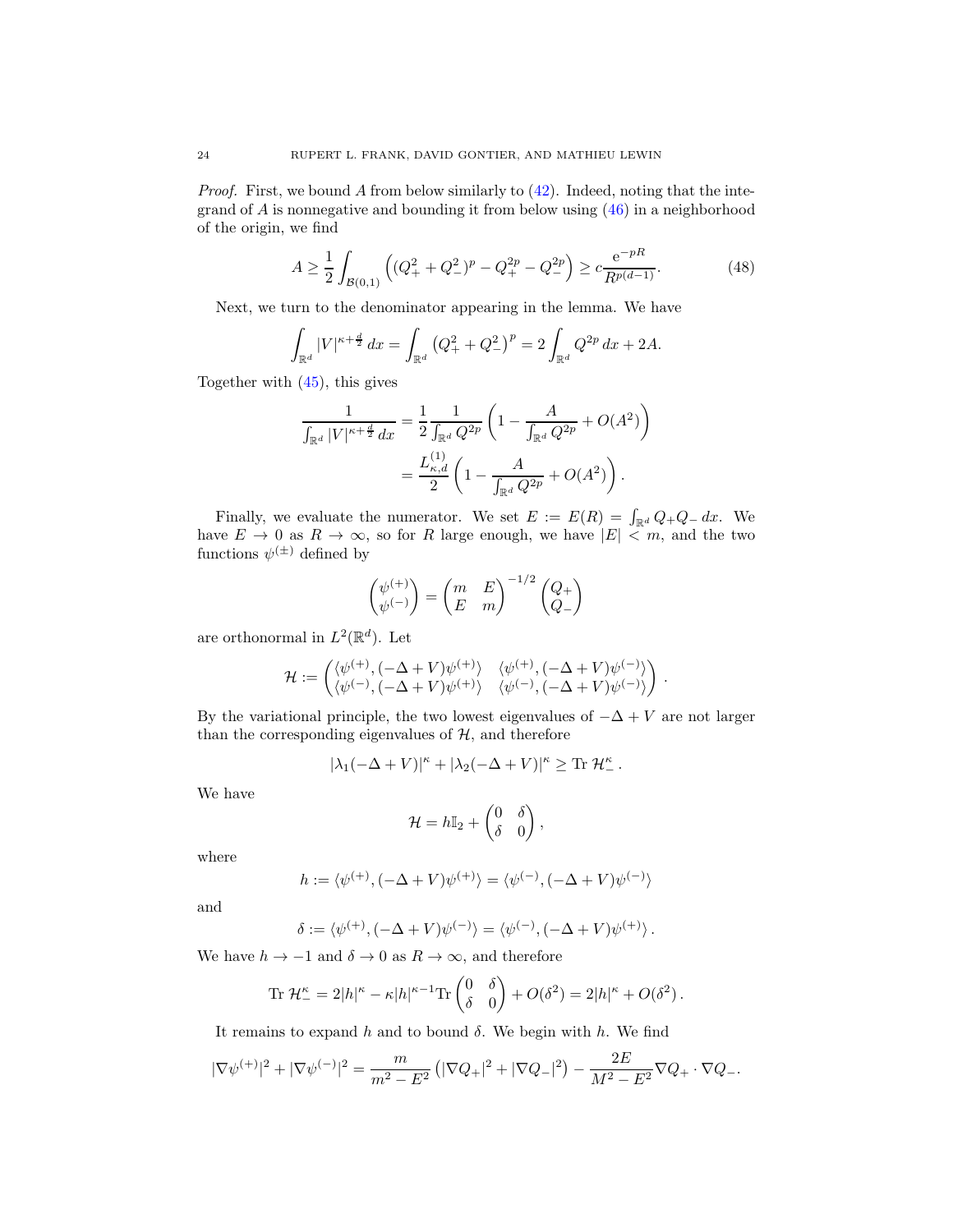Integrating and using [\(20\)](#page-9-3) gives

$$
\int_{\mathbb{R}^d} \left( |\nabla \psi^{(+)}|^2 + |\nabla \psi^{(-)}|^2 \right) dx = -2 + \frac{2m}{m^2 - E^2} \int_{\mathbb{R}^d} Q^{2p} dx \n- \frac{E}{m^2 - E^2} \int_{\mathbb{R}^d} \left( Q_+^{2p-2} + Q_-^{2p-2} \right) Q_+ Q_- dx.
$$

Similarly,

$$
(\psi^{(+)})^2 + (\psi^{(-)})^2 = \frac{m}{m^2 - E^2} \left( Q_+^2 + Q_-^2 \right) - \frac{2E}{M^2 - E^2} Q_+ Q_-
$$

and therefore

$$
h = \frac{1}{2} \left( \langle \psi^{(+)}, (-\Delta + V) \psi^{(+)} \rangle + \langle \psi^{(-)}, (-\Delta + V) \psi^{(-)} \rangle \right)
$$
  
=  $-1 - \frac{m}{m^2 - E^2} A + \frac{E}{m^2 - E^2} B$ ,

where  $A$  was defined in  $(47)$ , and where

$$
B=B(R):=\int_{\mathbb{R}^d} Q_+Q_-\left((Q_+^2+Q_-^2)^{p-1}-\frac{1}{2}\left(Q_+^{2p-2}+Q_-^{2p-2}\right)\right)dx\,.
$$

From [\(46\)](#page-22-0) and [\[GLN20,](#page-40-0) Lem. 21] we see that  $E(R) \leq C' R^d e^{-R}$  and  $B(R) \leq C' R^d e^{-R}$  $C'R^d e^{-R}$ . In particular, by [\(48\)](#page-23-0) and the assumption  $p < 2$ , we have  $E^2 = o(A)$ and  $EB = o(A)$ . This gives

$$
|h|^{\kappa} = (-h)^{\kappa} = (1 + m^{-1}A + o(A))^{\kappa} = 1 + \kappa m^{-1}A + o(A).
$$

We see in a similar fashion that  $\delta \leq C' R^d e^{-R}$  hence  $O(\delta^2) = o(A)$  as well. Gathering all the estimates gives

$$
L_{\kappa,d}^{(2)} \ge L_{\kappa,d}^{(1)} \left( 1 + \left( \kappa - \frac{m}{\int_{\mathbb{R}^d} Q^{2p}} \right) \frac{A}{m} + o(A) \right) = L_{\kappa,d}^{(1)} \left( 1 + \frac{\kappa}{pm} A + o(A) \right),
$$
  
where the last equality comes from (44).

### 5. Non existence of minimisers for the Fermionic NLS: Proof of Theorems [7](#page-9-1) and [8](#page-9-2)

In this section, we prove our results concerning the minimisation problem  $J(N)$ which, we recall, is defined by

<span id="page-24-1"></span>
$$
J(N) := \inf \left\{ \text{Tr}(-\Delta \gamma) - \frac{1}{p} \int_{\mathbb{R}^d} \rho_\gamma(x)^p \, \mathrm{d}x : \ 0 \le \gamma = \gamma^* \le 1, \ \text{Tr}(\gamma) = N \right\}. \tag{49}
$$

We assume in the whole section

$$
1 < p < 1 + \frac{2}{d}.
$$

After an appropriate scaling, and using the fact that  $Tr(\gamma) = ||\gamma||_{\mathfrak{S}^1}$ , the optimal inequality  $\mathcal{E}(\gamma) \geq J(N)$  becomes

$$
\widetilde{K}_{p,d}^{(N)} \|\rho_\gamma\|_p^{\frac{2p}{d(p-1)}} \le \|\gamma\|_{\mathfrak{S}^1}^{\frac{d+2-dp}{d(p-1)}} \operatorname{Tr}(-\Delta \gamma),
$$

valid for all  $0 \le \gamma = \gamma^* \le 1$  with  $\text{Tr}(\gamma) = N$ , and with best constant

<span id="page-24-0"></span>
$$
\widetilde{K}_{p,d}^{(N)} := \left(\frac{|J(N)|}{N}\right)^{-\frac{d+2-pd}{d(p-1)}} \frac{1}{p-1} \left(\frac{d}{2p}\right)^{\frac{2}{d(p-1)}} \left(1 + \frac{2}{d} - p\right)^{-\frac{d+2-dp}{d(p-1)}}.\tag{50}
$$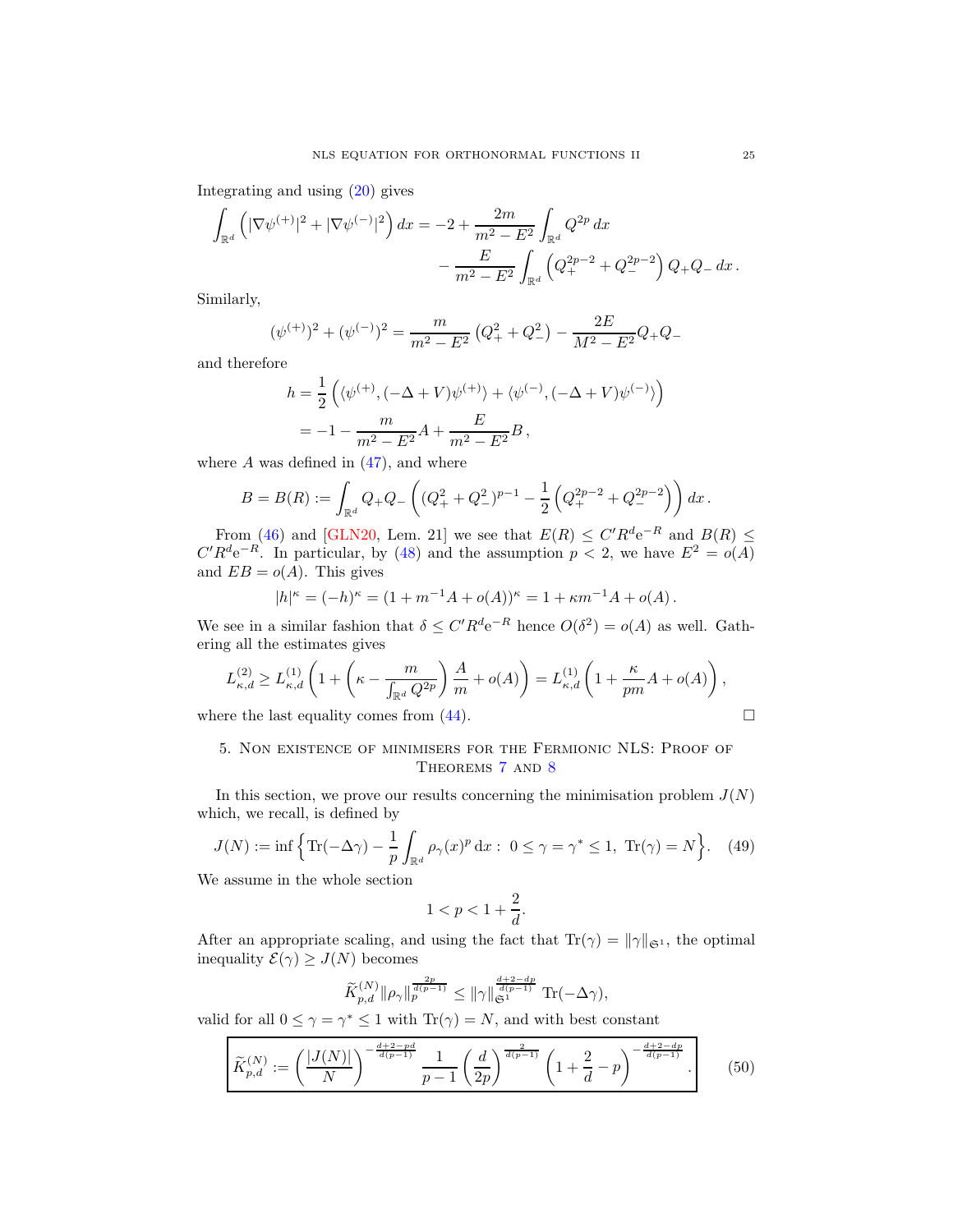One can remove the constraint  $\|\gamma\| \leq 1$  at the expense of a factor  $\|\gamma\|^{d/2}$ , and we obtain the optimal inequality

$$
\widetilde{K}_{p,d}^{(N)} \|\rho_\gamma\|_p^{\frac{2p}{d(p-1)}} \le \|\gamma\|_{\mathfrak{S}^1}^{\frac{d+2-dp}{d(p-1)}} \|\gamma\|_q^{\frac{2}{d}} \operatorname{Tr}(-\Delta \gamma),\tag{51}
$$

valid for all  $0 \leq \gamma = \gamma^*$  with  $\text{Tr}(\gamma) = N$ .

<span id="page-25-0"></span>5.1. Link between NLS and Lieb-Thirring, proof of Theorem [7.](#page-9-1) The link between the constant  $\widetilde{K}_{p,d}^{(N)}$  and the dual Lieb-Thirring constant  $K_{p,d}^{(N)}$  defined in [\(11\)](#page-7-0) is given in the following proposition.

<span id="page-25-2"></span>**Proposition 13** (Relation between  $\widetilde{K}_{p,d}^{(N)}$  and  $K_{p,d}^{(N)}$ ). Let  $d \ge 1$  and  $1 < p < 1+\frac{2}{d}$ . For all  $N \in \mathbb{N}$  we have

<span id="page-25-1"></span>
$$
K_{p,d}^{(N)} \le \widetilde{K}_{p,d}^{(N)} \le \widetilde{K}_{p,d}^{(1)} = K_{p,d}^{(1)}.\tag{52}
$$

*Proof.* It is shown in [\[GLN20,](#page-40-0) Lemma 11] that the minimisation problem  $J(N)$  can be restricted to operators  $\gamma$  which are orthogonal projectors of rank N. For such operators, we have  $\|\gamma\| = 1$  and

$$
\|\gamma\|_{\mathfrak{S}^q}^q = \text{Tr}(\gamma^q) = N = \|\gamma\|_{\mathfrak{S}^1} = \text{Rank}(\gamma).
$$

This gives

$$
K_{p,d}^{(N)} \leq \frac{\|\gamma\|_{\mathfrak{S}^{q}}^{\frac{p(2-d)+d}{d(p-1)}} \operatorname{Tr}(-\Delta \gamma)}{\|\rho_{\gamma}\|_{L^{p}(\mathbb{R}^{d})}^{\frac{2p}{d(p-1)}}} = \frac{\|\gamma\|_{\mathfrak{S}^{1}}^{\frac{d+2-dp}{d(p-1)}} \|\gamma\|^{\frac{2p}{d}\operatorname{Tr}}(-\Delta \gamma)}{\|\rho_{\gamma}\|_{L^{p}(\mathbb{R}^{d})}^{\frac{2p}{d(p-1)}}}.
$$

Optimising over projectors  $\gamma$  gives  $K_{p,d}^{(N)} \leq \widetilde{K}_{p,d}^{(N)}$ . In the case  $N=1$ , every operator of rank 1 is proportional to a rank 1 projector, so the two problems coincide, and  $\widetilde{K}_{p,d}^{(1)} = K_{p,d}^{(1)}$ . Finally, in [\[GLN20\]](#page-40-0), it is also proved that  $J(N) \leq NJ(1)$ . This implies  $\widetilde{K}_{p,d}^{(N)} \leq \widetilde{K}_{p,d}^{(1)}$ .

There is a similarity between the proof of the above proposition and the arguments in [\[Ld78,](#page-41-12) [FLST11\]](#page-40-23). In those works also the sharp Lieb-Thirring inequality for  $\kappa = 3/2$  is used to obtain an inequality about orthonormal functions.

The relation [\(52\)](#page-25-1) allows us to prove Theorem [7,](#page-9-1) which states that  $J(N) = NJ(1)$ for all  $N \in \mathbb{N}$ , and that  $J(N)$  admits no minimiser for  $N \geq 2$ .

*Proof of Theorem [7.](#page-9-1)* It was proved in [\[LT76\]](#page-41-1) that for  $\kappa = 3/2$ , we have  $L_{3/2,1} =$  $L_{3/2,1}^{(N)}=L_{3/2}^{(1)}$  $S_{3/2,1}^{(1)}$  for all  $N \in \mathbb{N}$ . This implies  $K_{2,1}^{(N)} = K_{2,1}^{(1)}$  for all  $N \in \mathbb{N}$ . Hence, by [\(52\)](#page-25-1), also  $\widetilde{K}_{2,1}^{(N)} = \widetilde{K}_{2,1}^{(1)}$  for all  $N \in \mathbb{N}$  and, finally,  $J(N) = NJ(1)$  thanks to the explicit formula [\(50\)](#page-24-0).

To prove that  $J(N)$  has no minimiser for  $N \geq 2$ , we assume by contradiction that  $\gamma$  is one. By [\[GLN20,](#page-40-0) Proposition 16],  $\gamma$  is a rank N projector. In addition, since we have equality in [\(52\)](#page-25-1),  $\gamma$  is also an optimiser for  $K_{2,1}^{(N)}$ . But then, by Theorem [6,](#page-7-2) it is of the form  $\gamma = c \sum_{j=1}^{N} |\mu_j|^{1/2} |u_j\rangle\langle u_j|$  for some c. We conclude that  $\mu_j = -1/c^2$ for all  $j = 1, ..., N$  which is impossible since the first eigenvalue  $\mu_1$  of a Schrödinger operator is always simple.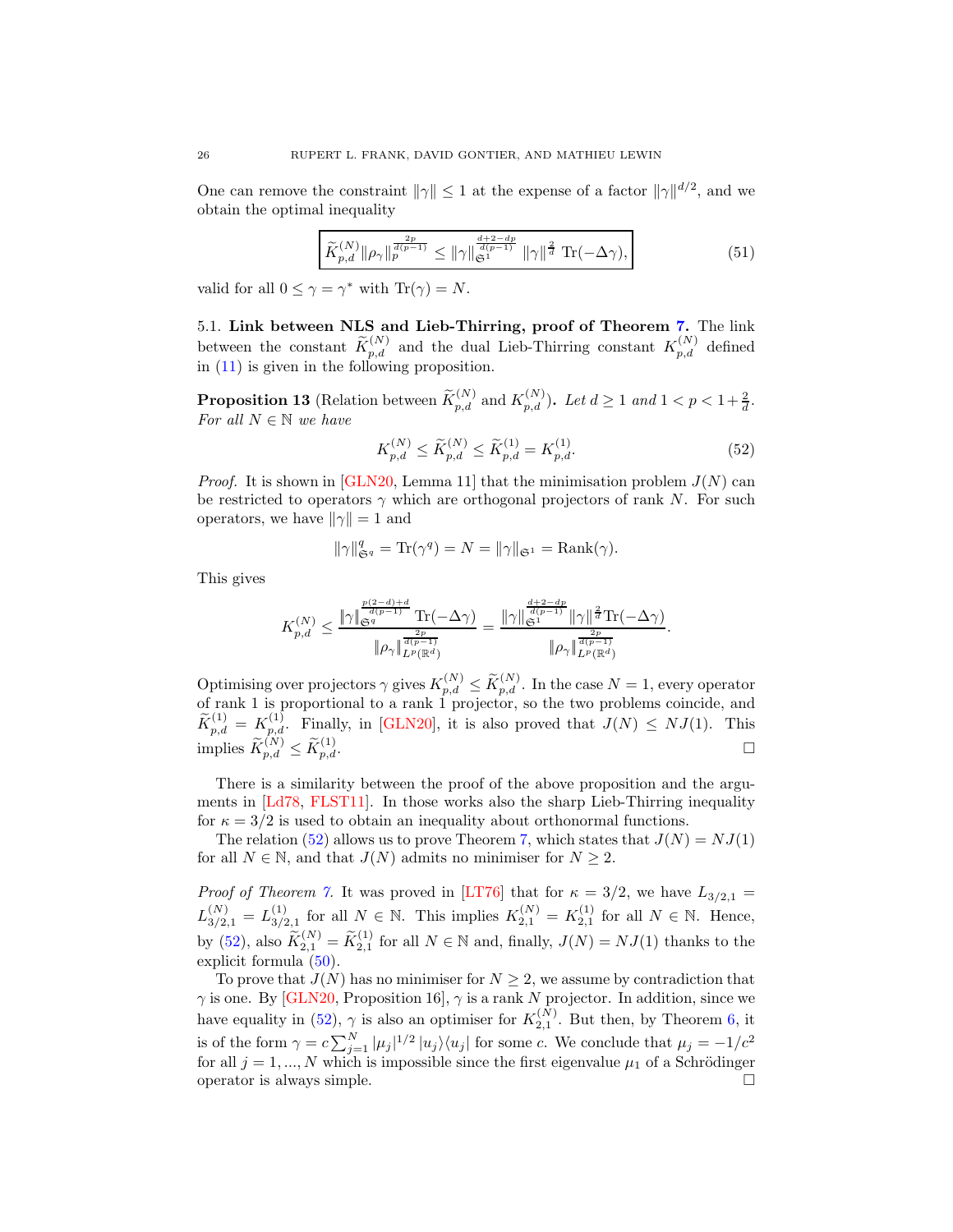<span id="page-26-0"></span>**Remark 14.** In dimension  $d = 1$ , a special case of the Lieb-Thirring conjecture [\[LT76\]](#page-41-1) states that

$$
L_{\kappa,1}^{(N)} = L_{\kappa,1}^{(1)} \qquad \text{for all } \kappa \in (1,3/2] \text{ and all } N \ge 1.
$$

If true, this conjecture would imply by the same argument as in the previous proof that

<span id="page-26-2"></span>
$$
J(N) = N J(1) \qquad \text{for all } 2 \le p < 3 \text{ and all } N \ge 1, \text{ in dimension } d = 1, \quad (53)
$$

and that the corresponding problems do not have minimisers for  $N \geq 2$ . The weaker conjecture [\(53\)](#page-26-2) appeared in [\[GLN20\]](#page-40-0)

<span id="page-26-1"></span>5.2. Proof of Theorem [8:](#page-9-2) triviality of solutions for  $d = 1$ ,  $p = 2$  and  $N = 2$ . In this subsection we prove Theorem [8:](#page-9-2) we show that the fermionic NLS equation [\(18\)](#page-9-0) does not have a solution in the one dimensional case with  $p = 2$  and  $N = 2$ . We will make use of the integrability of the equations. In the sequel, we study the ODE system

<span id="page-26-3"></span>
$$
\begin{cases}\nv_1'' + 2(v_1^2 + v_2^2)v_1 + \mu_1 v_1 = 0, \\
v_2'' + 2(v_1^2 + v_2^2)v_2 + \mu_2 v_2 = 0.\n\end{cases}
$$
\n(54)

We added an extra factor 2 to obtain the same explicit formulas as in the literature. If  $(u_1, u_2)$  is a real-valued ground state solution to [\(21\)](#page-9-4), then  $(v_1, v_2) = \frac{1}{\sqrt{2}}$  $\frac{1}{2}(u_1, u_2)$ is a real-valued solution to [\(54\)](#page-26-3), which satisfies in addition  $||v_1|| = ||v_2|| = \frac{1}{2}$ .

The key step in the proof of Theorem [8](#page-9-2) is the following classification result for  $(54)$  under an additional vanishing condition for  $v_2$ .

<span id="page-26-5"></span>**Lemma 15.** Let  $\mu_1 \leq \mu_2 < 0$ , and let  $(v_1, v_2)$  be a square integrable real-valued solutions of the ODE [\(54\)](#page-26-3) with  $v_2(0) = 0$ . Then there are  $a_1, a_2 \in \mathbb{R}$  such that

<span id="page-26-4"></span>
$$
\begin{cases}\nv_1(x) = \frac{a_1 e^{\eta_1 x}}{f(x)} \left(1 + \frac{a_2^2}{4\eta_2^2} \frac{\eta_1 - \eta_2}{\eta_1 + \eta_2} e^{2\eta_2 x}\right), \\
v_2(x) = \frac{a_2 e^{\eta_2 x}}{f(x)} \left(1 - \frac{a_1^2}{4\eta_1^2} \frac{\eta_1 - \eta_2}{\eta_1 + \eta_2} e^{2\eta_1 x}\right),\n\end{cases} (55)
$$

where

$$
f(x) = 1 + \frac{a_1^2}{4\eta_1^2}e^{2\eta_1 x} + \frac{a_2^2}{4\eta_2^2}e^{2\eta_2 x} + \frac{a_1^2 a_2^2}{16\eta_1^2\eta_2^2} \frac{(\eta_1 - \eta_2)^2}{(\eta_1 + \eta_2)^2}e^{(2\eta_2 + 2\eta_1)x}
$$

and  $\eta_1 := \sqrt{|\mu_1|}, \, \eta_2 := \sqrt{|\mu_2|}.$ 

In fact, if  $a_2 \neq 0$ , the condition  $v_2(0) = 0$  fixes the value

<span id="page-26-6"></span>
$$
a_1 = \pm 2\eta_1 \left(\frac{\eta_1 + \eta_2}{\eta_1 - \eta_2}\right)^{1/2}.
$$
\n(56)

Proof. We proceed in two steps. First, we show that the functions [\(55\)](#page-26-4) are solutions and then we prove that they cover all possible initial data for  $v_1(0)$ ,  $v'_1(0)$  and  $v'_2(0)$ . By uniqueness of the solution of an initial value problem the result follows.

For the first point, checking the equation is simply a computation. For the convenience of the reader we quickly recall how to find the formulas [\(55\)](#page-26-4). Following [\[RL95\]](#page-42-14) which uses Hirota's bilinearisation method [\[Hir80\]](#page-40-24), we write

$$
v_1 = \frac{g}{f}
$$
, and  $v_2 = \frac{h}{f}$ .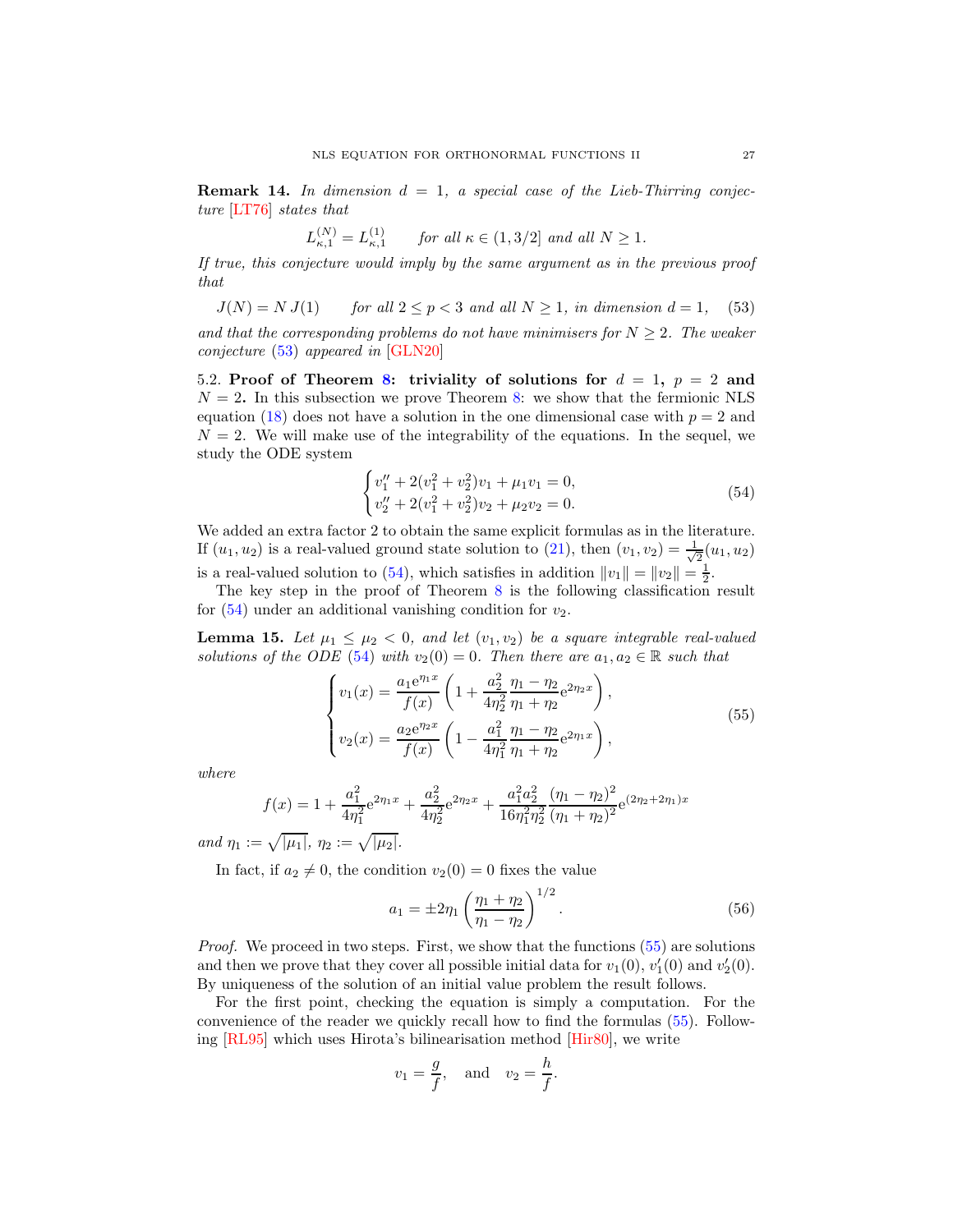With this change of variable, we see that  $(54)$  can we written as

$$
\begin{cases} f^2 \left( fg'' + f'' g - 2f' g' + \mu_1 fg \right) + 2fg \left( |f'|^2 - f f'' + g^2 + h^2 \right) = 0, \\ f^2 \left( f h'' + f'' h - 2f' h' + \mu_2 f h \right) + 2fh \left( |f'|^2 - f f'' + g^2 + h^2 \right) = 0. \end{cases}
$$

We seek solutions that satisfy

$$
\begin{cases}\nf g'' + f''g - 2f'g' + \mu_1 fg = 0, \\
fh'' + f''h - 2f'h' + \mu_2 fh = 0, \\
|f'|^2 - f f'' + g^2 + h^2 = 0.\n\end{cases}
$$

With Hirota's notation, this is of the form

$$
D(f,g) + \mu_1 fg = 0, \quad D(f,g) + \mu_2 fh = 0, \quad D(f,f) = \frac{1}{2}(g^2 + h^2),
$$

with the bilinear form  $D(u, v) := uv'' + u''v - 2u'v'$ . We now make the formal expansion  $g = \chi g_1 + \chi^3 g_3$ ,  $h = \chi h_1 + \chi^3 h_3$  and  $f = 1 + \chi^2 f_2 + \chi^4$ , and we solve the cascade of equations in powers of  $\chi$ . We first obtain (setting  $\eta_1 := \sqrt{|\mu_1|}$  and  $\eta_2 := \sqrt{|\mu_2|}$ 

$$
g_1 = a_1 e^{\eta_1 x}, \quad h_1 = a_2 e^{\eta_2 x},
$$

where  $a_1$  and  $a_2$  are two arbitrary constants. After some computation, we get (see also [\[RL95\]](#page-42-14)),

$$
f_2 = \frac{a_1^2}{4\eta_1^2} e^{2\eta_1 x} + \frac{a_2^2}{4\eta_2^2} e^{2\eta_2 x},
$$

then

$$
g_3 = \left(\frac{a_1 a_2^2}{4\eta_2^2} \frac{\eta_1 - \eta_2}{\eta_1 + \eta_2}\right) e^{(2\eta_2 + \eta_1)x}, \quad h_3 = -\left(\frac{a_1^2 a_2}{4\eta_1^2} \frac{\eta_1 - \eta_2}{\eta_1 + \eta_2}\right) e^{(2\eta_1 + \eta_2)x}
$$

and finally

<span id="page-27-2"></span><span id="page-27-1"></span><span id="page-27-0"></span>
$$
f_4 = \frac{a_1^2 a_2^2}{16\eta_1^2\eta_2^2} \frac{(\eta_1 - \eta_2)^2}{(\eta_1 + \eta_2)^2} e^{(2\eta_2 + 2\eta_1)x}.
$$

This is the solution in Lemma [15.](#page-26-5) The condition  $v_2(0) = 0$  gives the value of  $a_1$ in [\(56\)](#page-26-6).

Let us now prove that all square integrable solutions with  $v_2(0) = 0$  are of this form. In fact, instead of square integrability we will assume that  $v_j$  and  $v'_j$  tend to zero at infinity for  $j = 1, 2$ . It is not hard to deduce this property from the assumption that the solution is square integrable.

For the proof we will assume that  $v_2'(0) \neq 0$ , for otherwise  $v_2 = 0$  everywhere and the result is well-known (and easy to prove by a variation of the arguments that follow, using only [\(57a\)](#page-27-0) below).

Any solution  $(v_1, v_2)$  that decays at infinity has two constants of motion

$$
(v_1^2 + v_2^2)^2 + |v_1'|^2 + |v_2'|^2 + \mu_1 v_1^2 + \mu_2 v_2^2 = 0,
$$
\n(57a)

$$
(v_1^2 + v_2^2)(\mu_1 v_2^2 + \mu_2 v_1^2 + \mu_1 \mu_2) + (v_1 v_2' - v_1' v_2)^2 + \mu_2 |v_1'|^2 + \mu_1 |v_2'|^2 = 0. \quad (57b)
$$

To obtain identity [\(57a\)](#page-27-0) we multiply the first and second equation in  $(54)$  by  $v'_1$ and  $v_2'$ , respectively, add the resulting identities and then integrate using the fact that the solutions and their derivatives vanish at infinity. The fact that there is a second identity [\(57b\)](#page-27-1) reflects the integrability of the system [\[Man74\]](#page-41-15).

Evaluating [\(57\)](#page-27-2) at  $x = 0$  and using  $v_2'(0) \neq 0$ , we deduce that

$$
v_1(0)^2 = \mu_2 - \mu_1
$$
 and  $v'_1(0)^2 + v'_2(0)^2 = -\mu_2(\mu_2 - \mu_1)$ .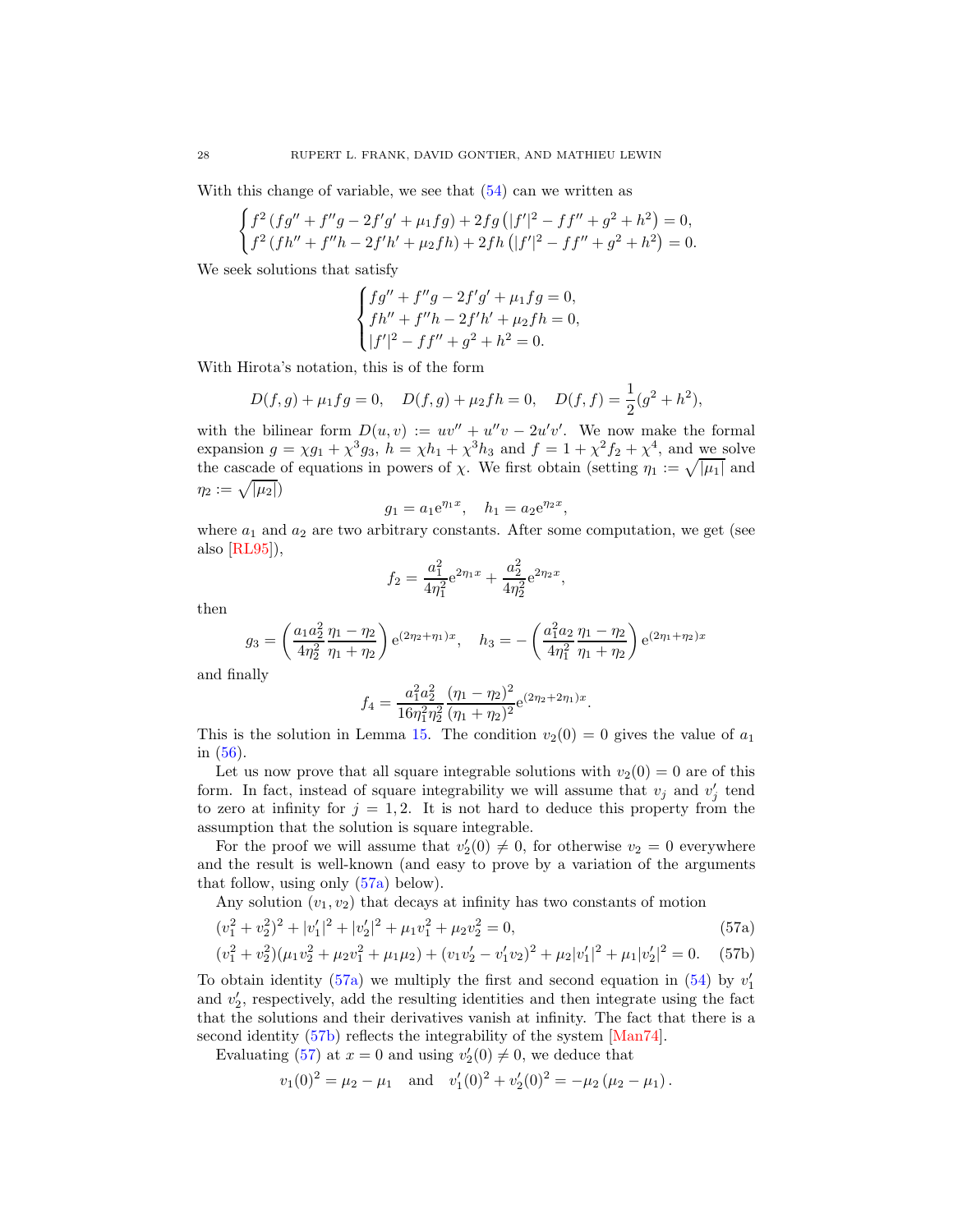Thus, the value of  $v_1(0)$  is determined, up to a sign, by  $\mu_1$  and  $\mu_2$  and we have

$$
v'_1(0)^2 < -\mu_2(\mu_2 - \mu_1) = \eta_2^2 (\eta_1^2 - \eta_2^2).
$$

The assumption  $v_2'(0) \neq 0$  also shows that  $-\mu_2(\mu_2 - \mu_1) > 0$ , hence  $\mu_2 \neq \mu_1$  and therefore also  $v_1(0) \neq 0$ .

Let  $(\tilde{v}_1, \tilde{v}_2)$  be a solution of the form [\(55\)](#page-26-4). The absolute value of  $a_1$  is fixed by  $(56)$ . We will now show that the sign of  $a_1$  as well as the number  $a_2$  can be determined in such a way that  $\tilde{v}_j(0) = v_j(0)$  and  $\tilde{v}'_j(0) = v'_j(0)$  for  $j = 1, 2$ . Once we have shown this, ODE uniqueness implies that  $\tilde{v}_j = v_j$  for  $j = 1, 2$ , which is what we wanted to prove.

Since  $v_1(0) \neq 0$ , we can choose the sign of  $a_1$  in [\(56\)](#page-26-6) such that sgn  $a_1 = \text{sgn } v_1(0)$ . Note that, independently of the choice of  $a_2$ , we have sgn  $\tilde{v}_1(0) =$  sgn  $a_1$ . This, together with  $\tilde{v}_1(0)^2 = \mu_2 - \mu_1 = v_1(0)^2$ , implies that  $\tilde{v}_1(0) = v_1(0)$ .

It remains to choose  $a_2$ . A tedious but straightforward computation yields

$$
\tilde{v}'_1(0) = -\frac{a_1}{|a_1|} \eta_2 \sqrt{\eta_1^2 - \eta_2^2} \frac{4\eta_2^2(\eta_1 + \eta_2) - a_2^2(\eta_1 - \eta_2)}{4\eta_2^2(\eta_1 + \eta_2) + a_2^2(\eta_1 - \eta_2)}
$$

The last quotient on the right side is a decreasing function of  $a_2^2$  from  $[0,\infty]$  to [-1, 1]. Thus, there is an  $a_2^2 \in (0, \infty)$  such that  $\tilde{v}'_1(0) = v'_1(0)$ . This determines the absolute value of  $a_2$ . To determine its sign, we note that the identities  $\tilde{v}'_1(0)^2$  +  $\tilde{v}_2'(0)^2 = -\mu_2 (\mu_2 - \mu_1) = v_1'(0)^2 + v_2'(0)^2$  and  $\tilde{v}_1'(0) = v_1'(0)$  imply that  $\tilde{v}_2'(0)^2 =$  $v_2'(0)^2$ . Thus, we can choose the sign of  $a_2$  in such a way that  $\tilde{v}_2'(0) = v_2'(0)$ .

This shows that we can indeed find  $a_1$  and  $a_2$  such that  $\tilde{v}_j(0) = v_j(0)$  and  $\tilde{v}'_j(0) = v'_j(0)$  for  $j = 1, 2$ . As explained before, this implies the result.

We will also need the following lemma in the proof of Theorem [8.](#page-9-2)

<span id="page-28-0"></span>**Lemma 16.** If  $(v_1, v_2)$  is a solution of the form [\(55\)](#page-26-4) of Lemma [15,](#page-26-5) then  $||v_1||^2 = 2\eta_1$ and  $||v_2||^2 = 2\eta_2$ . In particular, we can have  $||v_1|| = ||v_2||$  only if  $\mu_1 = \mu_2$ .

Proof. With the notation of Lemma [15,](#page-26-5) a computation reveals that

$$
v_1(x)^2 = -\left(\frac{\frac{a_2^2 \eta_1}{2\eta_2^2} e^{2\eta_2 x} + 2\eta_1}{f(x)}\right) \quad \text{while} \quad v_2(x)^2 = -\left(\frac{\frac{a_1^2 \eta_2}{2\eta_1^2} e^{2\eta_1 x} + 2\eta_2}{f(x)}\right)'.
$$

Integrating gives

$$
\int_{\mathbb{R}} v_1^2 = -\left[ \frac{\frac{a_2^2 \eta_1}{2\eta_2^2} e^{2\eta_2 x} + 2\eta_1}{f(x)} \right]_{-\infty}^{\infty} = 2\eta_1 \text{ and similarly } \int_{\mathbb{R}} v_2^2 = 2\eta_2,
$$
  
as wanted.

Proof of Theorem [8.](#page-9-2) As explained before Lemma [15,](#page-26-5) it is enough to consider solutions  $(v_1, v_2)$  of  $(54)$  with  $||v_1|| = ||v_2|| = \frac{1}{2}$ .

The equations [\(54\)](#page-26-3) mean that the numbers  $\mu_1$  and  $\mu_2$  are negative eigenvalues of the operator  $-\partial_{xx}^2 - 2(v_1^2 + v_2^2)$ . It is easy to see that the latter operator is bounded from below and its negative spectrum is discrete. Therefore it has a lowest eigenvalue  $\mu_0$ . Let  $v_0$  be a corresponding eigenfunction, normalised by  $||v_0|| =$  $\frac{1}{2}$ . It is well-known that the eigenvalue  $\mu_0$  is non-degenerate and that  $v_0$  can be chosen positive. In particular, if  $v$  is a square integrable real valued solution to  $-v'' - 2(v_1^2 + v_2^2)v = \mu v$  which never vanishes, then necessarily  $\mu = \mu_0$ .

.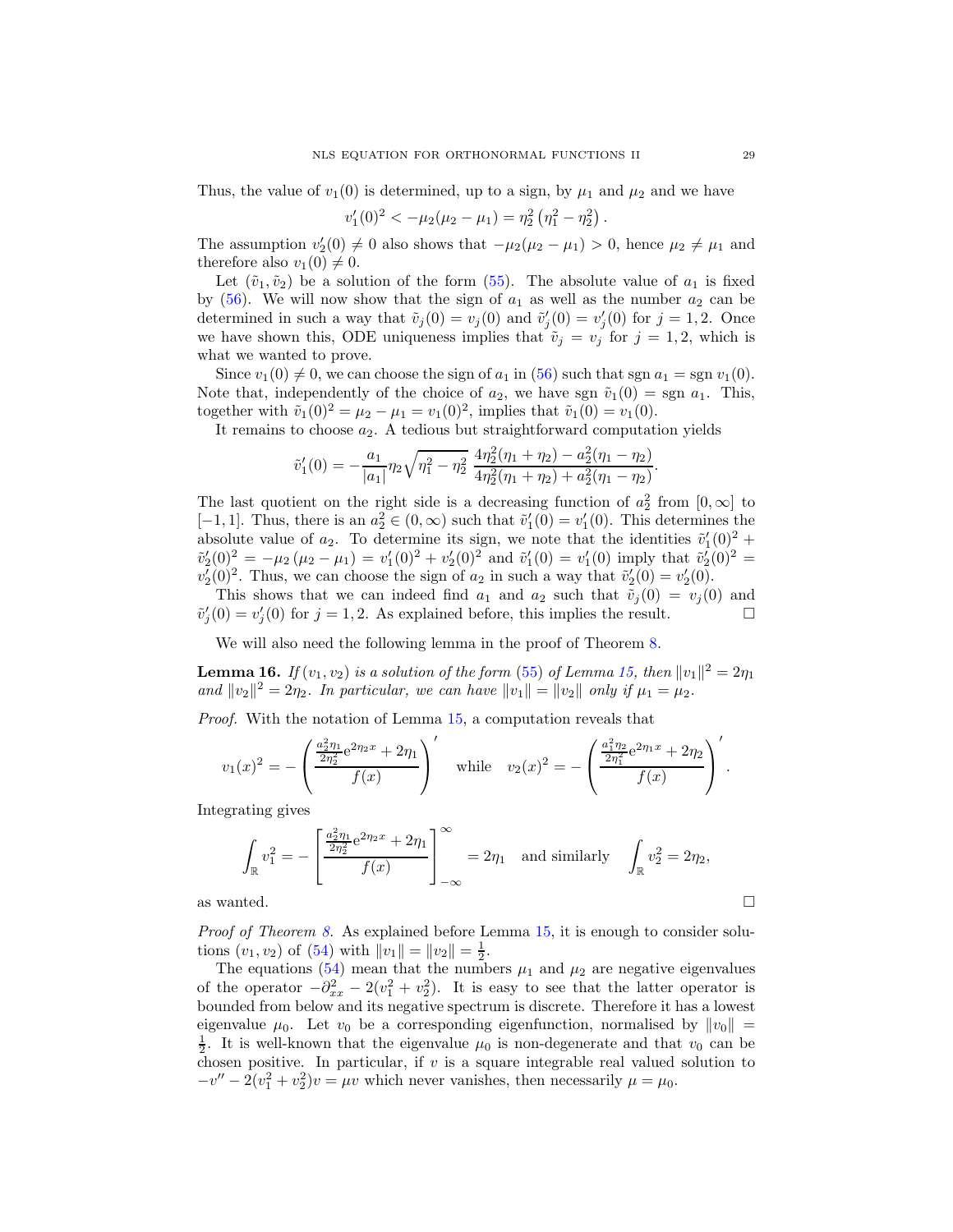We claim that  $\mu_1 = \mu_2 = \mu_0$ . To prove this, we may assume that  $\mu_1 \leq \mu_2 < 0$ . In the case where  $v_2$  never vanishes, the above remark gives  $\mu_2 = \mu_0$ . Since  $\mu_0$  is the lowest eigenvalue and since  $\mu_1 \leq \mu_2$ , this also yields  $\mu_1 = \mu_0$ . In the opposite case where  $v_2$  does vanish at some point we can, after a translation, apply Lemma [15.](#page-26-5) We deduce that  $v_1$  does not vanish, hence  $\mu_1 = \mu_0$ . Moreover, applying Lemma [16,](#page-28-0) we conclude that  $\mu_1 = \mu_2$ . This proves the claim.

It follows from the equality  $\mu_1 = \mu_2 = \mu_0$ , the simplicity of  $\mu_0$  and the normalisation that  $v_1^2 = v_2^2$ . In particular,  $v_1$  and  $v_2$  both satisfy  $v''_j + 4v_j^3 + \mu_0 v_j = 0$ . By uniqueness of the solution to the equation up to translations, this gives [\(22\)](#page-10-3) for some  $x_0 \in \mathbb{R}$  and a sign  $\pm$ . Since  $v_1^2 = v_2^2$  the  $x_0$ 's for the two functions coincide, while the signs are independent. This completes the proof of the theorem.  $\Box$ 

#### Appendix A. Proof of Lemma [5](#page-7-1)

<span id="page-29-0"></span>The proof of Lemma [5](#page-7-1) splits naturally into two parts. We first deduce [\(11\)](#page-7-0) from [\(1\)](#page-0-0). We write our operator  $\gamma$  in the form

$$
\gamma = \sum_{j=1}^{N} n_j |u_j\rangle\langle u_j|, \quad \text{so that} \quad \rho_\gamma(x) = \sum_{j=1}^{N} n_j |u_j|^2(x),
$$

where  $(u_1, ..., u_N)$  forms an orthonormal system. The inequality [\(11\)](#page-7-0) which we wish to prove therefore reads

<span id="page-29-1"></span>
$$
\sum_{j=1}^{N} n_j \|\nabla u_j\|^2 \ge K_{d,p}^{(N)} \left( \int_{\mathbb{R}^d} \rho_\gamma^p \, dx \right)^{\frac{2}{d(p-1)}} \left( \sum_{j=1}^{N} n_j^q \right)^{-\frac{2}{d(p-1)}+1}.
$$
 (58)

For a constant  $\beta > 0$  to be determined, let

$$
V(x) = -\beta \rho_{\gamma}^{p-1}.
$$

For  $\kappa \geq 1$  we use Hölder's inequality in Schatten spaces [\[Sim05\]](#page-42-2) in the form

$$
\text{Tr}AB \ge -\left(\sum_{n=1}^N \lambda_n(A)^{\kappa}_-\right)^{\frac{1}{\kappa}} \left(\text{Tr}B^{\kappa'}\right)^{\frac{1}{\kappa'}}
$$

for all  $B \ge 0$  of rank  $\le N$ . Applying this with  $A = -\Delta + V$  and  $B = \gamma$  we obtain, in view of  $(1)$ ,

$$
\sum_{j=1}^{N} n_j \int_{\mathbb{R}^d} |\nabla u_j|^2 \, dx - \beta \int_{\mathbb{R}^d} \left( \sum_{j=1}^{N} n_j |u_j|^2 \right)^p dx = \sum_{j=1}^{N} n_j \int_{\mathbb{R}^d} \left( |\nabla u_j|^2 + V|u_j|^2 \right) dx
$$
  
\n
$$
\geq - \left( \sum_{j=1}^{N} n_j^{\kappa'} \right)^{\frac{1}{\kappa'}} \left( \sum_{j=1}^{N} |\lambda_j(-\Delta + V)|^{\kappa} \right)^{\frac{1}{\kappa}}
$$
  
\n
$$
\geq - \|\gamma\|_{\mathfrak{S}^{\kappa'}} \left( L_{\kappa,d}^{(N)} \int_{\mathbb{R}^d} V(x)_{-}^{\kappa + \frac{d}{2}} dx \right)^{\frac{1}{\kappa}}
$$
  
\n
$$
= - \|\gamma\|_{\mathfrak{S}^{\kappa'}} \left( L_{\kappa,d}^{(N)} \right)^{\frac{1}{\kappa}} \beta^{1 + \frac{d}{2\kappa}} \left( \int_{\mathbb{R}^d} \rho_\gamma^{(p-1) \left( \kappa + \frac{d}{2} \right)} dx \right)^{\frac{1}{\kappa}}.
$$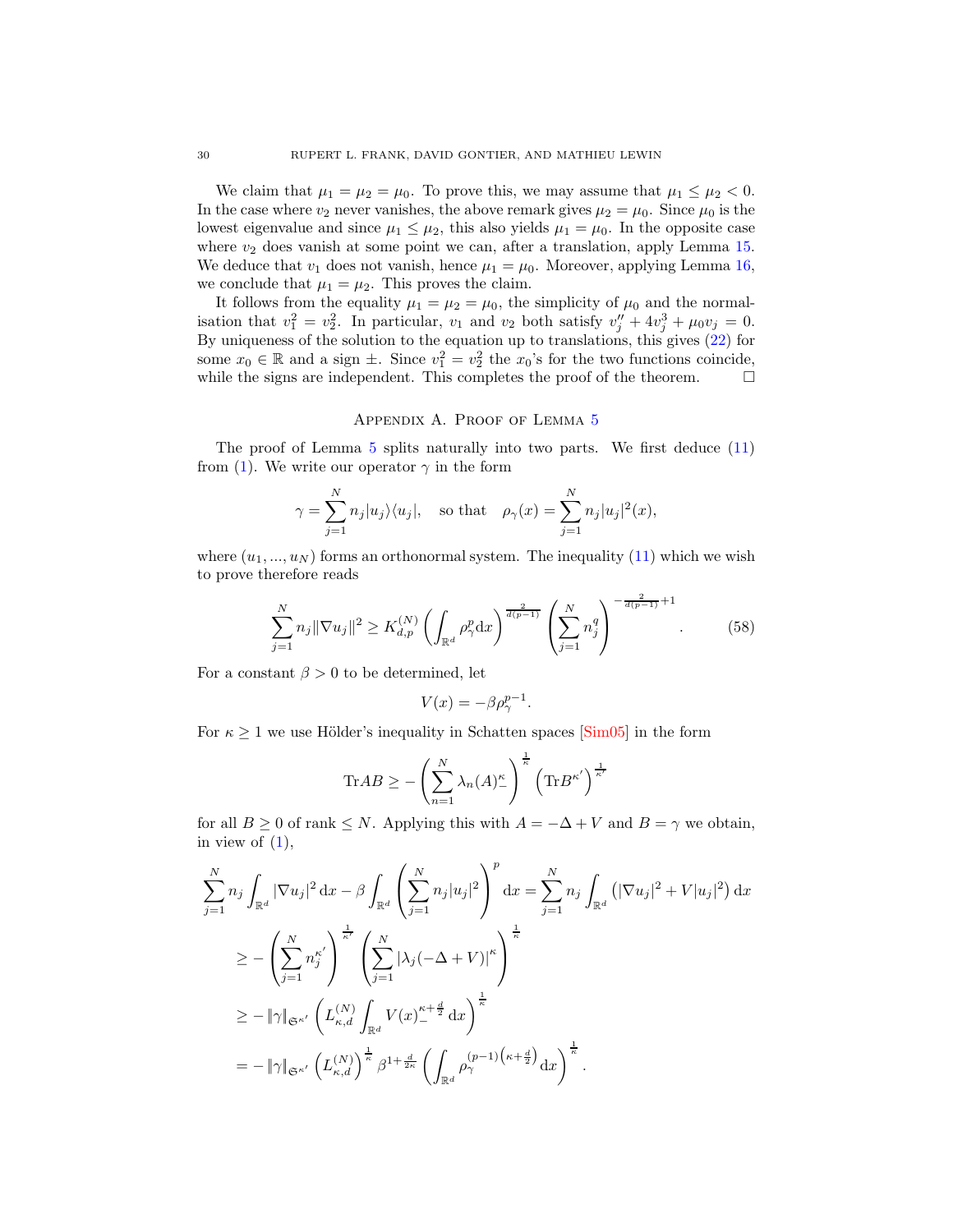We optimise in  $\beta$  by choosing

$$
\beta = \left(\frac{2\kappa}{2\kappa + d} \frac{\int_{\mathbb{R}^d} \rho_\gamma^p \mathrm{d}x}{\|\gamma\|_{\mathfrak{S}^{\kappa'}} \left(L_{\kappa,d}^{(N)}\right)^{\frac{1}{\kappa}} \left(\int_{\mathbb{R}^d} \rho_\gamma^{(p-1)(\kappa + d/2)} \mathrm{d}x\right)^{\frac{1}{\kappa}}}\right)^{\frac{2\kappa}{d}}
$$

and obtain

$$
\sum_{j=1}^N n_j \int_{\mathbb{R}^d} |\nabla u_j|^2 \,dx \ge \left(\frac{2\kappa}{2\kappa+d}\right)^{\frac{2\kappa}{d}} \frac{d}{2\kappa+d} \frac{\left(\int_{\mathbb{R}^d} \rho_\gamma^p \,dx\right)^{1+\frac{2\kappa}{d}}}{\|\gamma\|_{\mathfrak{S}^{\kappa'}}^{\frac{2\kappa}{d}} \left(\int_{\mathbb{R}^d} |V_{\kappa,d}(\gamma)|^{\frac{2}{d}}\right)^{\frac{2}{d}} \left(\int_{\mathbb{R}^d} \rho_\gamma^{(p-1)(\kappa+\frac{d}{2})} \,dx\right)^{\frac{2}{d}}}.
$$

We now choose  $\kappa = p' - d/2$ , which is  $> 1$  since  $p < 1 + 2/d$  and which ensures that  $(p-1)(\kappa + d/2) = p$ . Thus,

$$
\sum_{j=1}^N n_j \int_{\mathbb{R}^d} |\nabla u_j|^2 \,dx \ge \left(\frac{2p'-d}{2p'}\right)^{\frac{2p'}{d}-1} \frac{d}{2p'} \frac{\left(\int_{\mathbb{R}^d} \rho_\gamma^p \,dx\right)^{\frac{2}{d(p-1)}}}{\|\gamma\|_{\mathfrak{S}^{\kappa'}}^{\frac{2p'}{d}-1} \left(L_{p'-d/2,d}^{(N)}\right)^{\frac{2}{d}}}.
$$

Therefore, the best constant  $K_{d,p}^{(N)}$  in [\(58\)](#page-29-1) satisfies

$$
K_{d,p}^{(N)} \ge \left(\frac{2p'-d}{2p'}\right)^{\frac{2p'}{d}-1} \frac{d}{2p'} \frac{1}{\left(L_{p'-d/2,d}^{(N)}\right)^{\frac{2}{d}}} \, .
$$

Conversely, assume that inequality [\(58\)](#page-29-1) holds and let  $V \in L^{\kappa+d/2}(\mathbb{R}^d)$ . We assume that  $-\Delta + V$  has at least N negative eigenvalues, the other case being handled similarly. Let  $u_1, \ldots, u_N$  be orthogonal eigenfunctions corresponding to the  $N$  lowest eigenvalues of  $-\Delta + V$  and let

$$
\gamma = \sum_{j=1}^{N} n_j |u_j\rangle\langle u_j|, \qquad n_j = |\lambda_j(-\Delta + V)|^{\kappa - 1},
$$

so that

$$
\text{Tr}(-\Delta + V)\gamma = \sum_{j=1}^{N} n_j \lambda_j (-\Delta + V) = -\sum_{j=1}^{N} |\lambda_j (-\Delta + V)|^{\kappa}.
$$

We have, for p such that  $p' = \kappa + \frac{d}{2}$ ,

$$
\sum_{j=1}^{N} |\lambda_j(-\Delta + V)|^{\kappa} = -\sum_{j=1}^{N} n_j \int_{\mathbb{R}^d} (|\nabla u_j|^2 + V|u_j|^2) dx
$$
  

$$
\leq -K_{d,p}^{(N)} \left( \int_{\mathbb{R}^d} \rho_\gamma^p dx \right)^{\frac{2}{d(p-1)}} \left( \sum_{j=1}^{N} n_j^{\kappa'} \right)^{-\frac{2}{d(p-1)}+1} + ||V_{-}||_{p'} ||\rho_\gamma||_{p}
$$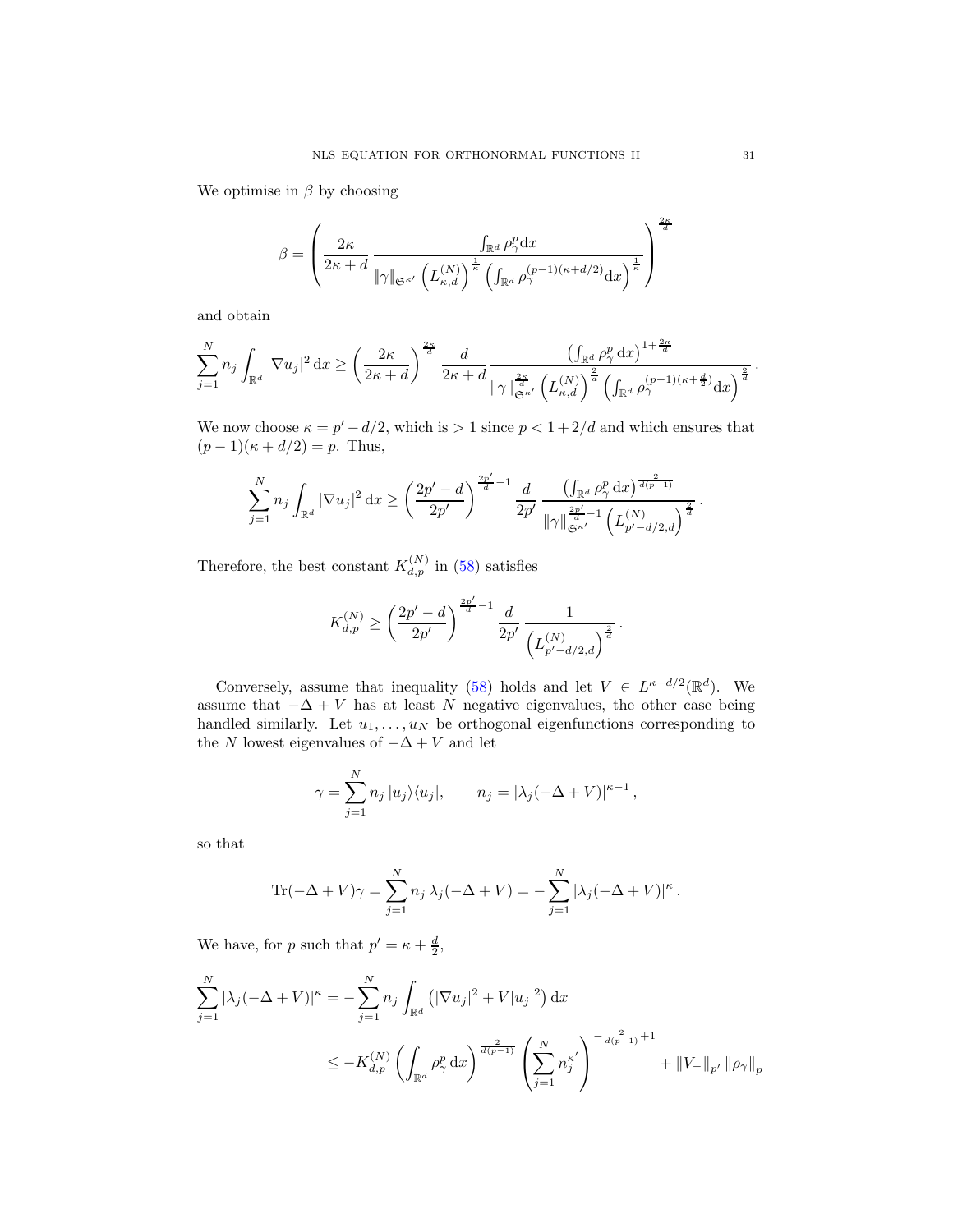Setting  $x := ||\rho||_p$ , this is of the form  $-\alpha x^{\frac{2p}{d(p-1)}} + \beta x$ , with  $\frac{2p}{d(p-1)} > 1$ . So it is bounded from above by

$$
\sum_{j=1}^{N} |\lambda_j(-\Delta + V)|^{\kappa} \le \left(K_{d,p}^{(N)}\right)^{-\frac{d(p-1)}{2}(d+p-dp)} \left(\frac{d}{2p'}\right)^{\frac{d}{2p'-d}} \left(\frac{2p'-d}{2p'}\right)^{\frac{2}{d-p'-d}} \times \left(\int_{\mathbb{R}^d} V_{-}^{p'} \,dx\right)^{\frac{2}{2p'-d}} \left(\sum_{j=1}^{N} n_j^{\kappa'}\right)^{\frac{2-d(p-1)}{2p-d(p-1)}}.
$$

Recall that

$$
n_j^{\kappa'} = |\lambda_n(-\Delta + V)|^{\kappa}
$$

and therefore the above inequality becomes

$$
\sum_{j=1}^N |\lambda_j(-\Delta+V)|^{\kappa} \le \left(K_{d,p}^{(N)}\right)^{-\frac{d}{2}} \left(\frac{d}{2p'}\right)^{\frac{d}{2}} \left(\frac{2p'-d}{2p'}\right)^{\frac{2p'-d}{2}} \int_{\mathbb{R}^d} V_-^{p'} \,\mathrm{d} x \,.
$$

Therefore the best constant  $L_{\kappa,d}^{(N)}$  in [\(1\)](#page-0-0) satisfies

$$
L_{\kappa,d}^{(N)} \leq \left(K_{d,p}^{(N)}\right)^{-\frac{d}{2}} \left(\frac{d}{2p'}\right)^{\frac{d}{2}} \left(\frac{2p'-d}{2p'}\right)^{\frac{2p'-d}{2}}.
$$

<span id="page-31-0"></span>This proves the lemma.

### Appendix B. Comments on the NLS model and its dual

This appendix contains some additional comments on the minimisation problem  $J(\lambda)$  in [\(49\)](#page-24-1) studied in [\[GLN20\]](#page-40-0). The latter was considered for  $\lambda \in \mathbb{R}_+$  instead of just  $\lambda = N \in \mathbb{N}$ . It is equivalent to the inequality

$$
\widetilde{K}_{p,d}^{(\lambda)}\left(\int_{\mathbb{R}^d} \rho_\gamma(x)^p \,dx\right)^{\frac{2}{d(p-1)}} \le \left(\text{Tr}(\gamma)\right)^{\frac{d+2-dp}{d(p-1)}} \|\gamma\|^{\frac{2}{d}} \text{Tr}(-\Delta\gamma),
$$
\nfor all  $1 \le p \le 1 + \frac{2}{d}$ 

\n(59)

with  $Tr(\gamma) \leq \lambda$ , which is a particular interpolation between the trace formula  $\|\gamma\|_{\mathfrak{S}^1} = \text{Tr}(\gamma) = \|\rho_\gamma\|_1$ , and the Lieb-Thirring inequality [\(36\)](#page-14-2) at  $p = 1 + 2/d$ . As discussed in Subsection [1.2,](#page-6-0) another interpolation involving the Schatten space norm  $\|\gamma\|_q^{\frac{d+2-dp}{d(p-1)}+\frac{2}{d}}$  instead of  $\|\gamma\|_1^{\frac{d+2-dp}{d(p-1)}}$   $\|\gamma\|_q^{\frac{2}{d}}$  is the dual Lieb-Thirring inequality [\(14\)](#page-7-3).

B.1. An inequality with no optimiser. Optimising [\(59\)](#page-31-1) over all possible  $\lambda$ 's, we arrive at the inequality without constraints

<span id="page-31-2"></span>
$$
\widetilde{K}_{p,d}\left(\int_{\mathbb{R}^d} \rho_\gamma(x)^p \,\mathrm{d}x\right)^{\frac{2}{d(p-1)}} \le \left(\mathrm{Tr}(\gamma)\right)^{\frac{d+2-dp}{d(p-1)}} \|\gamma\|^{\frac{2}{d}} \mathrm{Tr}(-\Delta\gamma),\tag{60}
$$

for all  $\gamma = \gamma^* \geq 0$ , with the best constant

$$
\widetilde{K}_{p,d} := \left(\sup_{\lambda>0} \frac{|J(\lambda)|}{\lambda}\right)^{-\frac{d+2-dp}{d(p-1)}} \frac{1}{p-1} \left(\frac{d}{2p}\right)^{\frac{2}{d(p-1)}} \left(1+\frac{2}{d}-p\right)^{-\frac{d+2-dp}{d(p-1)}}. \tag{61}
$$

<span id="page-31-1"></span>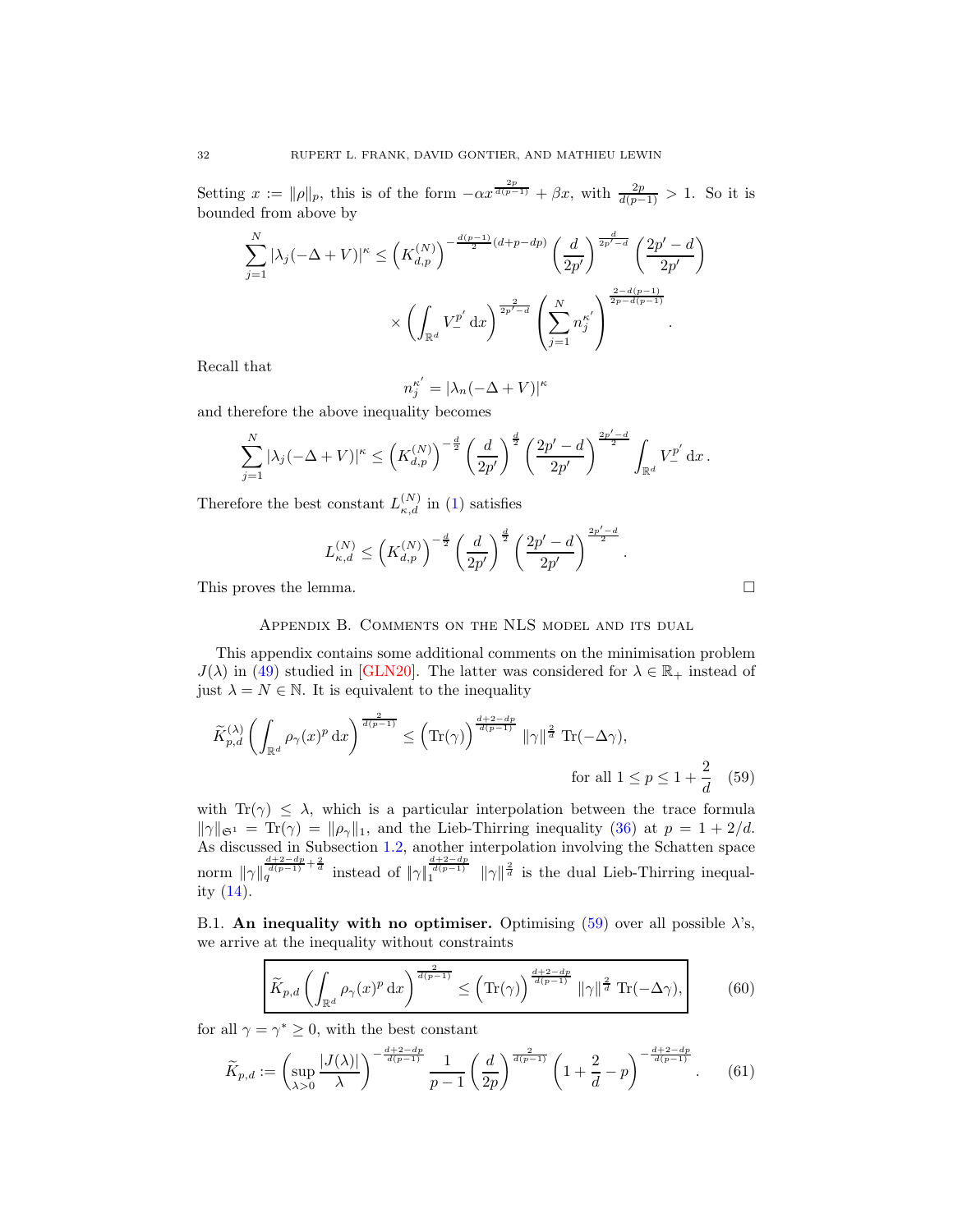We recall from [\[GLN20,](#page-40-0) Section 1.3] that

$$
\sup_{\lambda} \frac{|J(\lambda)|}{\lambda} = \lim_{\lambda \to \infty} \frac{|J(\lambda)|}{\lambda} < \infty.
$$

From the results in [\[GLN20\]](#page-40-0) we can deduce that the inequality [\(60\)](#page-31-2) has no optimiser.

<span id="page-32-3"></span>**Lemma 17.** Let  $d \geq 1$  and  $1 < p < \min(2, 1 + 2/d)$ . Then  $\widetilde{K}_{p,d} < \widetilde{K}_{p,d}^{(\lambda)}$  for all  $\lambda > 0$ . In particular the inequality [\(60\)](#page-31-2) admits no optimiser.

*Proof.* It was shown in [\[GLN20,](#page-40-0) Corollary 22] that  $J(\lambda)/\lambda$  is always above its limit. Therefore  $\widetilde{K}_{p,d} < \widetilde{K}_{p,d}^{(\lambda)}$  and there cannot be an optimiser with finite trace.

We believe that the optimisers of  $\widetilde{K}_{p,d}^{(N)}$  converge in the limit  $N \to \infty$  to periodic or translation-invariant operators, as discussed at the end of Section [1.1](#page-0-1) and in [\[GLN20\]](#page-40-0).

**Remark 18** (Monotonicity in p). By Hölder's inequality, for any  $\gamma = \gamma^* \geq 0$  the function

$$
p \mapsto \left(\int_{\mathbb{R}^d} \rho_\gamma(x)^p dx\right)^{\frac{2}{d(p-1)}} \left(\int_{\mathbb{R}^d} \rho_\gamma(x) dx\right)^{-\frac{2}{d(p-1)}}
$$

is non-decreasing. This implies that  $p \mapsto \tilde{K}_{p,d}$  is non-increasing on the interval  $(1, 1+2/d)$ . In particular, since  $\widetilde{K}_{p,d}^{\rm sc} = K_{1+2/d,d}^{\rm sc}$  is independent of p, and  $\widetilde{K}_{p,d} \geq$  $K_{p,d}$ , we deduce that if  $\widetilde{K}_{p,d} = \widetilde{K}^{\text{sc}}_{p,d}$  for some  $p = p_0$ , then the same inequality holds for all  $1 < p \leq p_0$ . This generalises the observation in [\[GLN20\]](#page-40-0) that if the standard Lieb–Thirring conjecture holds for  $\kappa = 1$  (that is,  $\widetilde{K}_{p,d} = \widetilde{K}_{p,d}^{\rm sc}$  for  $p = 1 + 2/d$ ), then  $K_{p,d} = K_{p,d}^{\rm sc}$  for all  $1 < p < 1 + 2/d$ .

B.2. Dual inequality. A natural question is to determine the inequality dual to [\(60\)](#page-31-2). This is the object of the following lemma.

<span id="page-32-1"></span>**Lemma 19** (Dual formulation of [\(60\)](#page-31-2)). Let  $d \ge 1$  and let  $\kappa > 1$  and  $p < 1 + 2/d$ be related by  $p' = \kappa + d/2$ . Then [\(60\)](#page-31-2) is equivalent to the inequality

<span id="page-32-0"></span>
$$
\left| \text{Tr}(-\Delta + V + \tau)_{-} \leq \widetilde{L}_{\kappa,d} \,\tau^{1-\kappa} \int_{\mathbb{R}^d} V_{-}^{\kappa+\frac{d}{2}} \,\mathrm{d}x, \right| \tag{62}
$$

valid for all  $\tau > 0$  and all  $V \in L^{\kappa + \frac{d}{2}}(\mathbb{R}^d)$ , in the sense that the best constants are related by

<span id="page-32-2"></span>
$$
\widetilde{K}_{p,d}\widetilde{L}_{\kappa,d}^{\frac{2}{d}} = \left(1 - \frac{d(p-1)}{2}\right)^{\frac{d+2-dp}{d(p-1)}}\frac{d}{2}\frac{\left(p-1\right)^{\frac{2+d}{d}}}{p^{\frac{2p}{d(p-1)}}} = \frac{d}{2}\frac{(\kappa-1)^{\frac{2}{d}(\kappa-1)}}{(\kappa+\frac{d}{2})^{\frac{2}{d}\kappa+1}}.\tag{63}
$$

*Proof.* Assume that [\(62\)](#page-32-0) holds and let  $0 \leq \gamma \leq 1$  of finite kinetic energy. Set  $\lambda := \text{Tr}(\gamma)$  and  $\rho := \rho_{\gamma}$ . Then, for all  $\tau > 0$  and all  $0 \ge V \in L^{\kappa + \frac{d}{2}}(\mathbb{R}^d)$ , from [\(62\)](#page-32-0) with the abbreviation  $L := L_{p'-d/2,d}$  we have

$$
\begin{aligned} \text{Tr}(-\Delta \gamma) &= \text{Tr}(-\Delta + V + \tau)\gamma - \int_{\mathbb{R}^d} V\rho \, \mathrm{d}x - \tau\lambda \\ &\ge -L\tau^{-\kappa+1} \int_{\mathbb{R}^d} V_-^{\kappa + \frac{d}{2}} \, \mathrm{d}x + \int_{\mathbb{R}^d} V_- \rho \, \mathrm{d}x - \tau\lambda \,. \end{aligned}
$$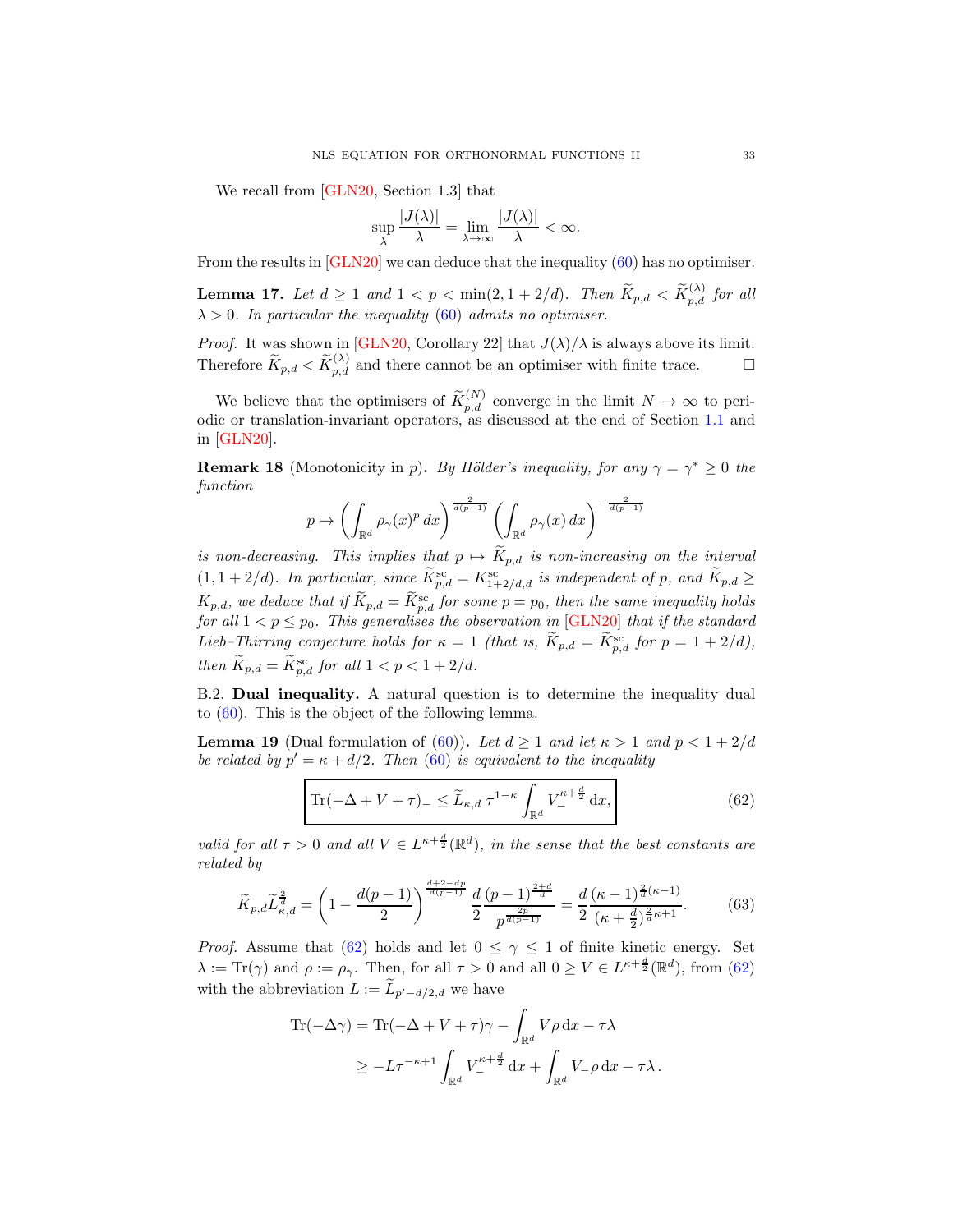We first optimise in  $V$  by taking

$$
V = -\frac{1}{L^{p-1}} \frac{(p-1)^{p-1}}{p^{p-1}} \tau^{(\kappa-1)(p-1)} \rho^{p-1},
$$

and obtain

$$
\operatorname{Tr}(-\Delta \gamma) \ge \frac{(p-1)^{p-1}}{p^p} \frac{1}{L^{p-1}} \tau^{(\kappa-1)(p-1)} \int_{\mathbb{R}^d} \rho^p \, \mathrm{d}x - \tau \lambda.
$$

We then optimise in  $\tau$  by taking (note that  $(\kappa - 1)(p - 1) = 1 - \frac{d}{2}(p - 1) \in (0, 1)$ , so the function is indeed bounded from above)

$$
\tau = \frac{1}{\lambda^{\frac{2}{d(p-1)}}} \left( 1 - \frac{d(p-1)}{2} \right)^{\frac{2}{d(p-1)}} \frac{(p-1)^{\frac{2}{d}}}{p^{\frac{2p}{d(p-1)}}} \frac{1}{L^{\frac{2}{d}}}\left( \int_{\mathbb{R}^d} \rho^p \,dx \right)^{\frac{2}{d(p-1)}},
$$

and we obtain finally

$$
\text{Tr}(-\Delta \gamma) \ge \frac{1}{\lambda^{\frac{d+2-dp}{d(p-1)}}} \frac{1}{L^{\frac{2}{d}}}\left(1-\frac{d(p-1)}{2}\right)^{\frac{d+2-dp}{d(p-1)}} \frac{d}{2} \frac{(p-1)^{\frac{2+d}{d}}}{p^{\frac{2p}{d(p-1)}}}\left(\int_{\mathbb{R}^d} \rho^p \,dx\right)^{\frac{2}{d(p-1)}}.
$$

Comparing with [\(60\)](#page-31-2) shows the first bound

$$
\widetilde{K}_{p,d}L^{\frac{2}{d}} \ge \left(1 - \frac{d(p-1)}{2}\right)^{\frac{d+2-dp}{d(p-1)}} \frac{d}{2} \frac{\left(p-1\right)^{\frac{2+d}{d}}}{p^{\frac{2p}{d(p-1)}}}.
$$

Conversely, assume that [\(60\)](#page-31-2) holds and let  $V \in L^{\kappa + \frac{d}{2}}(\mathbb{R}^d)$  and  $\tau > 0$ . We set  $\gamma = \mathbb{1}(-\Delta + V + \tau < 0), \ \rho = \rho_{\gamma}$  and  $\lambda = \text{Tr}(\gamma)$ . We obtain, from [\(60\)](#page-31-2) with the abbreviation  $K = \tilde{K}_{p,d}$ ,

$$
\begin{split} \text{Tr}(-\Delta + V + \tau)_{-} &= -\text{Tr}(-\Delta + V + \tau)\gamma = -\text{Tr}(-\Delta\gamma) - \int_{\mathbb{R}^d} V\rho \, \mathrm{d}x - \tau\lambda \\ &\leq -K \frac{1}{\lambda^{\frac{d+2-dp}{d(p-1)}}} \left( \int_{\mathbb{R}^d} \rho^p \, \mathrm{d}x \right)^{\frac{2}{d(p-1)}} + \int_{\mathbb{R}^d} V_{-}\rho \, \mathrm{d}x - \tau\lambda \,. \end{split}
$$

Seen as a function of  $\lambda$ , the right-hand side is smaller than its maximum, attained for

$$
\lambda = \left(\frac{2}{d(p-1)} - 1\right)^{\frac{d(p-1)}{2}} \left(\frac{K}{\tau}\right)^{\frac{d(p-1)}{2}} \int_{\mathbb{R}^d} \rho^p \, \mathrm{d}x \,,
$$

so

Tr
$$
(-\Delta + V + \tau)_{-} \le \int_{\mathbb{R}^d} V_{-}\rho \,dx
$$
  

$$
- \frac{2}{d(p-1)} \left(\frac{2}{d(p-1)} - 1\right)^{\frac{d(p-1)}{2} - 1} K^{\frac{d(p-1)}{2}} \tau^{1 - \frac{d(p-1)}{2}} \int_{\mathbb{R}^d} \rho^p \,dx.
$$

Now, seen as a function of  $\rho$ , it is again smaller than its maximum. We deduce that (recall that  $\kappa = \frac{p}{p-1} - \frac{d}{2} = 1 + \frac{1}{p-1} + \frac{d}{2}$ )

$$
\begin{split} \text{Tr}(-\Delta + V + \tau)_{-} \\ &\leq \left(\frac{d}{2}\right)^{\frac{1}{p-1}} \left(\frac{2}{d(p-1)} - 1\right)^{\frac{d+2-dp}{2(p-1)}} \left(\frac{p-1}{p}\right)^{\frac{p}{p-1}} \frac{1}{K^{\frac{d}{2}}}\tau^{1-\kappa} \int_{\mathbb{R}^d} V_{-}^{\kappa+\frac{d}{2}} \,\mathrm{d}x \,. \end{split}
$$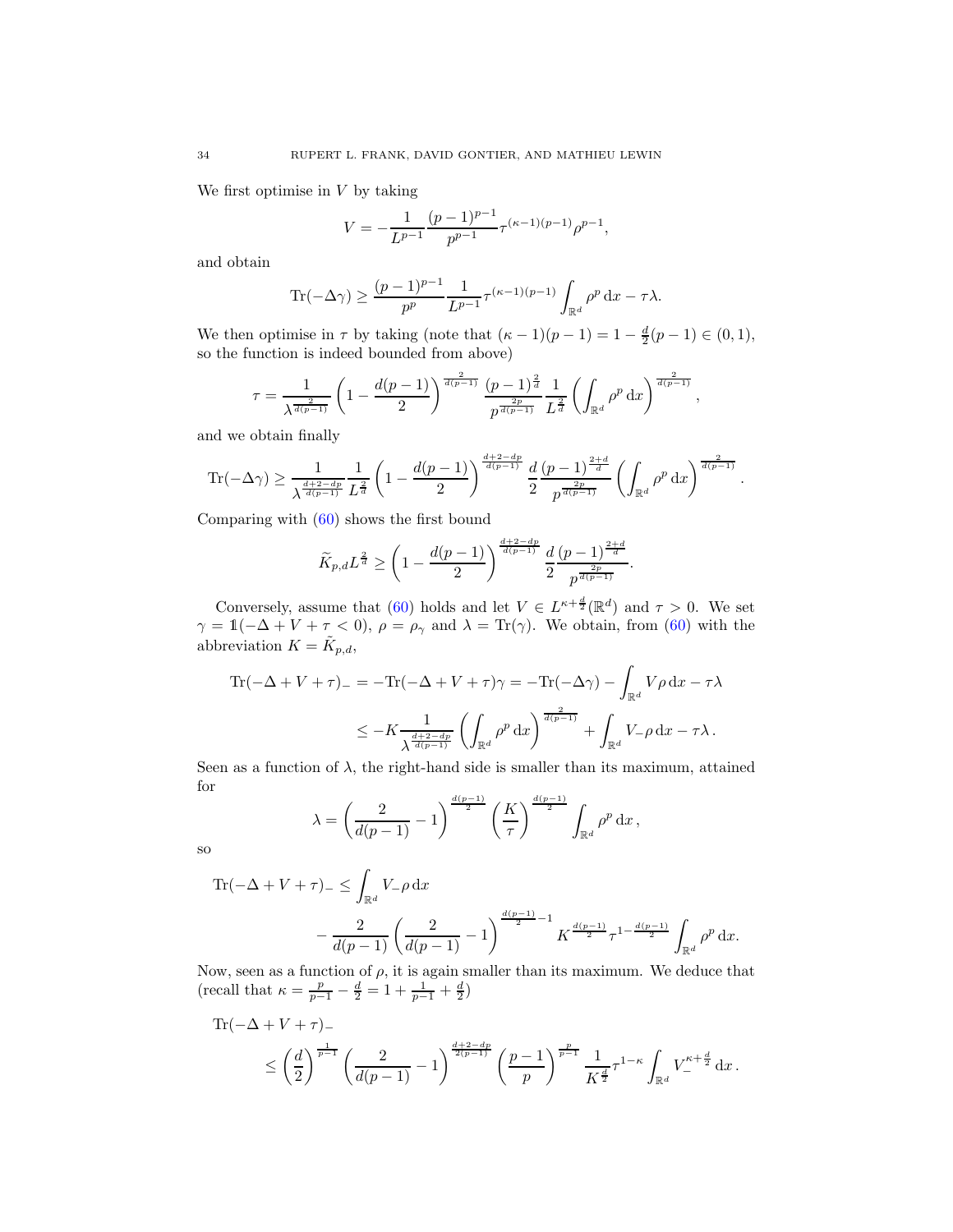Comparing with [\(62\)](#page-32-0) shows that

$$
\widetilde{L}_{\kappa,d}K^{\frac{d}{2}} \leq \left(\frac{d}{2}\right)^{\frac{1}{p-1}} \left(\frac{2}{d(p-1)} - 1\right)^{\frac{d+2-dp}{2(p-1)}} \frac{(p-1)^{\frac{p}{p-1}}}{p^{\frac{p}{p-1}}} \\
= \left(\frac{d}{2}\right)^{\frac{d}{2}} \left(1 - \frac{d(p-1)}{2}\right)^{\frac{d+2-dp}{2(p-1)}} \frac{(p-1)^{1+\frac{d}{2}}}{p^{\frac{p}{p-1}}}.
$$

This proves the lemma.

B.3. Weak Lieb-Thirring inequalities. The dual inequality [\(62\)](#page-32-0) provides an estimate on the quantity

<span id="page-34-0"></span>
$$
\sup_{\tau>0} \left\{ \tau^{\kappa-1} \text{Tr}(-\Delta + V + \tau)_- \right\} = \sup_{\tau>0} \left\{ \tau^{\kappa-1} \sum_{n\geq 1} \left( \lambda_n(-\Delta + V) + \tau \right)_- \right\}.
$$
 (64)

A natural question is to ask how this supremum compares with

$$
\text{Tr}(-\Delta + V)_{-}^{\kappa} = \sum_{n\geq 1} |\lambda_n(-\Delta + V)|^{\kappa}
$$

appearing in the usual Lieb-Thirring inequality. In this subsection we show that [\(64\)](#page-34-0) is equivalent to the weak  $\ell^{\kappa}$  norm of the eigenvalues of  $-\Delta + V$ . In this sense [\(62\)](#page-32-0) is weaker than the ordinary Lieb-Thirring inequality for  $\kappa$ , which bounds the (strong)  $\ell^{\kappa}$  norm of the eigenvalues. The results of this subsection concern the 'analytic content' of the inequalities and ignore, at least to some extent, the question of sharp constants.

Let X be a measure space and  $p > r \geq 0$ . For a measurable function f we set

$$
[f]'_{p,r} := \sup_{\tau > 0} \left\{ \tau^{1-\frac{r}{p}} \left( \int_X (|f| - \tau)_+^r dx \right)^{\frac{1}{p}} \right\}.
$$

When  $r = 0$ , we get

$$
[f]'_{p,0} = \sup_{\tau>0} \tau |\{|f| > \tau\}|^{1/p}
$$

which is the standard quasinorm in weak  $L^p$ . Actually, it turns out that for all  $0 \leq r < p$ ,  $[f]'_{p,r}$  is an equivalent quasinorm in this space.

<span id="page-34-1"></span>**Lemma 20.** If  $p > r \geq 0$ , then for any measurable f on X,

$$
\left(\frac{(p-r)^{p-r}r^r}{p^p}\right)^{\frac{1}{p}}[f]'_{p,0} \leq [f]'_{p,r} \leq \left(\frac{\Gamma(p-r)\Gamma(r+1)}{\Gamma(p)}\right)^{\frac{1}{p}}[f]'_{p,0}.
$$

*Proof.* We set  $\lambda(\sigma) := |\{|f| > \sigma\}|$  for brevity. First, for any  $\sigma > \tau$ , we have the inequality

$$
1_{\{|f|>\sigma\}} \leq 1_{\{|f|>\sigma\}} \left(\frac{|f|-\tau}{\sigma-\tau}\right)^r \leq 1_{\{|f|>\tau\}} \left(\frac{|f|-\tau}{\sigma-\tau}\right)^r.
$$

Integrating gives the inequality

$$
\lambda(\sigma) \leq \frac{1}{(\sigma - \tau)^r} \int_X (|f| > \tau)^r_+ dx \leq \frac{1}{\tau^{p-r}(\sigma - \tau)^r} \left( [f]_{p,r}' \right)^p.
$$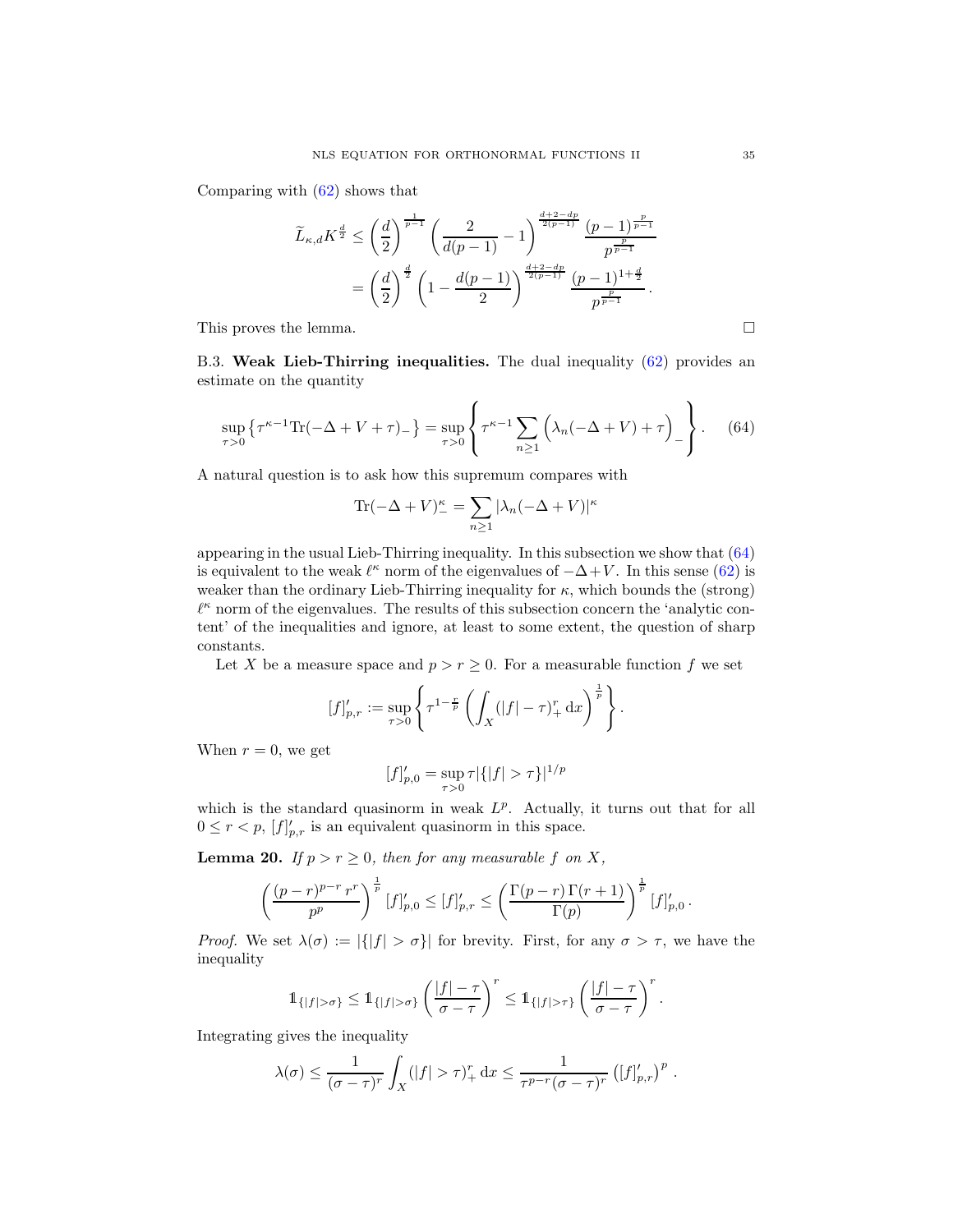We optimise in  $\tau$  by choosing  $\tau = \left(\frac{p-r}{p}\right)$  $\sigma$ , and obtain that

$$
\sigma^p \lambda(\sigma) \leq \frac{p^p}{(p-r)^{p-r}r^r} \left([f]'_{p,r}\right)^p.
$$

which is the first bound. Conversely, we use the identity

$$
(|f|-\tau)^r_+ = r \int_{\tau}^{\infty} \mathbb{1}_{\{|f| > \sigma\}} (\sigma - \tau)^{r-1} d\sigma.
$$

Integrating over  $X$  gives

<span id="page-35-1"></span>
$$
\tau^{p-r} \int_X (|f| - \tau)_+^r dx = r\tau^{p-r} \int_\tau^\infty \lambda(\sigma) (\sigma - \tau)^{r-1} d\sigma.
$$
 (65)

Estimating  $\lambda(\sigma) \leq \sigma^{-p} \left( [f]'_{p,0} \right)^p$  we obtain

$$
\tau^{p-r} \int_X (|f| - \tau)_+^r dx \le r \left( [f]_{p,0}' \right)^p \int_1^\infty \frac{(s-1)^{r-1}}{s^p} ds = \left( [f]_{p,0}' \right)^p \frac{r \Gamma(p-r) \Gamma(r)}{\Gamma(p)},
$$
\nwhich is the second bound.

Note that if  $\lambda_n(-\Delta + V)$  denote the negative eigenvalues of  $-\Delta + V$ , repeated according to multiplicities, then

$$
\sup_{\tau>0} \tau^{\kappa-1} \text{Tr}(-\Delta + V + \tau)^{\kappa}_{-} = \left( \left[ \lambda \left( -\Delta + V \right) \right]_{\kappa,1}' \right)^{\frac{1}{\kappa}}.
$$

Thus, combining Lemmas [19](#page-32-1) and [20,](#page-34-1) we obtain

Corollary 21 (Weak Lieb-Thirring inequality). Inequalities [\(62\)](#page-32-0) and [\(60\)](#page-31-2) are equivalent to the inequality

$$
\left\| \left( \lambda_n ( - \Delta + V) \right)_{n \ge 1} \right\|_{\ell_\mathrm{w}^\kappa}^{\kappa} \lesssim \int_{\mathbb{R}^d} V(x)_{-}^{\kappa + \frac{d}{2}} \, \mathrm{d}x
$$

for all  $V \in L^{\kappa + \frac{d}{2}}(\mathbb{R}^d)$ .

The equivalence claimed in this corollary is weaker than that in Lemma [19](#page-32-1) since the (not displayed) constant depends on the choice of the norm in  $\ell_\mathrm{w}^\kappa.$ 

B.4. Semiclassical constants. It was proved in [\[GLN20,](#page-40-0) Lemma 10] that  $K_{p,d}$  is not larger than its semiclassical counterpart, which is independent of  $p$  and given by the  $p = 1 + 2/d$  semi-classical constant

$$
\widetilde{K}_d^{\text{sc}} = K_{1+2/d,d}^{\text{sc}} = \frac{4\pi^2 d}{d+2} \left( \frac{d}{|SS^{d-1}|} \right)^{\frac{2}{d}}.
$$

Together with Proposition [13,](#page-25-2) we obtain

$$
K_{p,d} \le \widetilde{K}_{p,d} \le \widetilde{K}_d^{\text{sc}}.
$$

In the dual picture, we have a similar result:

<span id="page-35-2"></span>**Lemma 22.** For all  $\kappa \geq 1$ , we have

<span id="page-35-0"></span>
$$
\frac{(\kappa - 1)^{\kappa - 1}}{\kappa^{\kappa}} L_{\kappa, d} \ge \widetilde{L}_{\kappa, d} \ge \widetilde{L}_{\kappa, d}^{\text{sc}},\tag{66}
$$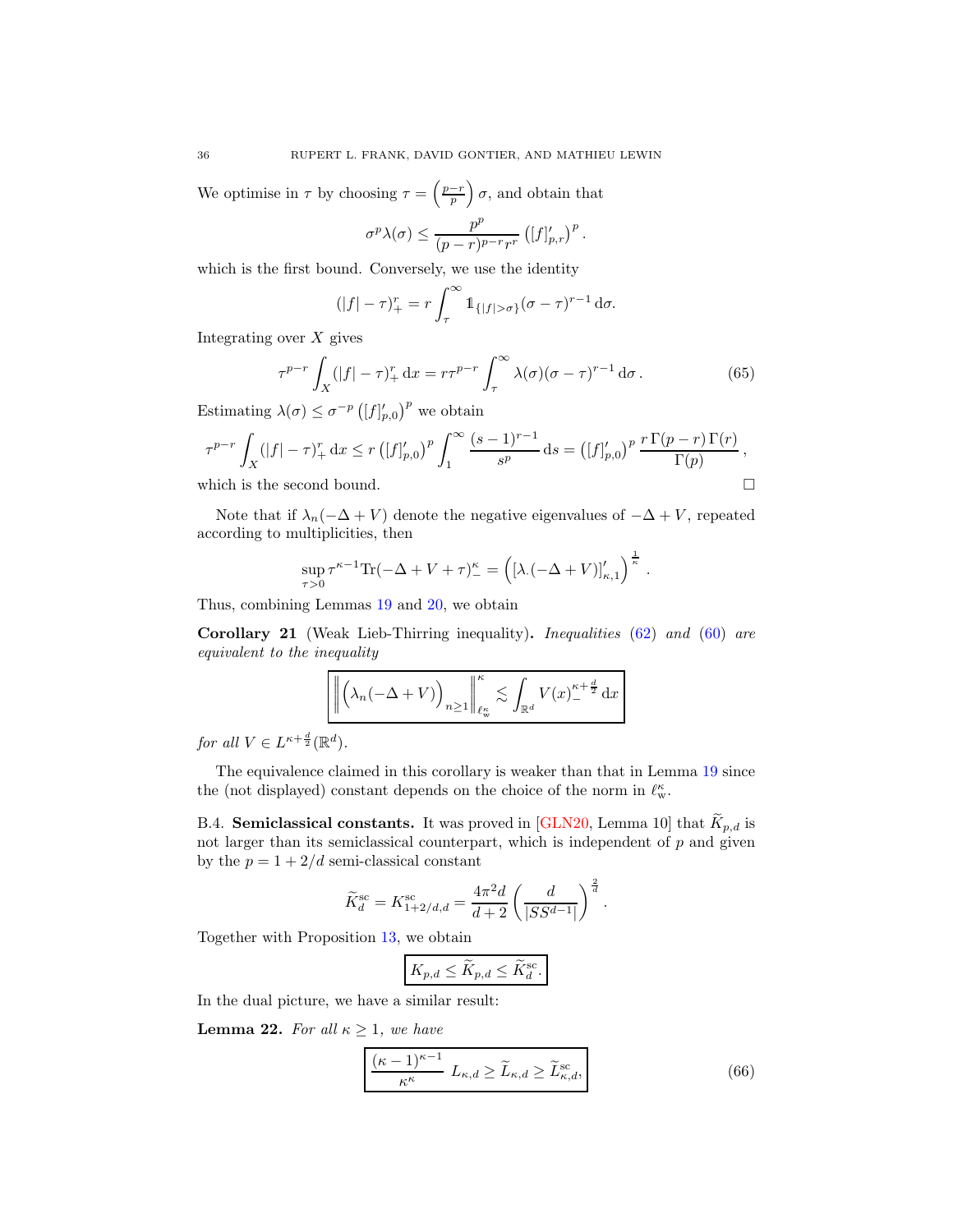where the semi-classical constant  $\tilde{L}^{\text{sc}}_{\kappa,d}$  is defined by

<span id="page-36-0"></span>
$$
\widetilde{L}_{\kappa,d}^{\text{sc}} := \frac{(\kappa - 1)^{(\kappa - 1)} (1 + \frac{d}{2})^{1 + \frac{d}{2}}}{(\kappa + \frac{d}{2})^{\kappa + \frac{d}{2}}} L_{1,d}^{\text{sc}} \tag{67}
$$

with the semiclassical constant  $L_{1,d}^{\rm sc}$  at  $\kappa = 1$  given by [\(4\)](#page-1-3).

*Proof.* Both inequalities in [\(66\)](#page-35-0) follow from the explicit formulas [\(13\)](#page-7-4) and [\(63\)](#page-32-2).  $\square$ 

**Remark 23** (The semi-classical constant). We show here that the constant  $\tilde{L}_{\kappa,d}^{\rm sc}$  has an interpretation in terms of a semiclassical limit, thereby justifying its name. Because of the second inequality in [\(67\)](#page-36-0), this argument shows that considered scenarios is in a certain sense dual to that considered in [\[GLN20\]](#page-40-0). For any  $V \in L^{\kappa + \frac{d}{2}}(\mathbb{R}^d)$ and any  $\tau > 0$ , we have

$$
\tau^{\kappa-1}\text{Tr}(-\hbar^2\Delta + V + \tau)_{-\hbar\to 0} \tau^{\kappa-1}\hbar^{-d}L_{1,d}^{\text{sc}} \int_{\mathbb{R}^d} (V + \tau)_{-}^{1+\frac{d}{2}} dx.
$$

On the other hand, by inequality  $(62)$ ,

$$
\tau^{\kappa-1} \text{Tr}(-\hbar^2 \Delta + V + \tau) = \hbar^{2\kappa} (\hbar^{-2} \tau)^{\kappa-1} \text{Tr}(-\Delta + \hbar^{-2} V + \hbar^{-2} \tau) - \leq \hbar^{2\kappa} \tilde{L}_{\kappa,d} \int_{\mathbb{R}^d} (\hbar^{-2} V)^{\kappa + \frac{d}{2}}_{-} dx = \hbar^{-d} \tilde{L}_{\kappa,d} \int_{\mathbb{R}^d} V^{\kappa + \frac{d}{2}}_{-} dx.
$$

This shows that

$$
\tau^{\kappa-1}\int_{\mathbb{R}^d}(V+\tau)^{1+\frac{d}{2}}_-\,dx\leq \frac{\widetilde{L}_{\kappa,d}}{L_{1,d}^{\mathrm{sc}}}\int_{\mathbb{R}^d}V_-^{\kappa+\frac{d}{2}}\,\mathrm{d} x\,.
$$

Taking the supremum in  $\tau$  shows that

$$
[V_{-}]'_{\kappa+\frac{d}{2},1+\frac{d}{2}} \leq \left(\frac{\widetilde{L}_{\kappa,d}}{L_{1,d}^{\text{sc}}}\right)^{\frac{1}{\kappa+\frac{d}{2}}} \|V_{-}\|_{L^{\kappa+\frac{d}{2}}}.
$$

According to the optimality statement in the following lemma, we have

$$
\left(\frac{\widetilde{L}_{\kappa,d}}{L_{1,d}^{\mathrm{sc}}}\right)^{\frac{1}{\kappa+\frac{d}{2}}} \geq \left(\frac{(\kappa-1)^{\kappa-1}\left(1+\frac{d}{2}\right)^{1+\frac{d}{2}}}{(\kappa+\frac{d}{2})^{\kappa+\frac{d}{2}}}\right)^{\frac{1}{\kappa+\frac{d}{2}}}.
$$

This proves, once again, the second inequality in [\(67\)](#page-36-0) and shows how this inequality is related to a semiclassical limit.

<span id="page-36-1"></span>**Lemma 24.** Let X be a measure space,  $p > r \ge 0$  and  $f \in L^p(X)$ . Then

$$
[f]'_{p,r} \le \left(\frac{(p-r)^{p-r}r^r}{p^p}\right)^{\frac{1}{p}} \|f\|_p.
$$

The constant on the right side is best possible.

Proof. We first recall that

$$
\int_X |f|^p \, \mathrm{d}x = p \int_0^\infty \lambda(\sigma) \sigma^{p-1} \, \mathrm{d}\sigma.
$$

Together with  $(65)$  (note that we may assume  $r > 0$  by continuity) we need to prove that

$$
r\tau^{p-r}\int_{\tau}^{\infty}\lambda(\sigma)(\sigma-\tau)^{r-1} d\sigma \leq \frac{(p-r)^{p-r}r^r}{p^p}p\int_{0}^{\infty}\lambda(\sigma)\sigma^{p-1} d\sigma.
$$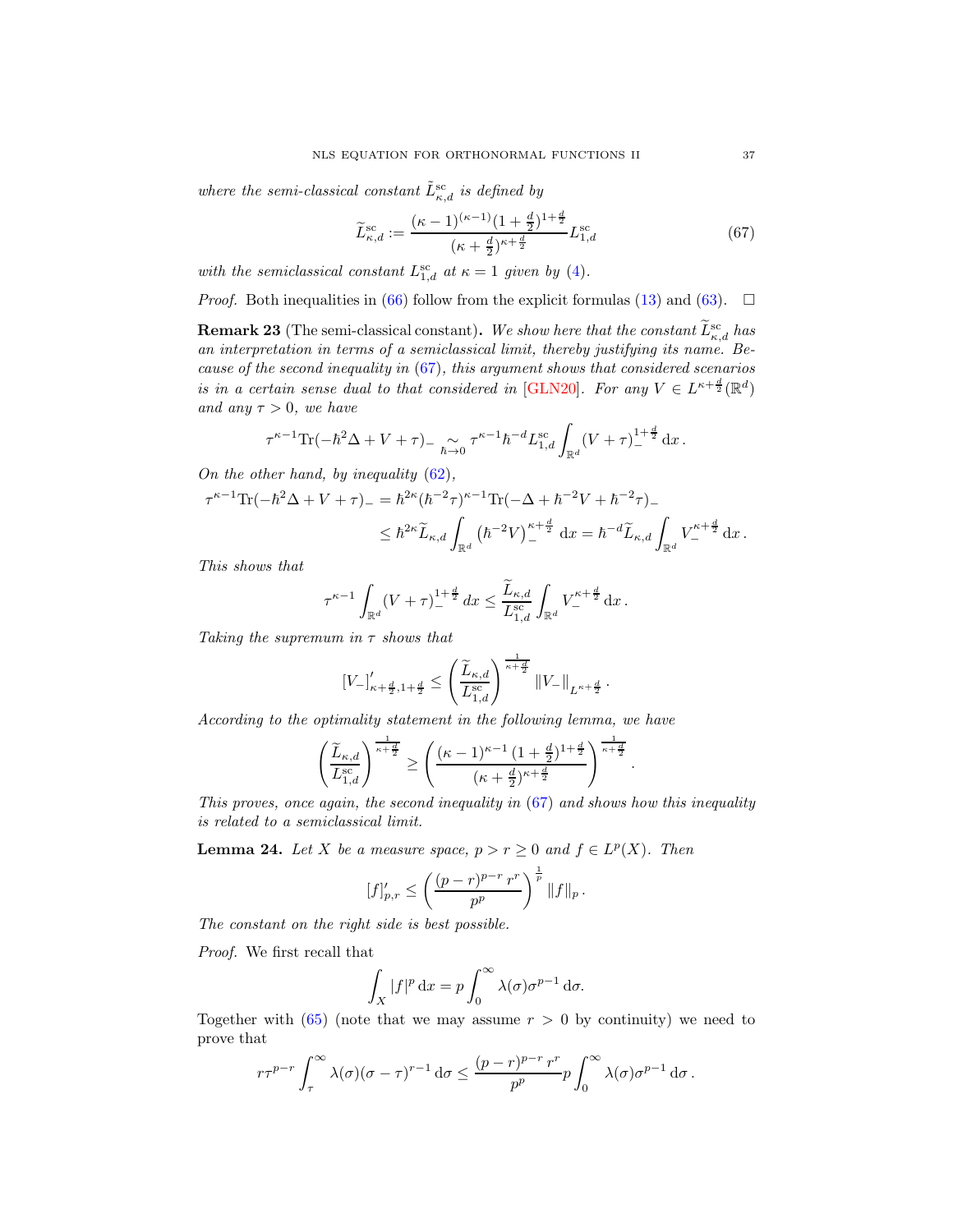We write  $\lambda = \int_0^\infty \mathbb{1}_{\{\lambda > b\}} db$  and, since  $\lambda$  is non-increasing, for any  $b > 0$  the function  $1_{\{\lambda>b\}}$  is the characteristic function of an interval with left endpoint at zero. Thus, it suffices to prove the above inequality for such characteristic functions. A computation shows that

$$
r\tau^{p-r}\int_{\tau}^{\infty}1\!\!1_{[0,a)}(\sigma)(\sigma-\tau)^{r-1}\,\mathrm{d}\sigma=\tau^{p-r}(a-\tau)^r_+
$$

and

$$
p \int_0^\infty \mathbb{1}_{[0,a)}(\sigma) \sigma^{p-1} d\sigma = a^p.
$$

Thus, the inequality follows from the elementary equality

$$
\sup_{a>0} \tau^{p-r}(a-\tau)^r_{+} = \frac{(p-r)^{p-r}r^r}{p^p}a^p.
$$

There is equality when f is a characteristic function and  $\tau$  is chosen appropriately. This proves Lemma [24.](#page-36-1)

**Remark 25.** We wonder whether for all  $d \geq 1$  and all  $\kappa \geq \frac{3}{2}$ , we have the equality  $\widetilde{L}_{\kappa,d} = \widetilde{L}_{\kappa,d}^{\rm sc}$ . This would be the analogue of the equality  $L_{\kappa,d} = L_{\kappa,d}^{\rm sc}$  [\[LW00\]](#page-41-8). We have the following rather tight bounds. Thanks to the explicit formulas [\(67\)](#page-36-0) and [\(4\)](#page-1-3), one can numerically plot the two curves  $\kappa \mapsto \widetilde{L}_{\kappa,d}^{\rm sc}$  and  $\kappa \mapsto \frac{(\kappa-1)^{\kappa-1}}{\kappa^{\kappa}}$  $\frac{1}{\kappa^{\kappa}}$   $L^{\text{sc}}_{\kappa,d}$ . As stated in Lemma [22,](#page-35-2) the two curves coincide at  $\kappa = 1$ , but for all  $\kappa > 1$ , it appears that

<span id="page-37-1"></span>
$$
0 < \frac{(\kappa - 1)^{\kappa - 1}}{\kappa^{\kappa}} L^{\text{sc}}_{\kappa, d} - \widetilde{L}^{\text{sc}}_{\kappa, d} < \begin{cases} 0.004 & \text{for} \quad d = 1, \\ 0.0009 & \text{for} \quad d = 2, \\ 0.0002 & \text{for} \quad d = 3. \end{cases}
$$

In the region  $\kappa \geq 3/2$  where  $L_{\kappa,d} = L_{\kappa,d}^{\rm sc}$  [\[LW00\]](#page-41-8), we deduce that  $|\tilde{L}_{\kappa,d} - \tilde{L}_{\kappa,d}^{\rm sc}|$  is smaller than the constants above.

### <span id="page-37-0"></span>Appendix C. An inequality on the other side of the Lieb-Thirring **EXPONENT**

In this section we would like to compare our inequality [\(60\)](#page-31-2) with the following related inequality,

$$
K'_{p,d} \| \rho_{\gamma} \|_{L^p(\mathbb{R}^d)}^{\frac{2p}{d(p-1)}} \le \| \gamma \|_{\frac{d-(d-2)p}{d(p-1)}}^{\frac{d-(d-2)p}{d(p-1)}} \text{Tr}(-\Delta \gamma),
$$
  

$$
1 + \frac{2}{d} \le p < 1 + \frac{2}{d-2}, \quad d \ge 3. \quad (68)
$$

This inequality remains valid in dimensions  $d = 1, 2$ , with  $1/(d - 2)$  replaced by  $+\infty$ . Note that the exponent p in [\(68\)](#page-37-1) lies on the other side of the Lieb-Thirring exponent, compared to the situation considered in this paper. Inequality [\(68\)](#page-37-1) appears in [\[LL86,](#page-41-25) Eq. (3.7)] for  $p = 2$  and  $d = 3$ .

The proof of [\(68\)](#page-37-1) in dimension  $d \geq 3$  is simple. Indeed, the Hoffmann-Ostenhof [\[HH77\]](#page-40-21) inequality [\(38\)](#page-15-1) together with the Sobolev inequality give

<span id="page-37-2"></span>
$$
S_{\frac{d}{d-2},d} \|\rho_\gamma\|_{L^{\frac{d}{d-2}}(\mathbb{R}^d)} \le \text{Tr}(-\Delta \gamma) \qquad \text{for all } d \ge 3 \text{ and all } \gamma = \gamma^* \ge 0. \tag{69}
$$

Using Hölder's inequality and the Lieb-Thirring inequality  $(36)$  (with constant  $K_{1+2/d,d} = \inf_N K_{1+2/d,d}^{(N)} > 0$  we obtain [\(68\)](#page-37-1).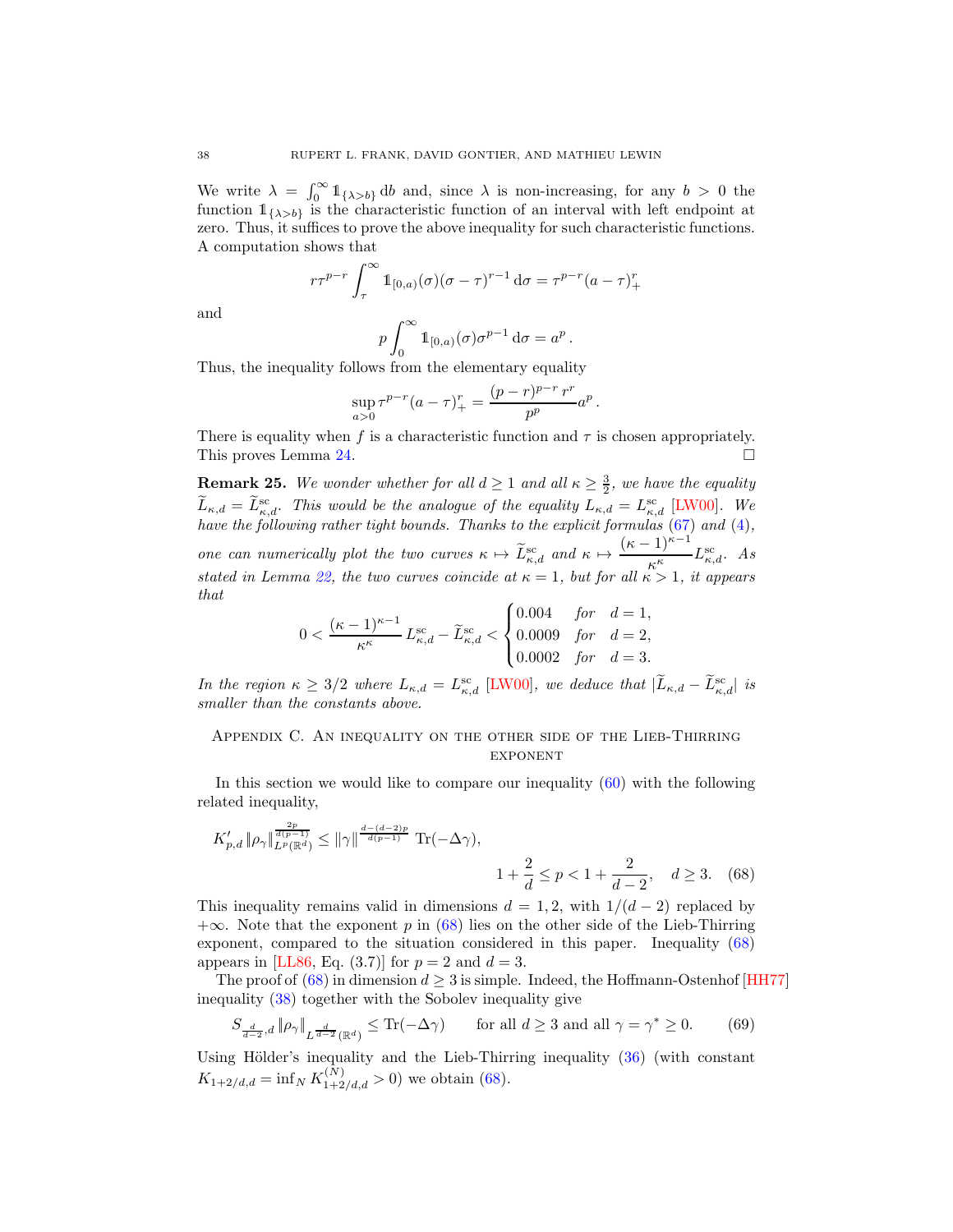Our inequality [\(60\)](#page-31-2) interpolates between the Lieb-Thirring inequality and the trace equality  $\|\gamma\|_{\mathfrak{S}^1} = \text{Tr}(\gamma) = \|\rho_\gamma\|_1$ . In contrast, inequality [\(68\)](#page-37-1) interpolates between the Lieb-Thirring inequality [\(36\)](#page-14-2) and the Sobolev inequality [\(69\)](#page-37-2).

An interesting difference between [\(60\)](#page-31-2) and [\(68\)](#page-37-1) arises when one considers the question of existence of minimizers. Recall from Lemma [17](#page-32-3) that [\(60\)](#page-31-2) never has optimisers. On the other hand, in [\[HKY19\]](#page-40-12) the existence of optimisers for [\(68\)](#page-37-1) was proved when  $1 + 2/d < p < 1 + 2/(d-2)$ . When normalised in the manner  $||\gamma|| = 1$ and  $\text{Tr}(-\Delta \gamma) = \theta \int_{\mathbb{R}^d} \rho_{\gamma}^p$ , these optimisers were shown in [\[HKY19,](#page-40-12) Thm. 2] to solve the equation

<span id="page-38-0"></span>
$$
\gamma = \mathbb{1}_{(-\infty,0)} \left( -\Delta - \rho_{\gamma}^{p-1} \right) + \delta, \quad \text{with} \quad 0 \le \delta = \delta^* \le \mathbb{1}_{\{0\}} \left( -\Delta - \rho_{\gamma}^{p-1} \right). \tag{70}
$$

In other words,  $\gamma$  is the orthogonal projection onto all the negative eigenfunctions, except possibly on the kernel of  $-\Delta - \rho_{\gamma}^{p-1}$ . If these optimisers  $\gamma$  have a finite rank N (they do for  $d \geq 3$  and p large enough), then they must be NLS ground states in the sense of [\[GLN20\]](#page-40-0).

We now slightly refine the result in [\[HKY19\]](#page-40-12) by showing that the operator  $-\Delta$ −  $\rho_{\gamma}^{p-1}$  has no zero eigenvalues and, in particular, one has  $\delta = 0$  in [\(70\)](#page-38-0).

**Proposition 26.** Let  $1 + \frac{2}{d} < p < \infty$  if  $d = 1, 2$  and  $1 + \frac{2}{d} < p < 1 + \frac{2}{d-2}$  and let  $\gamma$  be an optimiser for [\(68\)](#page-37-1), normalised so that  $\|\gamma\| = 1$  and  $\text{Tr}(-\Delta \gamma) = \theta \int_{\mathbb{R}^d} \rho_{\gamma}^p$ . Then

$$
\ker\left(-\Delta - \rho_{\gamma}^{p-1}\right) = \{0\}.
$$

*Proof.* We begin by proving that  $\delta = 0$  in [\(70\)](#page-38-0). We denote by  $u_i$  and  $\mu_i$  the eigenfunctions and eigenvalues of  $-\Delta - \rho_{\gamma}^{p-1}$  and by  $n_j$  the corresponding eigenvalues of  $\gamma$ . From [\(70\)](#page-38-0) we know that  $n_j = 1$  if  $\mu_j < 0$ . By arguing as in [\(40\)](#page-19-0), we have the estimate

<span id="page-38-1"></span>
$$
\mu_j \le \frac{\theta \int_{\mathbb{R}^d} \rho_\gamma^p}{n_j} \left( 1 - \frac{n_j}{\theta \int_{\mathbb{R}^d} \rho_\gamma^p} \int_{\mathbb{R}^d} \rho_\gamma^{p-1} |u_j|^2 - \left( \frac{\int_{\mathbb{R}^d} (\rho_\gamma - n_j |u_j|^2)^p}{\int_{\mathbb{R}^d} \rho_\gamma^p} \right)^{\frac{1}{\theta p}} \right) \tag{71}
$$

with  $\theta = d/(2p') \in (1/p, 1)$ . We claim that the right side is negative, which yields  $\mu_j < 0$ , that is,  $\delta \equiv 0$  in [\(70\)](#page-38-0). To see this, we remark that for any  $f \geq 0$  and any probability measure  $\mathbb{P}$ , we have by Hölder's inequality twice

$$
\int f \, d\mathbb{P} \le \left(\int f^p \, d\mathbb{P}\right)^{\frac{1}{p}} \le \theta \left(\int f^p \, d\mathbb{P}\right)^{\frac{1}{\theta p}} + (1 - \theta).
$$

The second inequality is strict when  $\int f^p d\mathbb{P} \neq 1$ . This may be rewritten in the form

<span id="page-38-2"></span>
$$
1 + \theta^{-1} \int (f - 1) d\mathbb{P} \le \left( \int f^p d\mathbb{P} \right)^{\frac{1}{\theta p}}.
$$
 (72)

Choosing  $f = 1 - n_j |u_j|^2 / \rho_\gamma$  and  $\mathbb{P} = \rho_\gamma^p / \int_{\mathbb{R}^d} \rho_\gamma^p$ , we obtain  $\mu_j < 0$  in [\(71\)](#page-38-1) since  $f \leq 1$  and  $f \neq 1$ , hence  $\int_{\mathbb{R}^d} f^p d\mathbb{P} < 1$ . We have thus proved that  $\delta \equiv 0$  in [\(70\)](#page-38-0).

We now show that  $\ker(-\Delta - \rho^{p-1}) = \{0\}$ . Indeed, assume on the contrary that  $\mu_j = 0$  (then  $n_j = 0$  by the previous argument). Consider this time the perturbation  $\gamma(t) = \gamma + t |u_i\rangle\langle u_i|$ , which cannot be an optimiser for  $t > 0$ . Taking  $\mu_i = 0$  and  $n_i = -t$  in [\(71\)](#page-38-1) gives the (strict) inequality

$$
\left(\frac{\int_{\mathbb{R}^d} \left(\rho_\gamma + t |u_j|^2\right)^p}{\int_{\mathbb{R}^d} \rho_\gamma^p}\right)^{\frac{1}{\theta p}} < 1 + \frac{t \int_{\mathbb{R}^d} \rho_\gamma^{p-1} |u_j|^2}{\theta \int_{\mathbb{R}^d} \rho_\gamma^p} \tag{73}
$$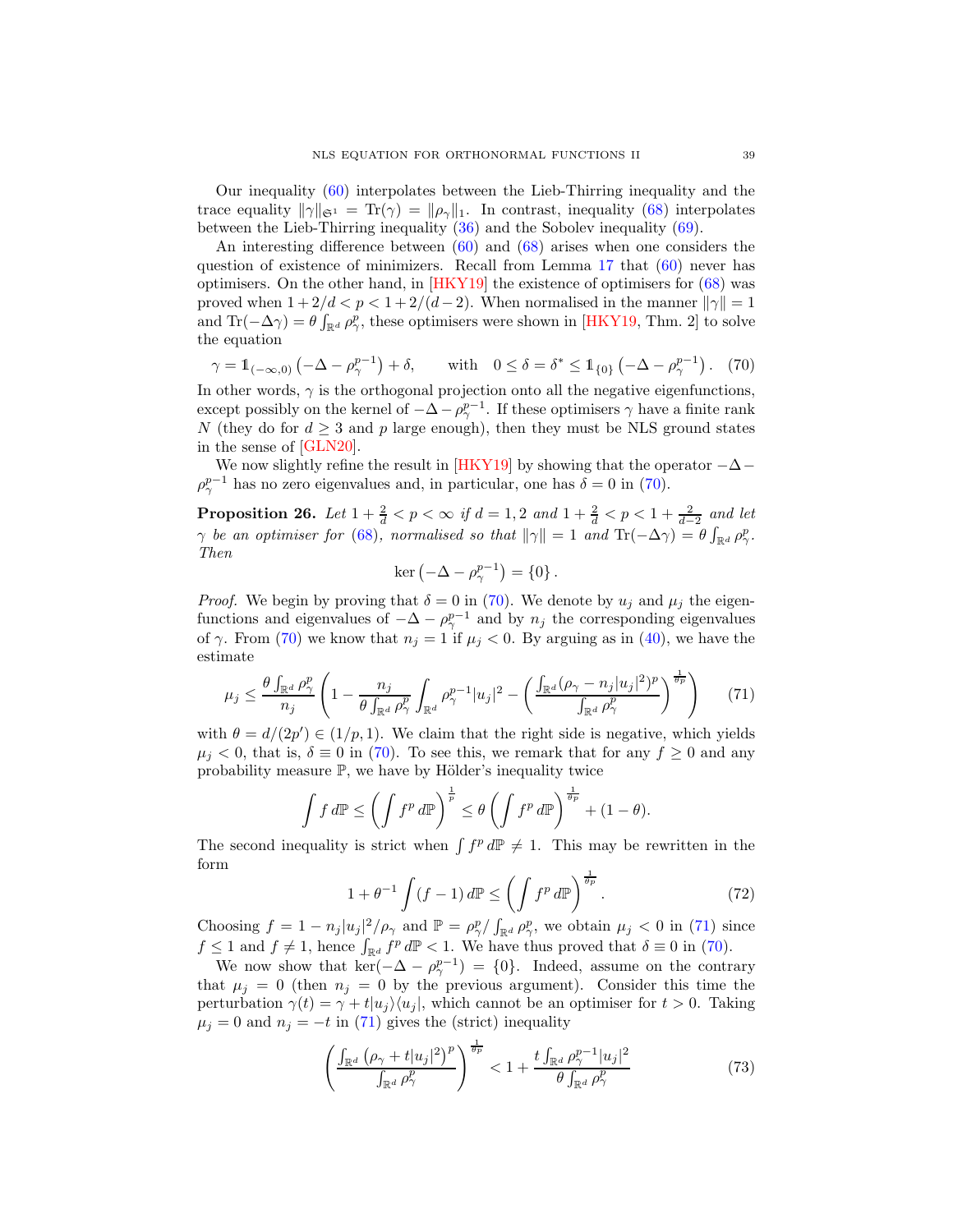for all  $0 < t < ||\gamma||$ . By [\(72\)](#page-38-2) with  $f = 1 + t|u_j|^2/\rho_\gamma$ , which satisfies  $\int_{\mathbb{R}^d} f^p d\mathbb{P} > 1$ , we have

$$
\left(\frac{\int_{\mathbb{R}^d} \left(\rho_\gamma + t |u_j|^2\right)^p}{\int_{\mathbb{R}^d} \rho_\gamma^p}\right)^{\frac{1}{\theta p}} > 1 + \frac{t \int_{\mathbb{R}^d} \rho_\gamma^{p-1} |u_j|^2}{\theta \int_{\mathbb{R}^d} \rho_\gamma^p}
$$

and we obtain a contradiction. Therefore ker( $-\Delta - \rho_{\gamma}^{p-1}$ ) = {0}, as claimed.  $\square$ 



FIGURE 2. Graphical representation of the validity and existence of optimisers for Lieb-Thirring-type inequalities in the form

$$
\|\rho_\gamma\|_{L^p(\mathbb{R}^d)} \leq C \|\gamma\|^\alpha \|\gamma\|_1^\beta \left\|\sqrt{-\Delta}\gamma\sqrt{-\Delta}\right\|_1^{1-\alpha-\beta}
$$

.

We deal in [\[GLN20\]](#page-40-0) and this paper with the right edge where  $\alpha, \beta > 0$ . There is no optimiser without an additional trace constraint. Existence of optimisers was proved on the left edge where  $\beta = 0$  in [\[HKY19\]](#page-40-12). The horizontal edge coincides with the Gagliardo-Nirenberg inequality, with  $\alpha = 0$ . Minimisers exist and are all rank-one. In dimension  $d \geq 3$ , the Sobolev inequality has a formal rank-one optimiser. For  $d = 3, 4$ , however, it is not bounded on  $L^2(\mathbb{R}^d)$  since the associated function is not in  $L^2(\mathbb{R}^d)$ . It is expected that a minimiser exists for the Lieb-Thirring inequality only in dimension  $d = 1$ , where it should be rank-one. In dimension  $d = 1$ , our study is limited to  $p < 2$ .

Acknowledgement. This project has received funding from the U.S. National Science Foundation (grant agreements DMS-1363432 and DMS-1954995 of R.L.F.) and from the European Research Council (ERC) under the European Union's Horizon 2020 research and innovation programme (grant agreement MDFT 725528 of M.L.).

#### **REFERENCES**

<span id="page-39-0"></span>[AL78] M. AIZENMAN AND E. H. LIEB, On semiclassical bounds for eigenvalues of Schrödinger operators, Phys. Lett. A, 66 (1978), pp. 427–429.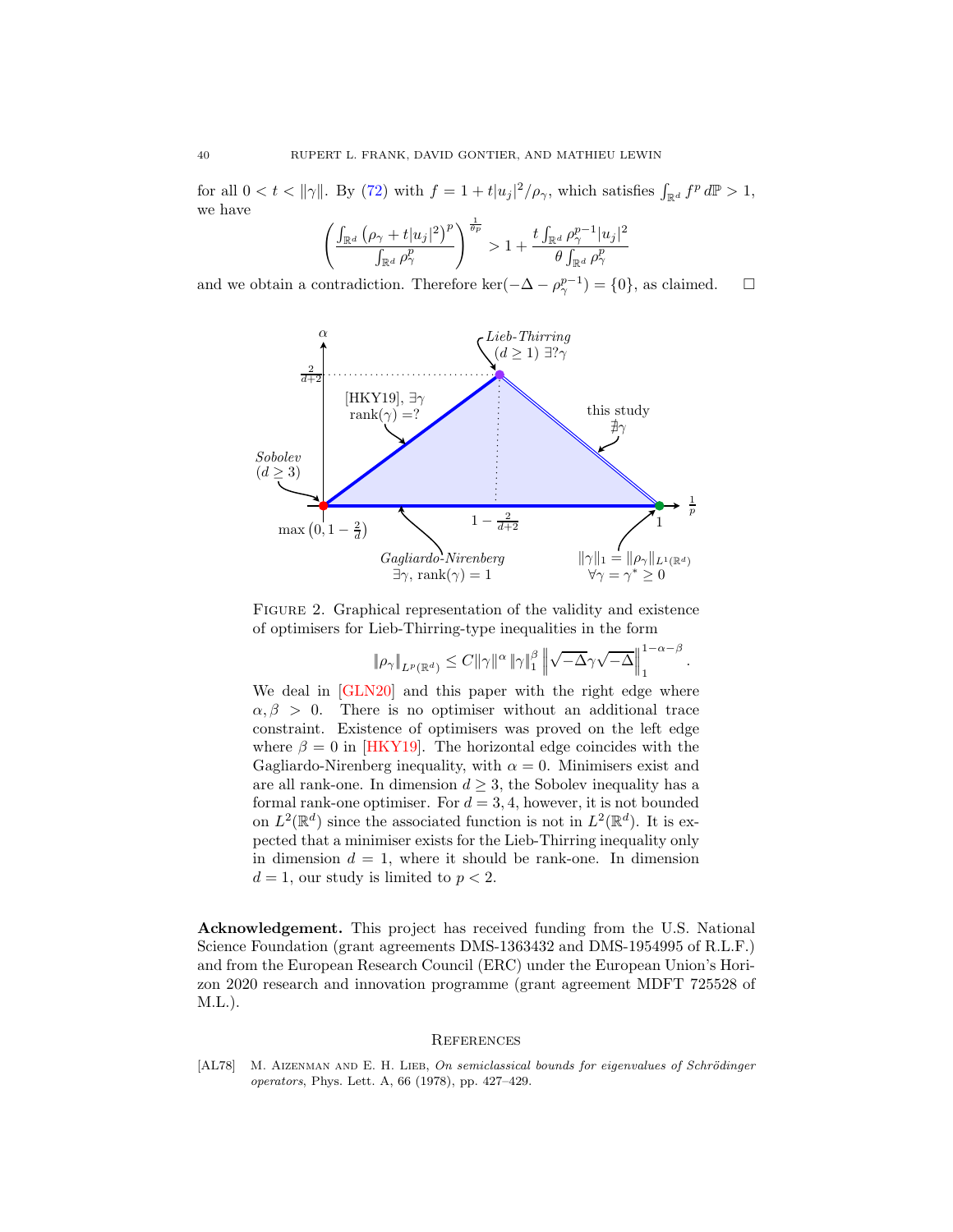- <span id="page-40-17"></span>[ALT86] A. ALVINO, P.-L. LIONS, AND G. TROMBETTI, A remark on comparison results via symmetrization, Proc. Roy. Soc. Edinburgh Sect. A, 102 (1986), pp. 37–48.
- <span id="page-40-20"></span>[Aub76] T. AUBIN, Problèmes isopérimétriques et espaces de Sobolev, J. Differential Geometry, 11 (1976), pp. 573–598.
- <span id="page-40-10"></span>[Bac93] V. BACH, Accuracy of mean field approximations for atoms and molecules, Comm. Math. Phys., 155 (1993), pp. 295–310.
- <span id="page-40-15"></span>[BL83] H. Berestycki and P.-L. Lions, Nonlinear scalar field equations. I. Existence of a ground state, Arch. Rational Mech. Anal., 82 (1983), pp. 313–345.
- <span id="page-40-7"></span>[BL15] X. Blanc and M. Lewin, The crystallization conjecture: A review, EMS Surv. Math. Sci., 2 (2015), pp. 219–306.
- <span id="page-40-22"></span>[CFKS87] H. L. CYCON, R. G. FROESE, W. KIRSCH, AND B. SIMON, Schrödinger operators with application to quantum mechanics and global geometry, Texts and Monographs in Physics, Springer-Verlag, Berlin, study ed., 1987.
- <span id="page-40-14"></span>[CFL14] E. A. CARLEN, R. L. FRANK, AND E. H. LIEB, Stability estimates for the lowest eigenvalue of a schrödinger operator, Geom. Funct. Anal., 24 (2014), pp. 63-84.
- <span id="page-40-18"></span>[Cof72] C. V. COFFMAN, Uniqueness of the ground state solution for  $\Delta u - u + u^3 = 0$  and a variational characterization of other solutions, Arch. Rational Mech. Anal., 46 (1972), pp. 81–95.
- <span id="page-40-2"></span>[Cwi77] M. Cwikel, Weak type estimates for singular values and the number of bound states of Schrodinger operators, Ann. of Math., 106 (1977), pp. pp. 93-100.
- <span id="page-40-1"></span>[DL67] F. J. Dyson and A. Lenard, Stability of matter. I, J. Math. Phys., 8 (1967), pp. 423– 434.
- <span id="page-40-8"></span>[FGL20] R. L. Frank, D. Gontier, and M. Lewin, The Lieb–Thirring conjecture for periodic systems, in preparation,  $(2020)$ .
- <span id="page-40-5"></span>[FHJN19] R. L. FRANK, D. HUNDERTMARK, M. JEX, AND P. T. NAM, The Lieb-Thirring inequality revisited, J. Eur. Math. Soc. (JEMS), in press (2019), p. arXiv:1808.09017.
- <span id="page-40-11"></span>[FLSS07] R. L. FRANK, E. H. LIEB, R. SEIRINGER, AND H. SIEDENTOP, *Müller's exchange*correlation energy in density-matrix-functional theory, Phys. Rev. A, 76 (2007), p. 052517.
- <span id="page-40-23"></span>[FLST11] R. L. Frank, E. H. Lieb, R. Seiringer, and L. E. Thomas, Binding, stability, and non-binding of multi-polaron systems, in Mathematical results in quantum physics, World Sci. Publ., Hackensack, NJ, 2011, pp. 21–32.
- <span id="page-40-13"></span>[Fra13] R. L. Frank, Ground states of semi-linear PDE. Lecture notes from the "Summerschool on Current Topics in Mathematical Physics", CIRM Marseille, Sept. 2013., 2013.
- <span id="page-40-9"></span>[Fra14] , Cwikel's theorem and the CLR inequality, J. Spectr. Theory, 4 (2014), pp. 1–21.
- <span id="page-40-4"></span>[Fra20] , The Lieb–Thirring inequality: Recent results and open problems, arXiv:2007.09326, (2020).
- <span id="page-40-3"></span>[GGM78] V. Glaser, H. Grosse, and A. Martin, Bounds on the number of eigenvalues of the  $Schrödinger operator$ , Comm. Math. Phys., 59 (1978), pp. 197–212.
- <span id="page-40-0"></span>[GLN20] D. GONTIER, M. LEWIN, AND F. Q. NAZAR, The nonlinear Schrödinger equation for orthonormal functions I. Existence of ground states, ArXiv e-prints, (2020).
- <span id="page-40-16"></span>[GNN81] B. GIDAS, W. M. NI, AND L. NIRENBERG, Symmetry of positive solutions of nonlinear elliptic equations in  $\mathbb{R}^n$ , in Mathematical analysis and applications, Part A, vol. 7 of Adv. in Math. Suppl. Stud., Academic Press, New York-London, 1981, pp. 369–402.
- <span id="page-40-21"></span>[HH77] M. HOFFMANN-OSTENHOF AND T. HOFFMANN-OSTENHOF, Schrödinger inequalities and asymptotic behavior of the electron density of atoms and molecules, Phys. Rev. A, 16 (1977), pp. 1782–1785.
- <span id="page-40-24"></span>[Hir80] R. HIROTA, *Direct Methods in Soliton Theory*, Springer Berlin Heidelberg, Berlin, Heidelberg, 1980, pp. 157–176.
- <span id="page-40-12"></span>[HKY19] Y. Hong, S. Kwon, and H. Yoon, Global existence versus finite time blowup dichotomy for the system of nonlinear Schrödinger equations, J. Math. Pures Appl., 125 (2019), pp. 283–320.
- <span id="page-40-6"></span>[HLT98] D. HUNDERTMARK, E. H. LIEB, AND L. E. THOMAS, A sharp bound for an eigenvalue moment of the one-dimensional Schrödinger operator, Adv. Theor. Math. Phys., 2 (1998), pp. 719–731.
- <span id="page-40-19"></span>[HLW00] D. HUNDERTMARK, A. LAPTEV, AND T. WEIDL, New bounds on the Lieb-Thirring constants, Invent. Math., 140 (2000), pp. 693–704.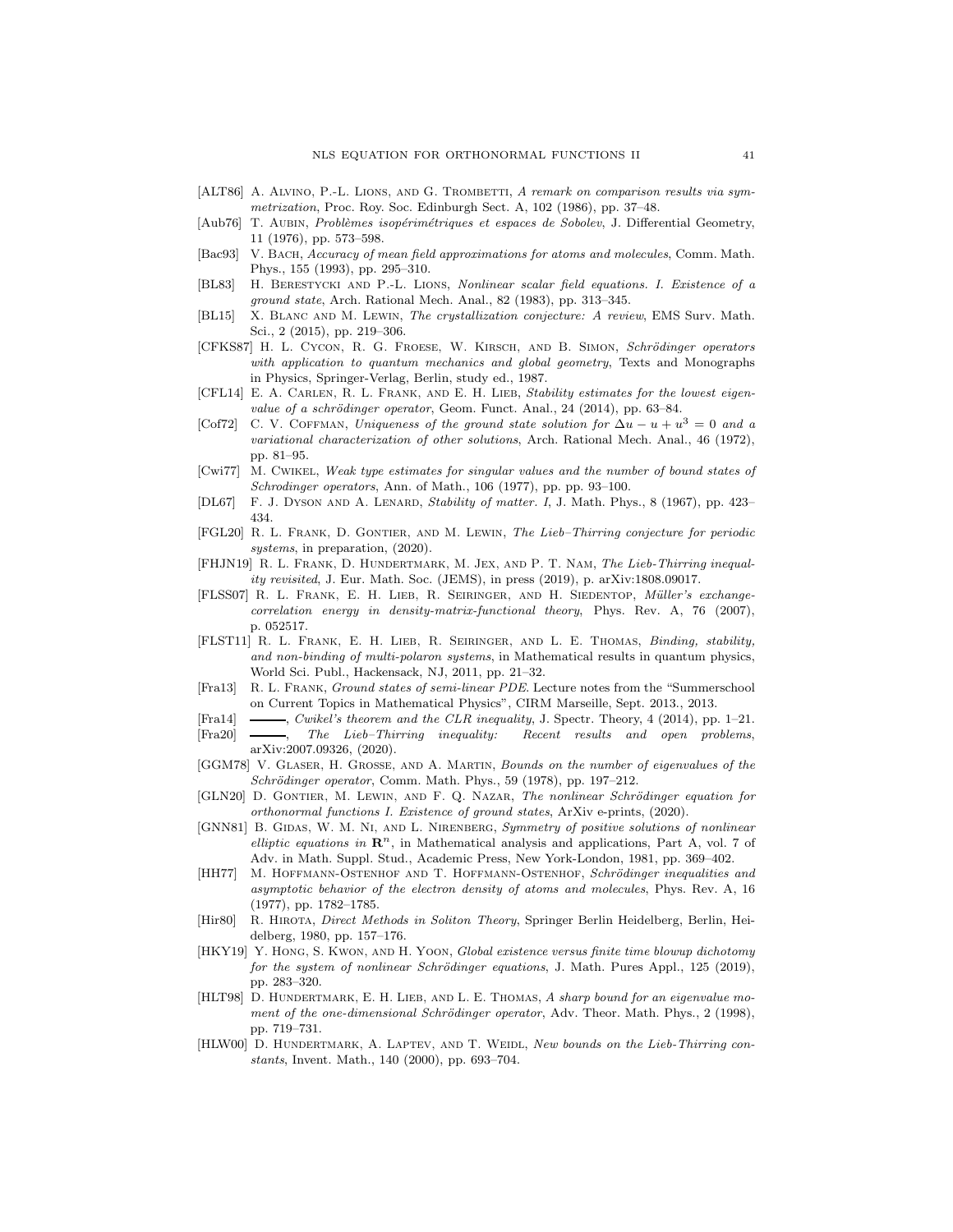- <span id="page-41-7"></span>[HR90] B. Helffer and D. Robert, Riesz means of bounded states and semi-classical limit connected with a Lieb-Thirring conjecture. II, Ann. Inst. H. Poincaré Phys. Théor., 53 (1990), pp. 139–147.
- <span id="page-41-16"></span>[Kwo89] M. K. Kwong, Uniqueness of positive solutions of  $\Delta u - u + u^p = 0$  in  $\mathbb{R}^n$ , Arch. Rational Mech. Anal., 105 (1989), pp. 243–266.
- <span id="page-41-3"></span>[LD68] A. LENARD AND F. J. DYSON, Stability of matter. II, J. Math. Phys., 9 (1968), pp. 698– 711.
- <span id="page-41-12"></span>[Ld78] E. H. LIEB AND M. DE LLANO, Solitons and the delta function fermion gas in Hartree– Fock theory, J. Math. Phys., 19 (1978), pp. 860–868.
- <span id="page-41-9"></span>[Lev14] A. LEVITT, Best constants in Lieb-Thirring inequalities: a numerical investigation, J. Spectr. Theory, 4 (2014), pp. 153–175.
- <span id="page-41-11"></span>[Lew11] M. Lewin, Geometric methods for nonlinear many-body quantum systems, J. Funct. Anal., 260 (2011), pp. 3535–3595.
- <span id="page-41-5"></span>[Lie76] E. H. LIEB, Bounds on the eigenvalues of the Laplace and Schroedinger operators, Bull. Amer. Math. Soc., 82 (1976), pp. 751–753.
- <span id="page-41-21"></span>[Lie83a]  $\longrightarrow$ , On the lowest eigenvalue of the Laplacian for the intersection of two domains, Invent. Math., 74 (1983), pp. 441–448.
- <span id="page-41-24"></span>[Lie83b]  $\longrightarrow$ , Sharp constants in the Hardy-Littlewood-Sobolev and related inequalities, Ann. of Math. (2), 118 (1983), pp. 349–374.
- <span id="page-41-4"></span>[Lie90] , The stability of matter: from atoms to stars, Bull. Amer. Math. Soc. (N.S.), 22 (1990), pp. 1–49.
- <span id="page-41-23"></span>[Lio84a] P.-L. Lions, The concentration-compactness principle in the calculus of variations. The locally compact case, Part I, Ann. Inst. H. Poincaré Anal. Non Linéaire, 1 (1984), pp. 109–149.
- <span id="page-41-22"></span>[Lio84b]  $\longrightarrow$ , The concentration-compactness principle in the calculus of variations. The locally compact case, Part II, Ann. Inst. H. Poincaré Anal. Non Linéaire, 1 (1984), pp. 223–283.
- <span id="page-41-13"></span>[LL63] E. H. LIEB AND W. LINIGER, Exact analysis of an interacting Bose gas. I. The general solution and the ground state, Phys. Rev.  $(2)$ ,  $130$   $(1963)$ , pp.  $1605-1616$ .
- <span id="page-41-25"></span>[LL86] E. H. LIEB AND M. LOSS, Stability of Coulomb systems with magnetic fields. II. The many-electron atom and the one-electron molecule, Commun. Math. Phys., 104 (1986), pp. 271–282.
- <span id="page-41-19"></span>[LL01]  $\longrightarrow$ , Analysis, vol. 14 of Graduate Studies in Mathematics, American Mathematical Society, Providence, RI, 2nd ed., 2001.
- <span id="page-41-6"></span>[LLS20] M. LEWIN, E. H. LIEB, AND R. SEIRINGER, Universal Functionals in Density Functional Theory, ArXiv e-prints, (2020). Chapter in a book "Density Functional Theory" edited by Éric Cancès, Gero Friesecke & Lin Lin.
- <span id="page-41-10"></span>[LP93] P.-L. Lions and T. Paul, Sur les mesures de Wigner, Rev. Mat. Iberoamericana, 9 (1993), pp. 553–618.
- <span id="page-41-2"></span>[LS10] E. H. LIEB AND R. SEIRINGER, The Stability of Matter in Quantum Mechanics, Cambridge Univ. Press, 2010.
- <span id="page-41-20"></span>[LS13] D. LUNDHOLM AND J. P. SOLOVEJ, Hardy and Lieb-Thirring inequalities for anyons, Comm. Math. Phys., 322 (2013), pp. 883–908.
- <span id="page-41-0"></span>[LT75] E. H. LIEB AND W. E. THIRRING, Bound on kinetic energy of fermions which proves stability of matter, Phys. Rev. Lett., 35 (1975), pp. 687–689.
- <span id="page-41-1"></span>[LT76] , Inequalities for the moments of the eigenvalues of the Schrödinger hamiltonian and their relation to Sobolev inequalities, Studies in Mathematical Physics, Princeton University Press, 1976, pp. 269–303.
- <span id="page-41-8"></span>[LW00] A. LAPTEV AND T. WEIDL, Sharp Lieb-Thirring inequalities in high dimensions, Acta Math., 184 (2000), pp. 87–111.
- <span id="page-41-15"></span>[Man74] S. V. MANAKOV, On the theory of two-dimensional stationary self-focusing of electromagnetic waves, Soviet Phys. JETP, 38 (1974), pp. 505–516.
- <span id="page-41-18"></span>[Mar90] A. MARTIN, New results on the moments of the eigenvalues of the Schrödinger Hamiltonian and applications, Comm. Math. Phys., 129 (1990), pp. 161–168.
- <span id="page-41-14"></span>[McG64] J. B. McGuire, *Study of exactly soluble one-dimensional N-body problems*, J. Mathematical Phys., 5 (1964), pp. 622–636.
- <span id="page-41-17"></span>[McL93] K. McLeon, Uniqueness of positive radial solutions of  $\Delta u + f(u) = 0$  in  $\mathbb{R}^n$ . II, Trans. Amer. Math. Soc., 339 (1993), pp. 495–505.